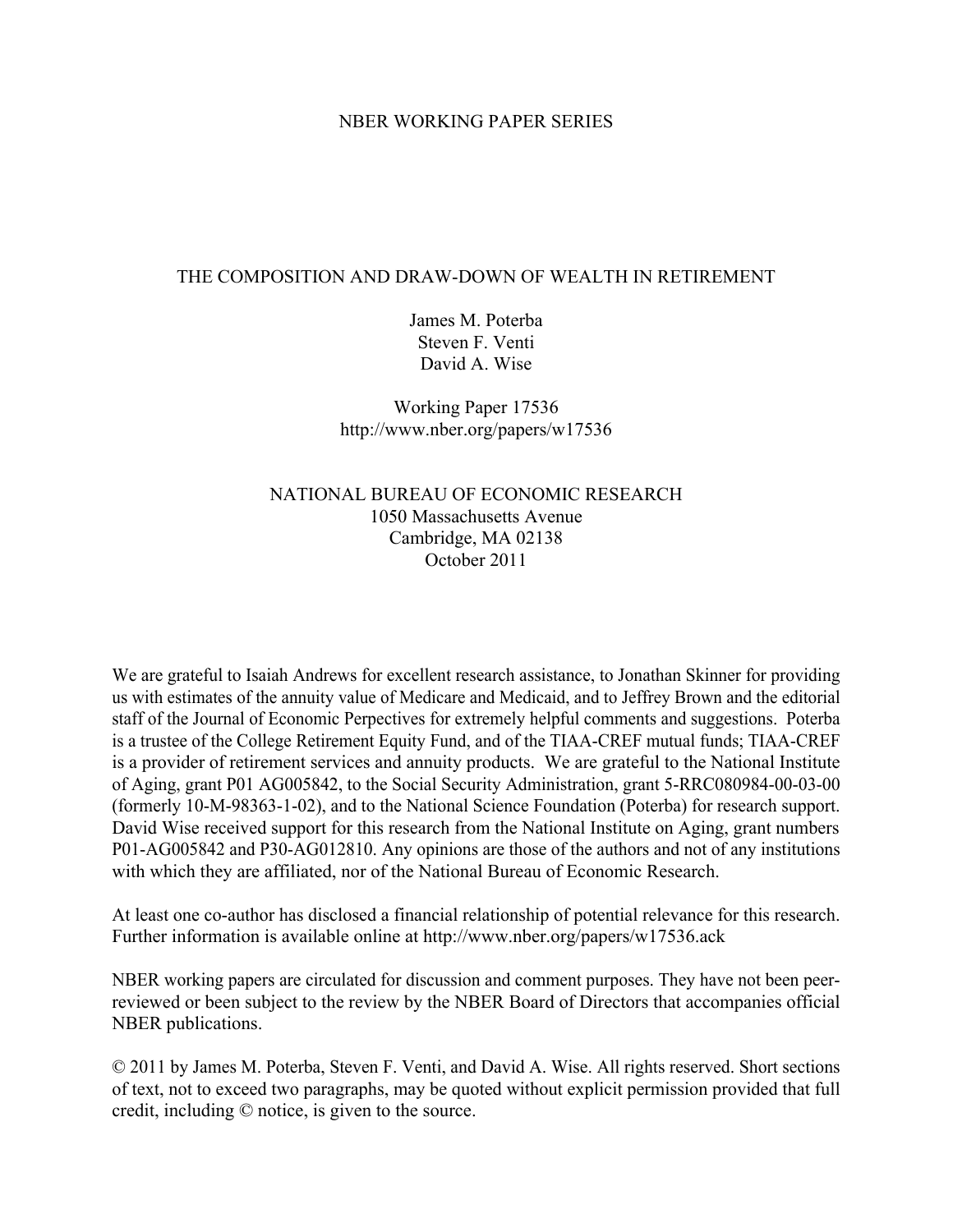The Composition and Draw-down of Wealth in Retirement James M. Poterba, Steven F. Venti, and David A. Wise NBER Working Paper No. 17536 October 2011, Revised July 2013 JEL No. D14,D91,J14

### **ABSTRACT**

This paper presents evidence on the resources available to households as they enter retirement. It draws heavily on data collected by the Health and Retirement Study and calculates the "potential additional annuity income" that households could purchase, given their holdings of non-annuitized financial assets at the start of retirement. Even if households used all of their financial assets inside and outside personal retirement accounts to purchase a life annuity, only 47 percent of households between the ages of 65 and 69 in 2008 could increase their life-contingent income by more than \$5,000 per year. At the upper end of the wealth distribution, however, a substantial number of households could make large annuity purchases. The paper also considers the role of housing equity in the portfolios of retirement-age households, and explores the extent to which households draw down housing equity and financial assets as they age. Many households appear to treat housing equity and non-annuitized financial assets as "precautionary savings," tending to draw them down only when they experience a shock such as the death of a spouse or a period of substantial medical outlays. Because home equity is often conserved until very late in life, for many households it may provide some insurance against the risk of living longer than expected.

James M. Poterba NBER 1050 Massachusetts Ave Cambridge, MA 02138 poterba@nber.org

Steven F. Venti Department of Economics 6106 Rockefeller Center Dartmouth College Hanover, NH 03755 and NBER steven.f.venti@dartmouth.edu

David A. Wise Harvard Kennedy School 79 John F. Kennedy Street Cambridge, MA 02138 and NBER dwise@nber.org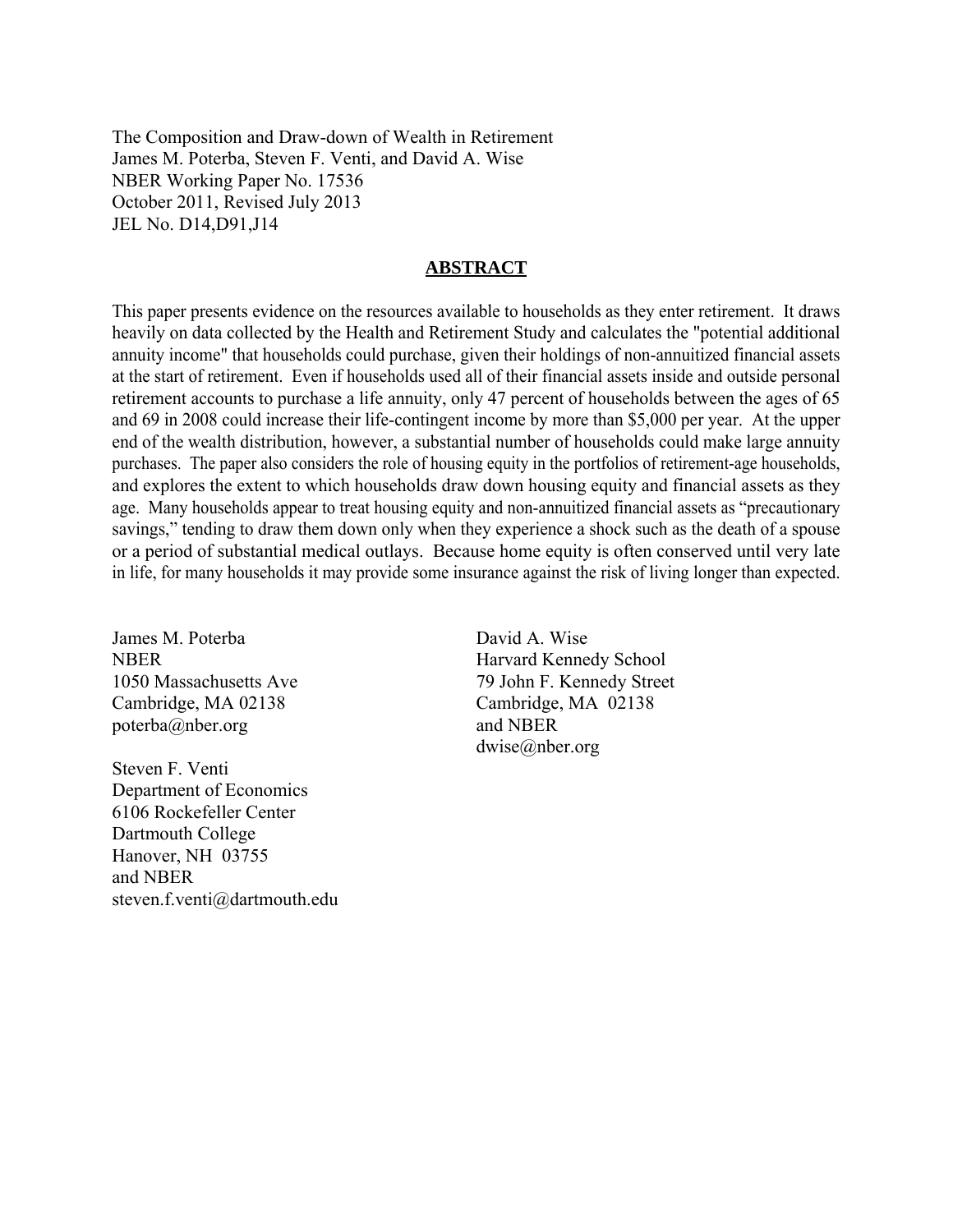As Baby Boomers approach and enter their retirement years, the focus of researchers, financial services firms, and public policy-makers concerned with retirement saving is shifting from the accumulation of resources while working to the draw-down of resources during retirement. For the oldest Baby Boomers, the accumulation phase is nearly over.

 Retired households are dependent on the annuitized income streams that they have built up during their working careers and on the wealth that they have accumulated in other forms. The two most common annuitized income streams are Social Security benefits and the payments from defined benefit (DB) pension plans. These are life-contingent payout streams that provide income for as long as household members are alive and as such they provide some protection against falling into poverty if one lives an especially long life. The three most common sources of accumulated wealth are equity in an owner-occupied home, financial assets such as bonds and stocks, and financial assets held in a personal retirement account (PRA) such as an Individual Retirement Account or a 401(k) plan.

 There is substantial heterogeneity in the importance of, and the distribution of, these wealth components on the balance sheets of retirement-age households. Throughout our analysis, we define "retirement age households" as those headed by someone between the ages of 65 and 69. While just over three quarters of these households in 2008 had some home equity, only 52 percent had assets in personal retirement accounts. A much higher fraction -- 87 percent -- had some financial assets outside their retirement accounts, but for many households the amount of such assets was relatively modest. Only 45 percent had more than \$20,000 in nonretirement-account financial assets. The median financial assets for this group, including holdings in PRAs, is \$52,000. The distributions of financial asset holdings and of home equity among retirees are highly skewed. For many households, the sum of assets held inside and outside PRAs is small relative to the present discounted value of the life-contingent payout streams offered by Social Security and defined benefit pensions.

 This paper presents new evidence on the resources available to households as they enter retirement, drawing on data collected by the Health and Retirement Study (HRS) during the last two decades. Section one describes the balance sheets of households of retirement age, recognizing both the importance of life-contingent payout streams and the substantial heterogeneity of asset holdings.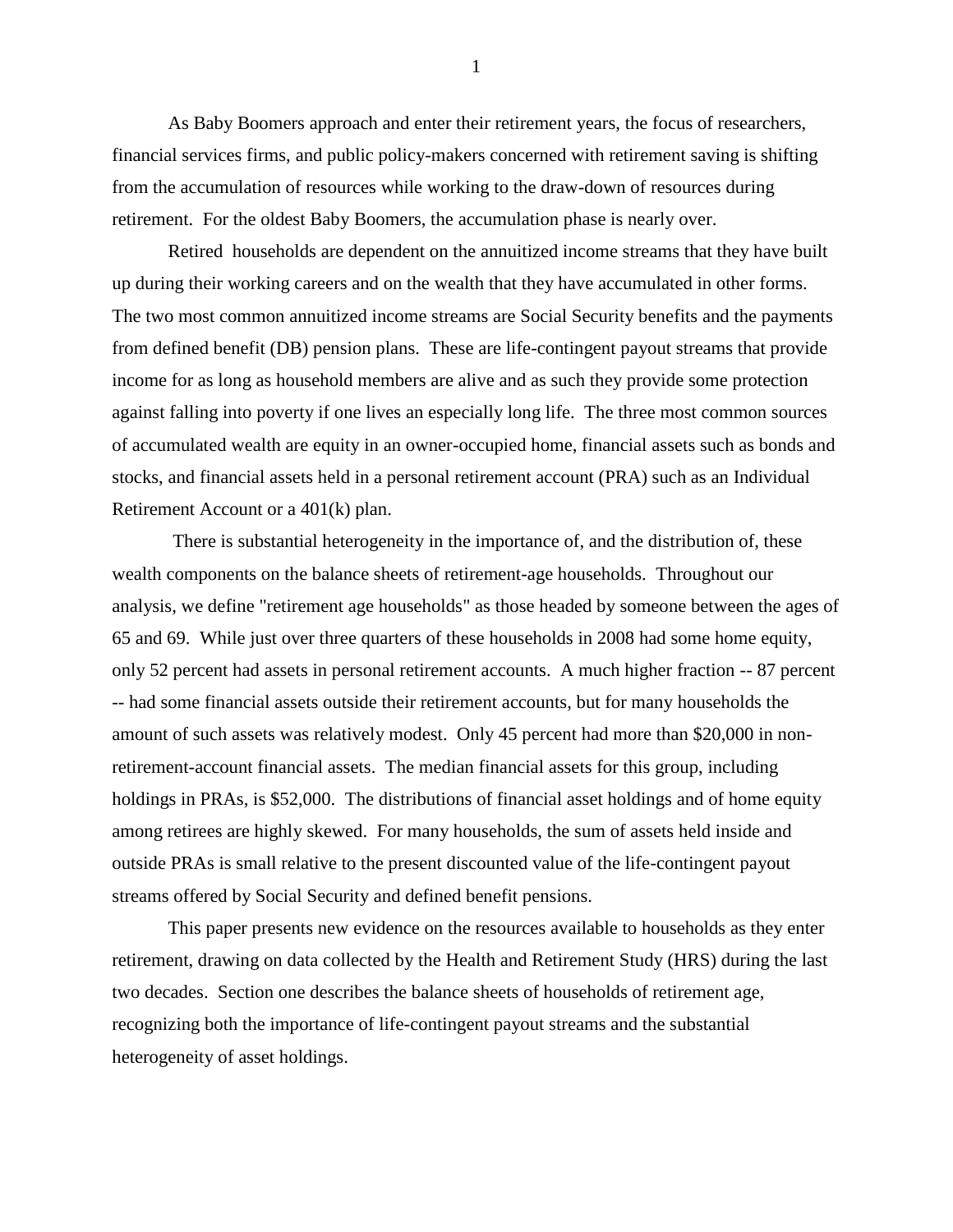Section two presents new evidence on the capacity of retirement-aged households to purchase additional private annuities, beyond those provided by Social Security and private DB pensions. The limited size of the private annuity market is often cited as a puzzle, a challenge to models of life-cycle consumption that suggest the purchase of longevity insurance as a key part of late-life financial planning. We calculate the "potential additional annuity income" that households could purchase, given their holdings of non-annuitized financial assets at the start of retirement. For a majority of retirement-age households, limited holdings of financial assets translate into only modest capacity to increase life-contingent income by purchasing an annuity. For example, even if they used all of their financial assets inside and outside PRAs to purchase a life annuity, only 47 percent of households between the ages of 65 and 69 in 2008 could increase their life-contingent income by more than \$5000 per year. At the upper end of the wealth distribution, however, there are a substantial number of households with the wherewithal to make large annuity purchases. In 2008, 11 percent of retirement-age households could purchase at least \$50,000 per year in future life-contingent income. For these households, the decision of how much wealth to annuitize, or equivalently how much longevity insurance to purchase, is an important one.

 The third section describes the role of housing equity in the portfolios of retirement-age households. It emphasizes the variation in housing wealth, both unconditionally and conditional on annuitizable financial assets. While not as skewed as the distribution of financial assets, the distribution of housing wealth also displays substantial variation.

 Section four explores the extent to which households draw down housing equity and financial assets as they age. For most households, housing equity is not used to finance year-toyear non-housing consumption in the early decades of retirement. Housing equity does drop substantially for many households when they experience a shock such as the death of a spouse (for married couples), or a period of substantial medical outlays. This pattern of tapping into home equity in response to identifiable shocks suggests that many households use view housing equity as a form of "precautionary savings." We find a similar pattern for non-annuitized financial assets, particularly for households in early decades of retirement.

 The fifth section examines the interplay between late-life health and the evolution of household wealth. The desire to preserve liquid wealth for medical emergencies, along with bequest motives, are the two most common explanations for the observed lack of private annuity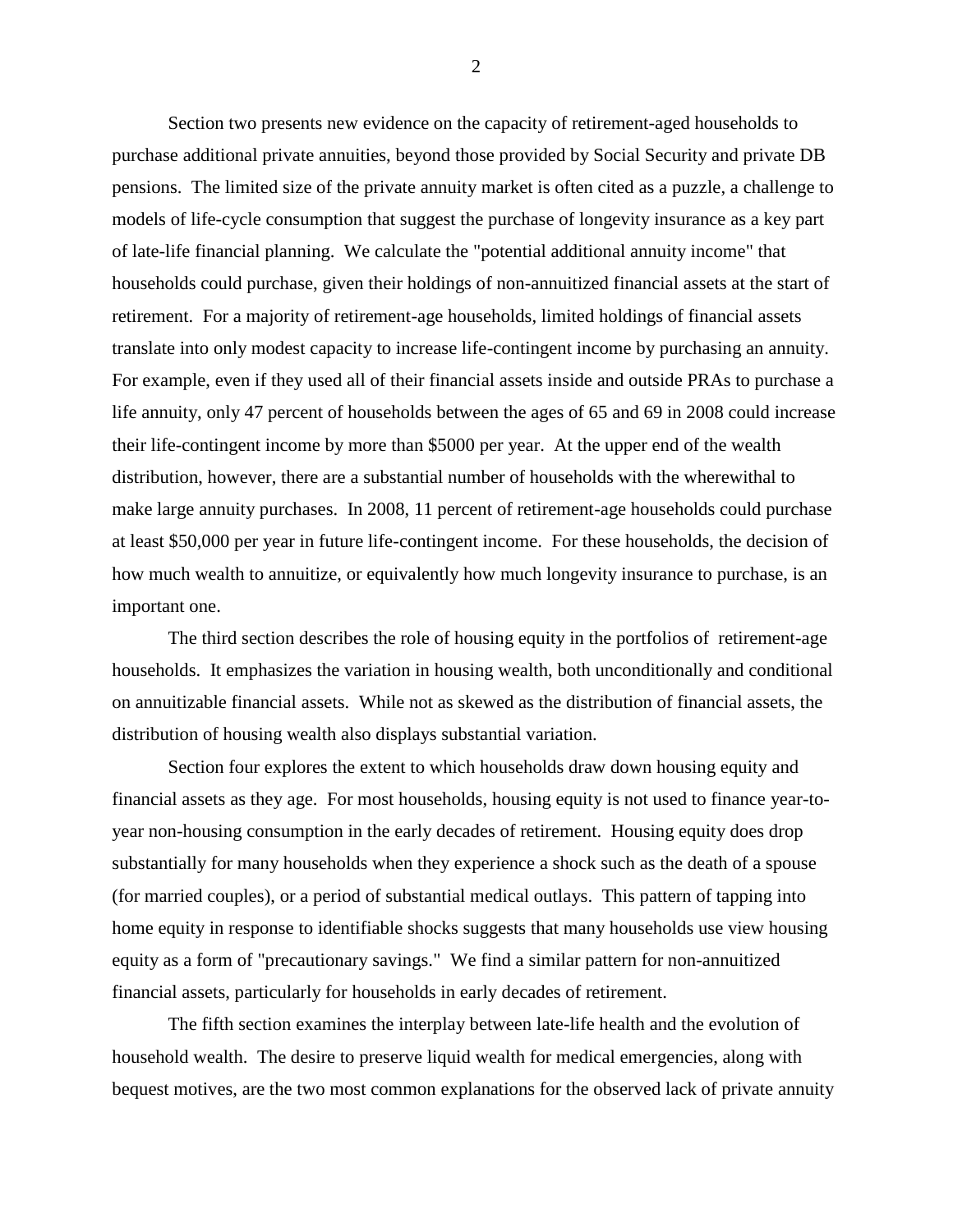demand. We describe recent studies of the distribution of post-retirement medical expenditures and suggest that out-of-pocket medical costs may represent only a part of the health-related costs that households may face in late life. We also show that the onset of illness can be an important trigger for the draw-down of financial assets. For married couples in the HRS over the 1992- 2008 period, we find that while both members of the couple were in good health, average financial assets typically increased, while for those in less good health, assets did not increase or declined. While this was a period of strong financial market returns, and we recognize that in another financial environment, the average trajectory of financial assets by age might differ, the differences across those in different health circumstances is probably more general.

 Section six summarizes recent analyses of how households trade off life-contingent income streams and non-annuitized "lump sum" asset holdings in the context of pension payout choice. It also summarizes the results of household surveys in which participants were asked to describe their demand for greater life-contingent income. The results suggest that a substantial fraction of households display some reluctance to select annuitized income streams when the alternative of a lump-sum payout is available. In addition, the choices between annuity streams and other payouts appear to be sensitive to the terms on which the lump sum and income stream are offered. A brief conclusion summarizes our findings and indicates how they bear on a number of policy issues, such as the role for annuity defaults in retirement saving plans.

#### 1. Household Balance Sheets at Retirement

 To set the stage for our analysis of financial support for retirement, we use data from the 2008 wave of the Health and Retirement Study (wave 9) to describe the balance sheets of households headed by someone between the ages of 65 and 69. For married couples, we consider the husband as the household head. Our balance sheet includes financial assets, home equity, and other assets such as real estate and business assets, as well as the capitalized value of Social Security and defined benefit (DB) pension payouts.

 Table 1 presents summary balance sheet information. The table is divided into three panels, for all households, single-person households, and married households, respectively. Mean non-annuitized wealth (in thousands of 2008 dollars) for households in this age range is \$567.5, but the median, which is not reported in the table, is much lower: \$221.7. The nonannuitized asset categories that are owned by the most households are financial assets (86.7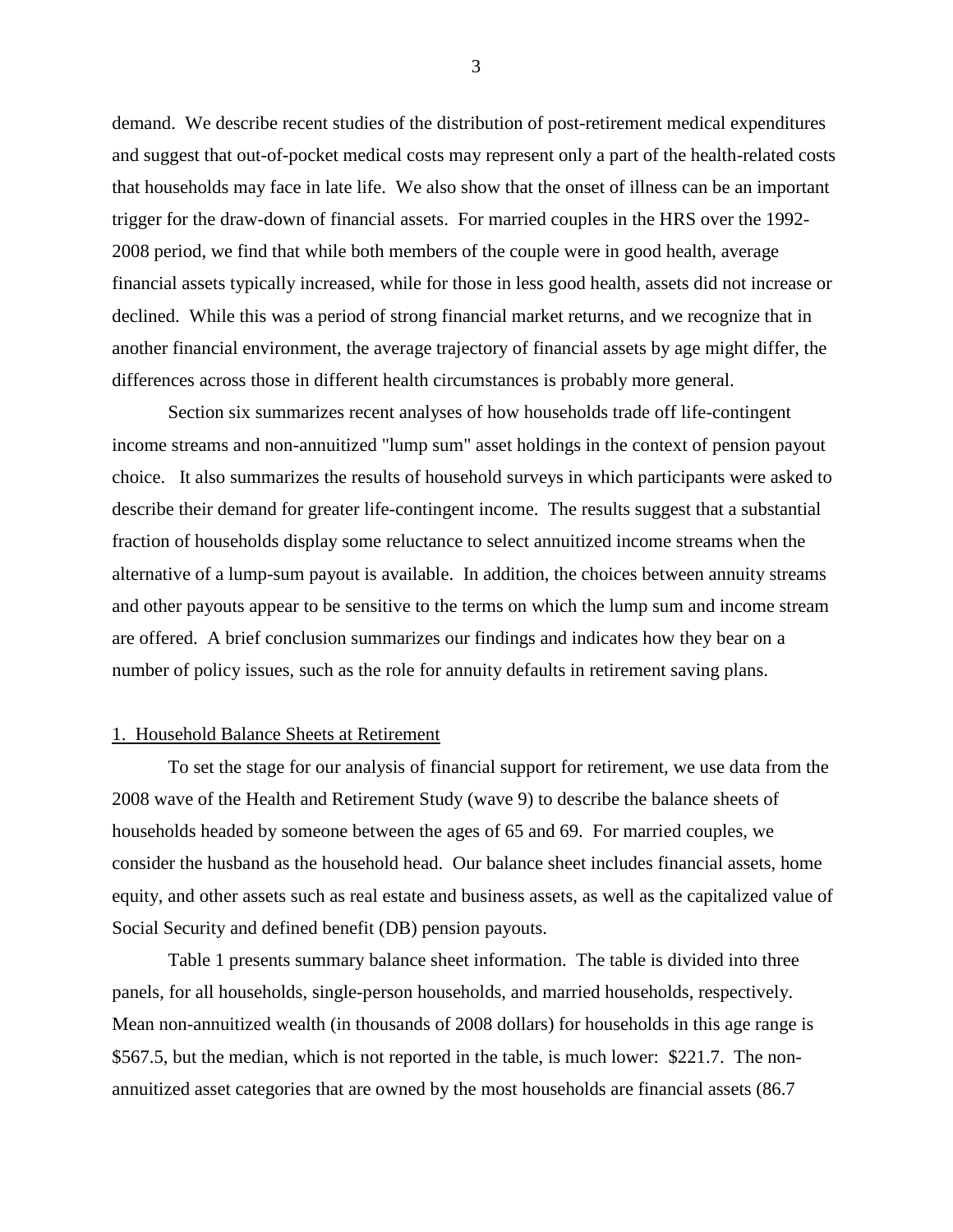percent), home equity in a primary residence (79.8 percent), and personal retirement accounts (52.2 percent). Home equity represents roughly 30 percent of non-annuitized wealth. Financial assets held outside personal retirement accounts (PRAs) represent 23 percent, and PRAs represent another 21 percent. There are substantial differences between married and single households in the level of non-annuitized wealth, and also in the relative importance of various asset categories. PRAs account for roughly twice as large a share of non-annuitized wealth for married couples as for single individuals.

 Table 1 presents value of assets held in various forms without making any adjustment for the tax treatment of their associated income flows. While withdrawing assets from a PRA will usually, but not always, lead to tax liability -- distributions from "Roth Individual Retirement Accounts (IRAs)" and similar accounts are not taxed -- drawing down other financial assets is not a taxable event unless it is associated with the sale of an asset with accrued capital gains. There are also differences in the tax treatment of the annuity stream provided by Social Security, which is partly tax-exempt and is subject to varying levels of taxation related to the household's total income level, and defined benefit pensions, which are generally taxable. Similarly, the equity in an owner-occupied home is largely tax-exempt, although gains that exceed \$500,000 are subject to capital gains taxation, while all gains on the sales of second homes are subject to capital gains taxation. Sales of business assets would also typically be subject to capital gains tax. We do not attempt to determine the individual tax circumstances that would affect the aftertax value of different asset categories, but recognize that these tax considerations may lead to some differences in the after-tax value of some assets relative to others.

 One concern with the HRS is the potential under-reporting of assets held in 401(k) and other similar defined-contribution retirement plans. Most respondents age 65 to 69 have retired from their primary job, but may still maintain 401(k) accounts with their former employers. Venti (forthcoming) presents evidence suggesting that these balances are under-reported.

 The last two entries in each panel show the capitalized value of income from Social Security and DB pension plans. These income streams are received by 88 and 42 percent of retirement-age households, respectively. We calculate capitalized values by assuming that reported Social Security benefits represent an inflation-indexed annuity that provides full spousal benefits after the death of the primary beneficiary. We assume that DB pensions provide a life annuity for the current beneficiary, that spousal benefits will equal half the benefits for the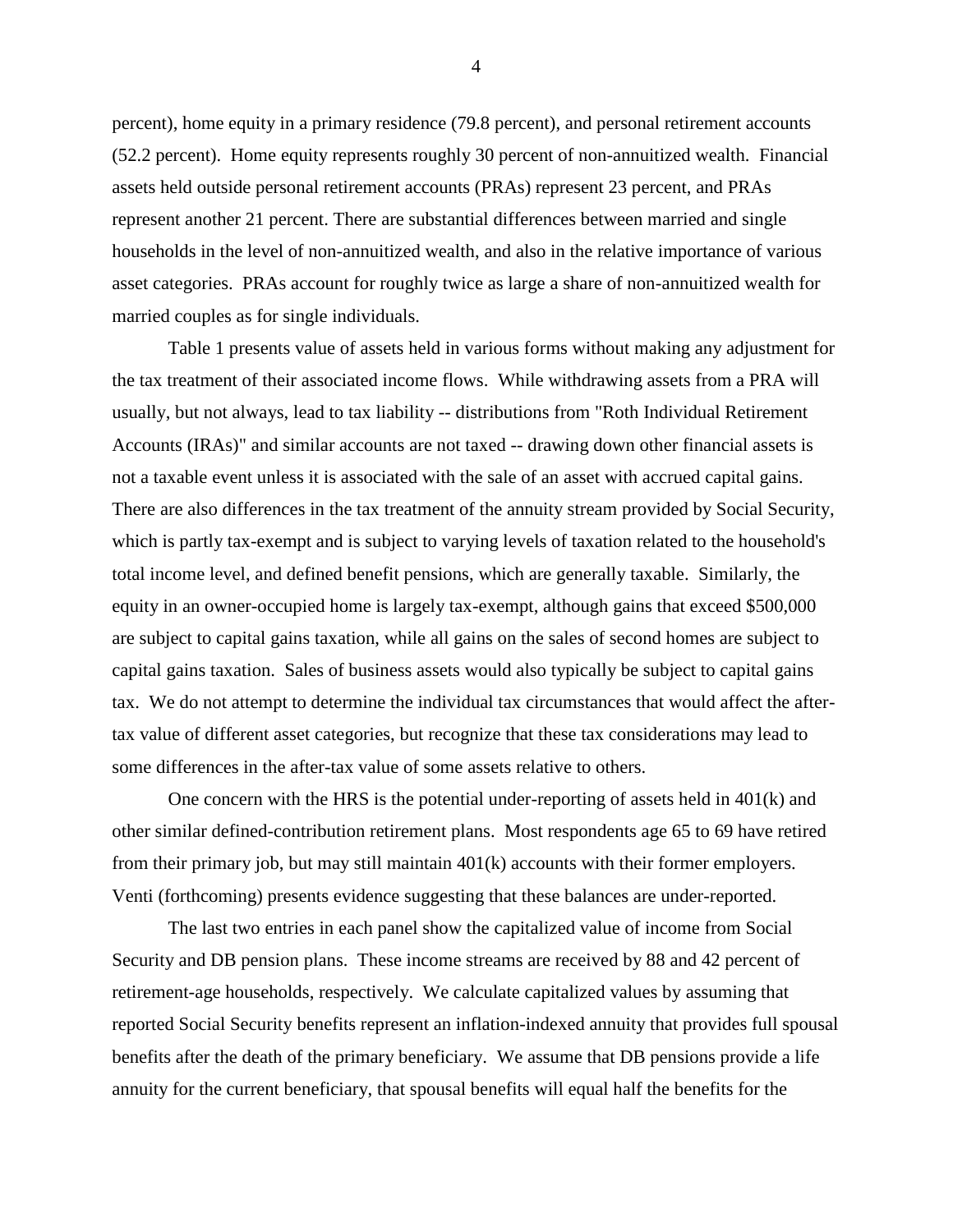primary beneficiary. We further assume that the average annual increase in DB benefits will equal one third of the coincident increase in the CPI inflation rate. Brown (2010) suggests that this assumption roughly describes the recent experience of beneficiaries from DB plans. We aggregate payouts from private annuity contracts, which are reported by very few HRS respondents, with payouts from DB plans.

 To compute the expected present discounted value of life-contingent payout streams, we use the forecast survival probabilities from the Social Security Administration's 2006 life table under the assumption that spousal mortality rates are independent, as well as the "intermediate" nominal interest rate and inflation assumptions presented in Board of Trustees, Federal OASDHI and Federal DI Programs (2008). These forecasts call for long-term interest rates of 4.4 percent in 2008, with a gradual rise to 5.8 percent in 2012 and then a drop to 5.7 percent in 2017 and in all future years.

 Our calculation will understate the importance of both Social Security and DB pension wealth if some households in the 65-69 age range have deferred the receipt of these income streams. Those who are currently employed, for example, may not have started receiving their DB payouts, and some individuals may postpone starting their Social Security benefits until they are 70. Although such households would have substantial accumulated wealth in the form of annuity benefits, we would not detect them.

 Table 1 shows that the average capitalized value of Social Security for those households who receive some Social Security income is \$231.6 thousand; the median, \$209.4, is very similar. There is less dispersion in the capitalized value of Social Security benefits than in many of the other components of wealth. For DB pension benefits, the capitalized value averages \$99.1 across all households, but a much larger value, \$235.4, for the 42 percent of households receiving such payouts. The mean capitalized values of Social Security and DB pension payouts, taken together, represent 34.9 percent of the mean value of household wealth. For single households, these two components are more important  $-37.1$  percent  $-$  largely because Social Security benefits are relatively more important for singles than for married couples. The capitalized value of Social Security benefits is 25.3 percent of the average net worth of singleperson households, but only 22.8 percent of that for married couples. These findings are lower than Butrica and Mermin's (2006) analysis of all persons over the age of 65 in earlier waves of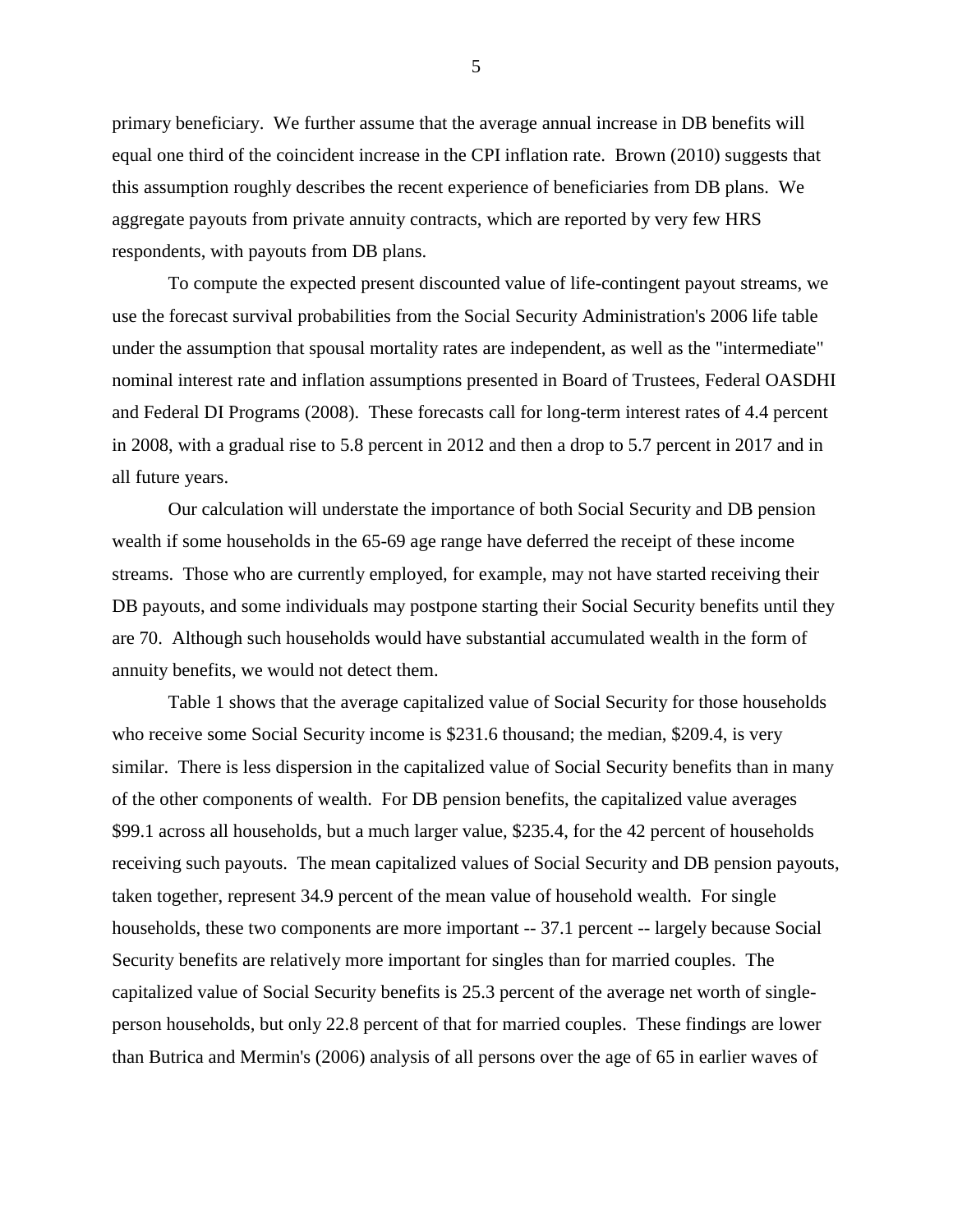the HRS, which found that married couples on average held 55 percent of their wealth in annuitized form, while unmarried individuals held 59 percent in this form.

 Table 1 also highlights the importance of housing equity, mostly in owner-occupied homes but also in second homes and other real estate, as a component of household net worth for the elderly. On average, home equity in a primary residence accounts for 20.2 percent of net worth for 65-69 year old households. Adding equity in second homes and in other real estate brings the total to 31.1 percent. These assets loom even larger as a share of non-annuitized household net worth: 31.0 percent for owner-occupied housing equity and 47.9 percent for all real estate. The magnitude of real estate holdings underscores the importance of analyzing how these assets are drawn down in retirement. Real estate is less liquid than financial assets or the securities typically held in PRAs, but it can provide a source of wealth that households can tap in emergencies. While many households in the Baby Boomers' parents' cohort were able to avoid tapping their housing equity to cover other outlays until late in life, whether this pattern will apply to the Baby Boomers as well remains an open question.

 Table 1 omits the capitalized value of insurance payments from Medicare and Medicaid. Everyone over the age of 65 is eligible for Medicare, and a substantial fraction of elderly households receive benefits at some point from Medicaid, which is means-tested. Average Medicare and Medicaid benefits by age can be used to obtain the expected present discounted value of these insurance programs, viewed from the perspective of the early retirement years. This calculation suggests that for the average 65-year-old, the present discounted value of the medical care that Medicare and Medicaid will cover is a little over \$180,000. When added to the net worth shown in Table 1, Medicare and Medicaid "wealth" account for about 25.3 percent of wealth for single person households and 32.2 percent of wealth for married couples.

 The means and medians in Table 1 conceal substantial heterogeneity in the distribution of wealth holdings. Table 2 provides some information on wealth dispersion, reporting separately the decile break-points in the distribution of housing equity, financial assets, PRA assets, and the capitalized values of Social Security benefits and DB pension payments. The table shows that half of the households between the ages of 65 and 69 in 2008 have net financial assets of less than \$15,000; roughly one third have almost no financial assets. Seventy percent have less than \$70,000 in net financial assets. The same pattern emerges for PRA assets. Since just over half of households (52.2 percent) have positive PRA assets, the low median PRA value -- \$5000 -- is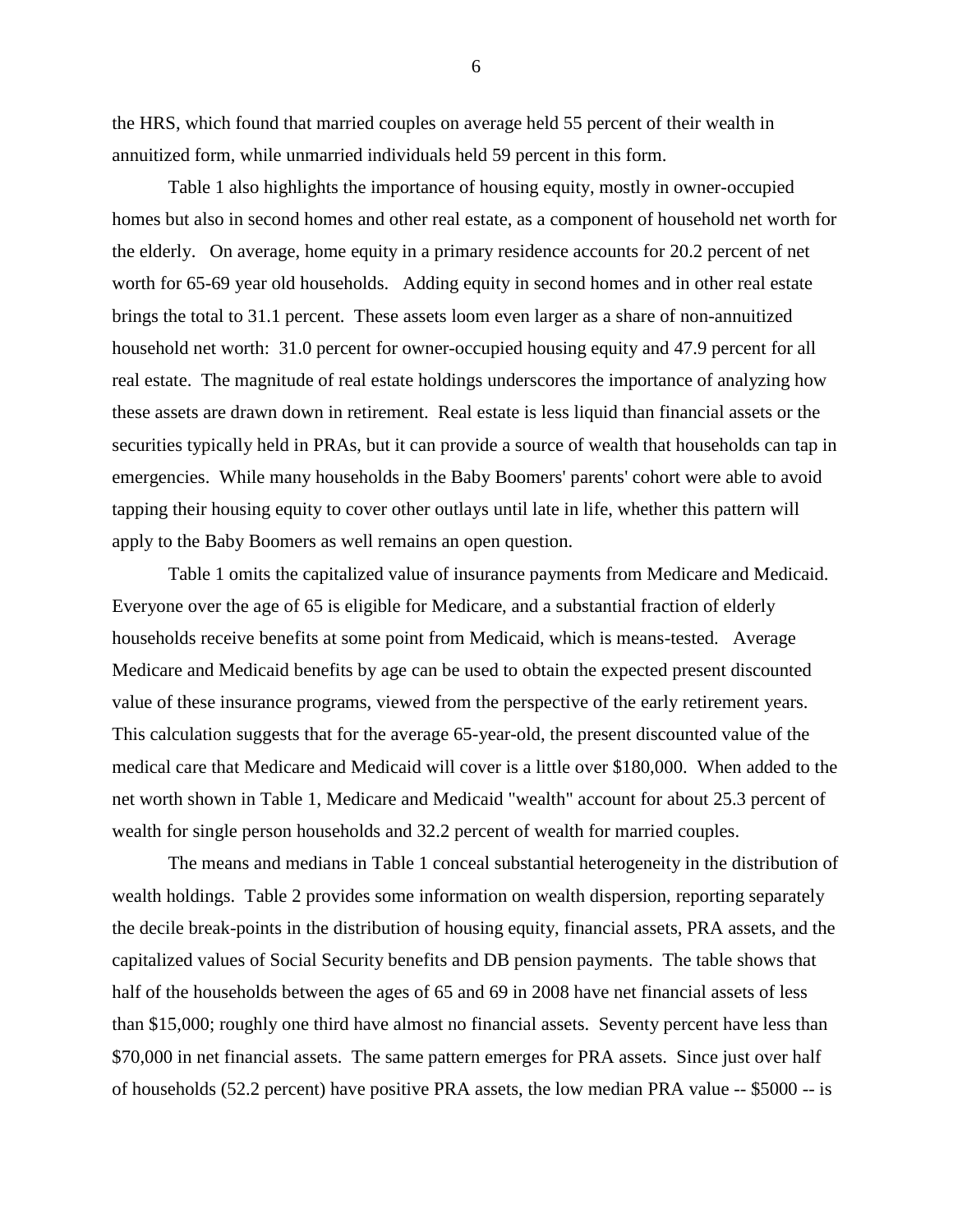not a surprise. At the seventieth percentile, the value of PRA assets is \$75,000. The top ten percent of households, ranked by PRA assets, have at least \$347,000 in these accounts. The mean value of PRA holdings -- \$121,137 in Table 1 -- is close to the 80th percentile value in Table 2. A similar pattern obtains for financial assets.

 The distribution of the capitalized value of DB pension payouts resembles that for PRA assets, with a median value of zero and a small group of households with substantial DB pension wealth. One household in five has DB pension wealth of at least \$169,400. The decline in private-sector DB coverage in the last two decades suggests that the prevalence of annuities from DB plans is likely to be greater for the cohort that we analyze than for future cohorts of retirees.The dispersion of the capitalized value of Social Security benefits is substantial but it is much smaller than that for PRA assets or DB pensions. The table shows that the household at the 30th percentile of the Social Security benefit distribution has a capitalized value of \$126,800, while a household at the 80th percentile has \$327,600.

 Table 2 highlights differences in the distributions of wealth, and wealth components, for single-person and married households as they enter retirement. The median net worth of married households is more than twice that of single-person households. A similar pattern is observed for most asset sub-categories and at most quantiles of the wealth distribution. For example, the median married couple has housing equity of \$170,000, while the median single person between the ages of 65 and 69 has housing equity of \$60,000. More than thirty percent of single households report no housing equity, while more than ninety percent of married households have some housing equity. A much higher fraction of single than married households report very low levels of financial assets and PRA assets. We suspect that there is substantial heterogeneity within single-person households at retirement age, and that singles who have never been married are better prepared for retirement than unmarried individuals who are the surviving member of a married couple, particularly when the survivor is a woman with a limited labor market career.

 Much of the attention in discussions of retirement preparation focuses on households in the bottom half of the wealth distribution, who have very little non-housing wealth with which to supplement Social Security and the DB pension income that a small fraction of these households receive. There are also, however, a substantial number of households who have accumulated significant wealth as they enter retirement. The median net worth for those between the 80th and 90th percentiles of the net worth distribution is roughly \$1.2 million, including the capitalized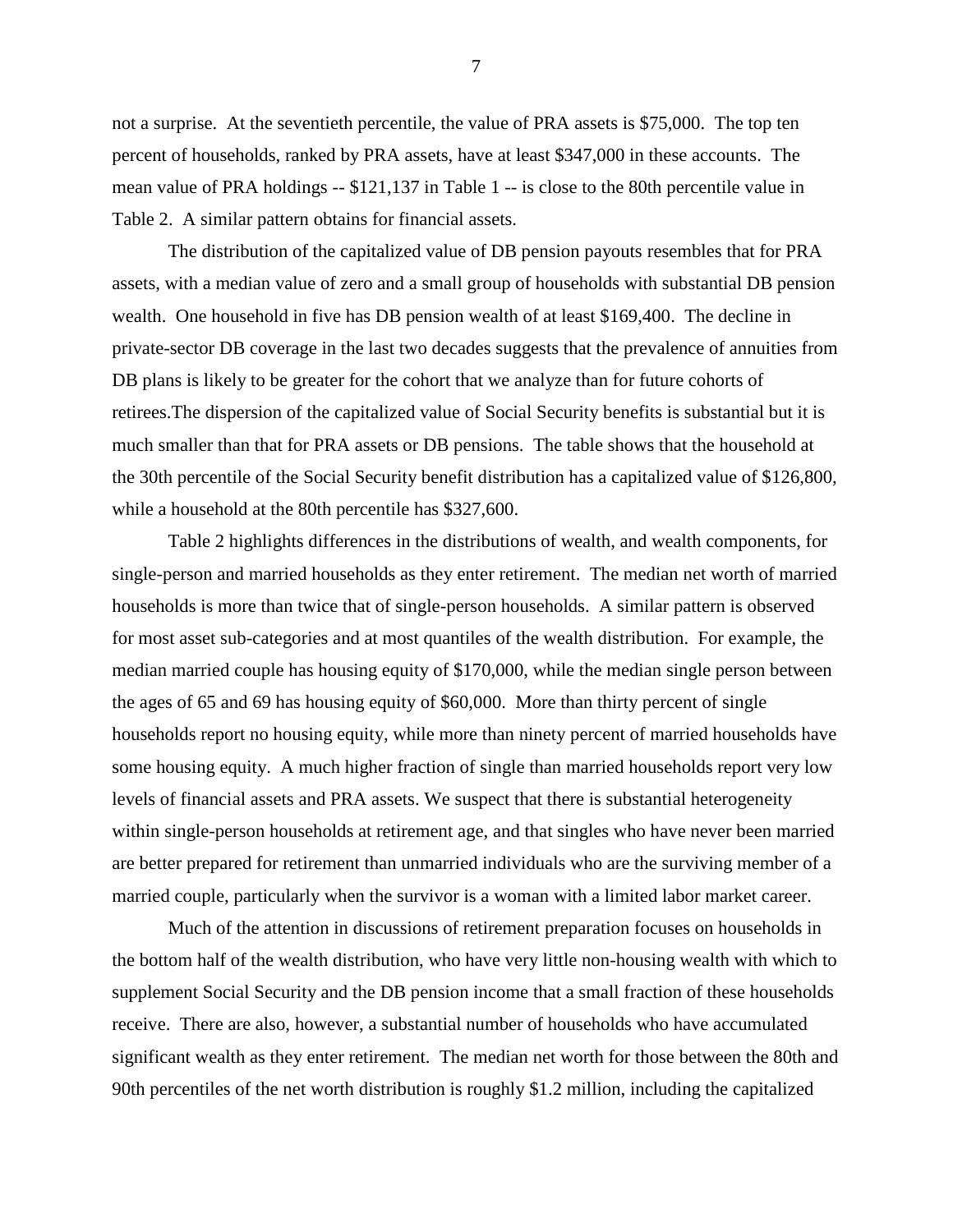value of Social Security and DB pensions. The median level of non-annuitized financial assets for the top twenty percent of the distribution is \$510,000. Because households at the top of the wealth distribution account for a very substantial share of the financial assets held by the elderly, their age-wealth profiles can have an important influence on the evolution of aggregate demand for portfolio assets.

#### 2. Potential Annuity Income

 Economists have long been puzzled by the limited size of the private annuity market. Yaari (1965) recognized that in a basic lifecycle model with stochastic mortality but no uncertainty about consumption needs and no bequest motives, consumers should fully annuitize their wealth at retirement if an actuarially fair annuity market exists. In this case, length of life is the only uncertainty facing older households. Davidoff, Brown, and Diamond (2005) extend this analysis to allow for actuarially unfair annuities and for missing markets, and find that even if full annuitization is no longer be optimal, consumers will still find partial annuitization attractive. Peijnenburg, Nijman, and Werker (2010) present further results on the optimal level of annuitization.

 In this section we investigate the amount of annuity income that households of retirement age could purchase, given their accumulated financial assets. For a household with very little financial wealth, the absence of privately-purchased annuity income in late life is not particularly puzzling. Given these households' saving behavior prior to retirement, purchasing a substantial annuity is not feasible. The data in Tables 1 and 2 suggest that many retirement-age households have limited capacity to purchase annuitized income streams beyond those provided by Social Security and DB pensions. To evaluate the capacity of retirement-age households to purchase supplemental private annuities, we compute "potential additional annuity income" for each HRS household by converting stocks of financial assets into annual income streams. Previously, we converted annuitized income streams from Social Security and DB pensions into wealth stocks; now, we annuitize liquid wealth holdings, and compare the resulting income flows with other sources of annuity income. Love, Palumbo, and Smith (2008) and Smith, Soto, and Penner (2009) use a related annuity income concept, applied to a broad measure of household net worth that includes annuitized wealth, to track the evolution of wealth at older ages. Neither of these studies estimates the incremental annuity income that households could purchase.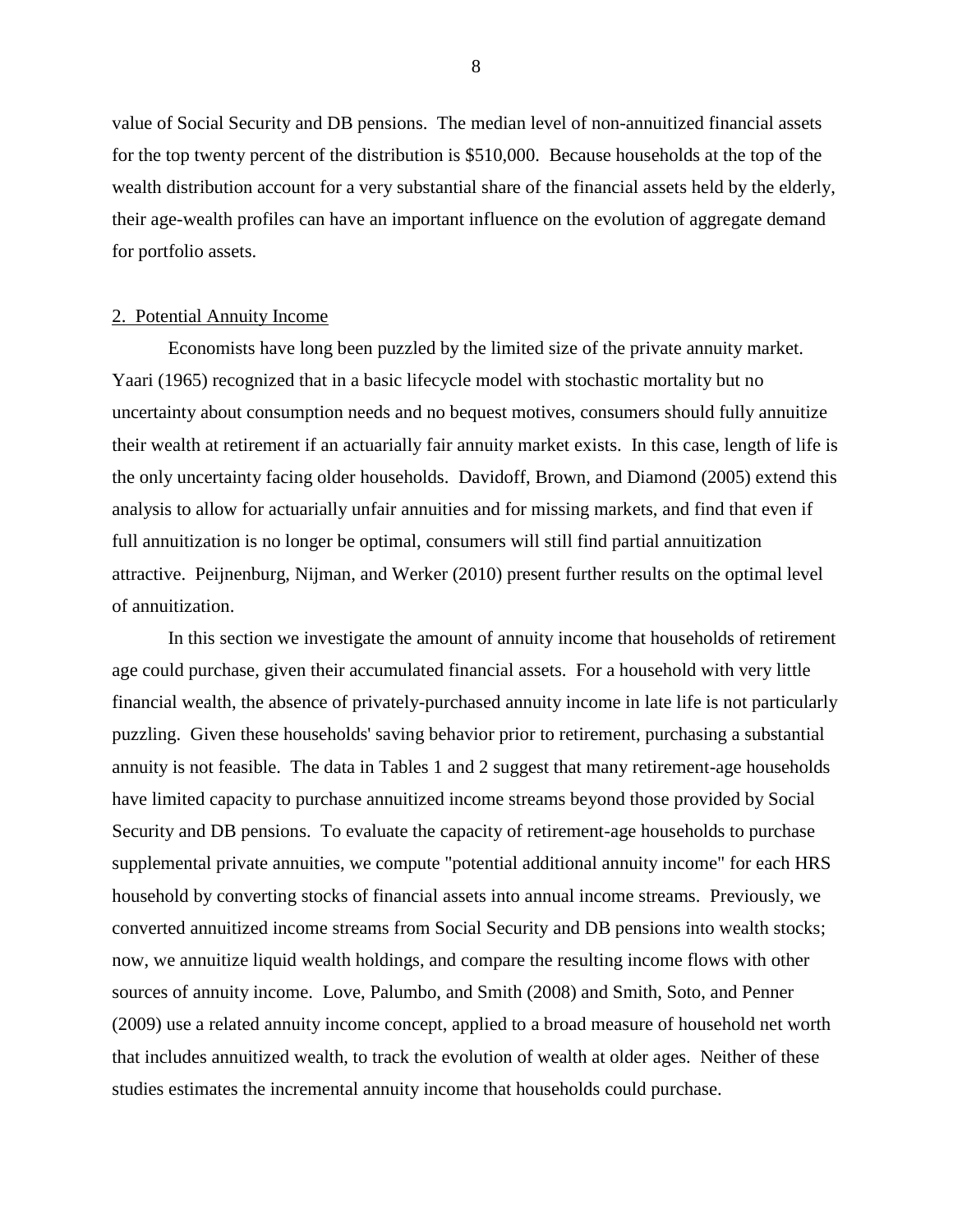Table 3 provides information on annuity payout rates in the private market and in a synthetic actuarially fair annuity market. The upper panel shows average annuity payouts for the sample of firms whose annuity products are included on the AnnuityShopper website. We present the average value of the annuity policies for which this website presented data in its July, 2008 information release; the data are based on annuity policies offered in late spring and early summer of 2008. The data illustrate the importance of age, gender, and the presence of an inflation-adjusting cost of living provision in annuity pricing. For a 65-year-old man who purchases a \$100,000 immediate, level-payment annuity without inflation protection, the annual payout would be \$8,460 -- or 8.46 percent of the annuity's purchase price. If the same individual annuity buyer picked an annuity stream with a 3 percent per year escalator, the annual payout in the first year would be only \$6,470. The escalating annuity is the closest approximation to an inflation-indexed annuity; the market for true inflation-protected annuities is very limited.

 The lower panel in Table 3 presents the actuarially fair annuity payout, calculated using the Social Security Administration's 2006 population mortality table, for an individual with the mortality experience of the population at large. The assumptions here are the same as those used to calculate the present discounted value of Social Security and DB pension payouts above. For a 65-year-old man, for example we solve for *P* in the equation

$$
(1) \ \$100 = P + \frac{P * S_{66}}{(1 + r_{2009})} + \frac{P * S_{67}}{(1 + r_{2009})(1 + r_{2010})} + \dots + \frac{P * S_{119}}{(1 + r_{2009}) \dots (1 + r_{2054})}
$$

We truncate the sum at age 119, since the probability of surviving beyond that age is very small. In this equation, S*<sup>66</sup>* denotes the survival probability to age 66 conditional on having reached age 65, and r*<sup>2010</sup>* denotes the nominal interest rate projection (in this case for 2010) from the Social Security Administration as reported in the Board of Trustees, Federal OASDI Program (2008). This calculation generates the actuarially-fair annuity payout, per year, that the insurance company would be able to provide if it sought to break even when the discount rate was that specified by the series  $\{r_k\}$ . These payouts are higher than those in the AnnuityShopper data, in part because the mortality rates for the SSA table are higher than those in the current annuitant population as a result of self-selection into the existing private annuity market.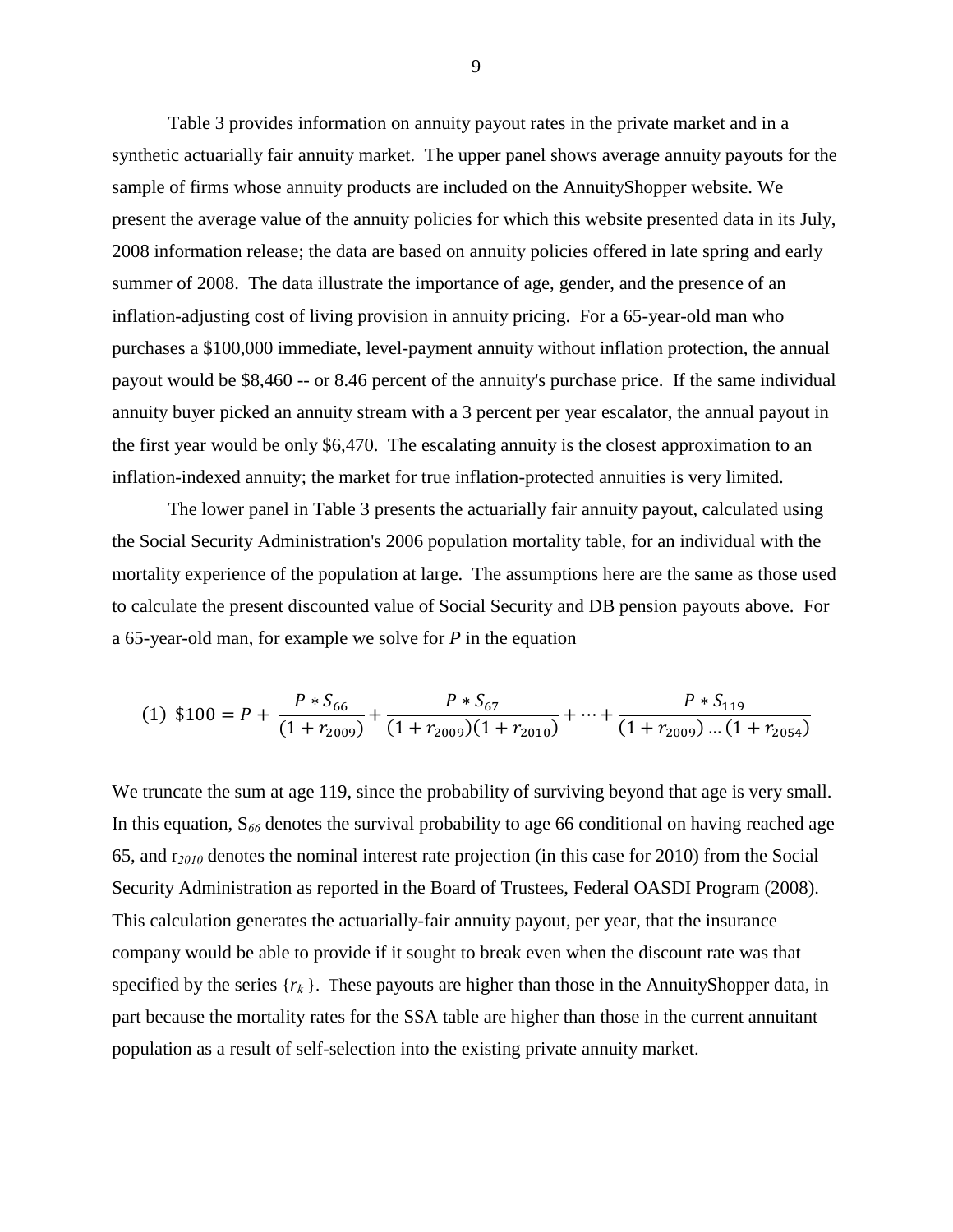The entries in Table 3 provide a guide to the rates at which individuals can transform accumulated assets into streams of lifetime income. For married individuals, the annuitization decision often involves the provision of some spousal protection in the event that the annuitant predeceases his or her spouse. The annual annuity payout in that case depends on the age of both members of the couple. If a husband is 65 and his wife is 60, and he purchases a joint and survivor annuity that will pay his wife half of the amount that he received while alive if he predeceases her, he will receive an annual payout of 6.78 percent of the annuity premium if he choose a nominal payout stream. If he chooses an annuity stream with a three percent annual nominal increase, the initial payout will be 4.80 percent of the purchase price. These values are nearly two percentage points lower than the payout rates if the husband selected an annuity that paid benefits only while he was alive.

 The amount of annuity income that a household can purchase is the product of the prevailing annuity payout rate and the household's holding of annuitizable assets. We define annuitizable wealth as the sum of PRA assets and other financial assets less non-housing debt. There is substantial heterogeneity in households' holdings of annuitizable assets and in the share of their existing wealth that is held in annuitized form. Figure 1 plots the distribution of annuitizable wealth by percentile interval from 0-5 to 90-95 for HRS households between the ages of 65 and 69 in 2008. We omit the 95-100 percentile group, because this group has much higher wealth than all the other groups. The figure shows that the median retirement-age household has approximately \$50,000 in annuitizable wealth. Using the annuity payout rates above, a household with this wealth level could purchase between three and four thousand dollars of annual annuity income, depending on the annuity product chosen. The 25th percentile of the annuitizable wealth distribution is just \$600; at the 75th percentile, the annuitizable wealth value is \$262,000. Households that fall between the 80th and 90th percentiles of the annuitizable wealth distribution have \$375,000 in annuitizable wealth. The top five percent of households, ranked by annuitizable wealth, have over \$1 million in such wealth.

 Figure 1 also shows the median value of housing equity, including both owner-occupied housing and other real estate, within each annuitizable assets group. There is a positive correlation between median housing equity within a group and the group's financial assets, but as we show in the next section, there is also substantial heterogeneity. We do not show business assets in the figure because the median is zero in all intervals.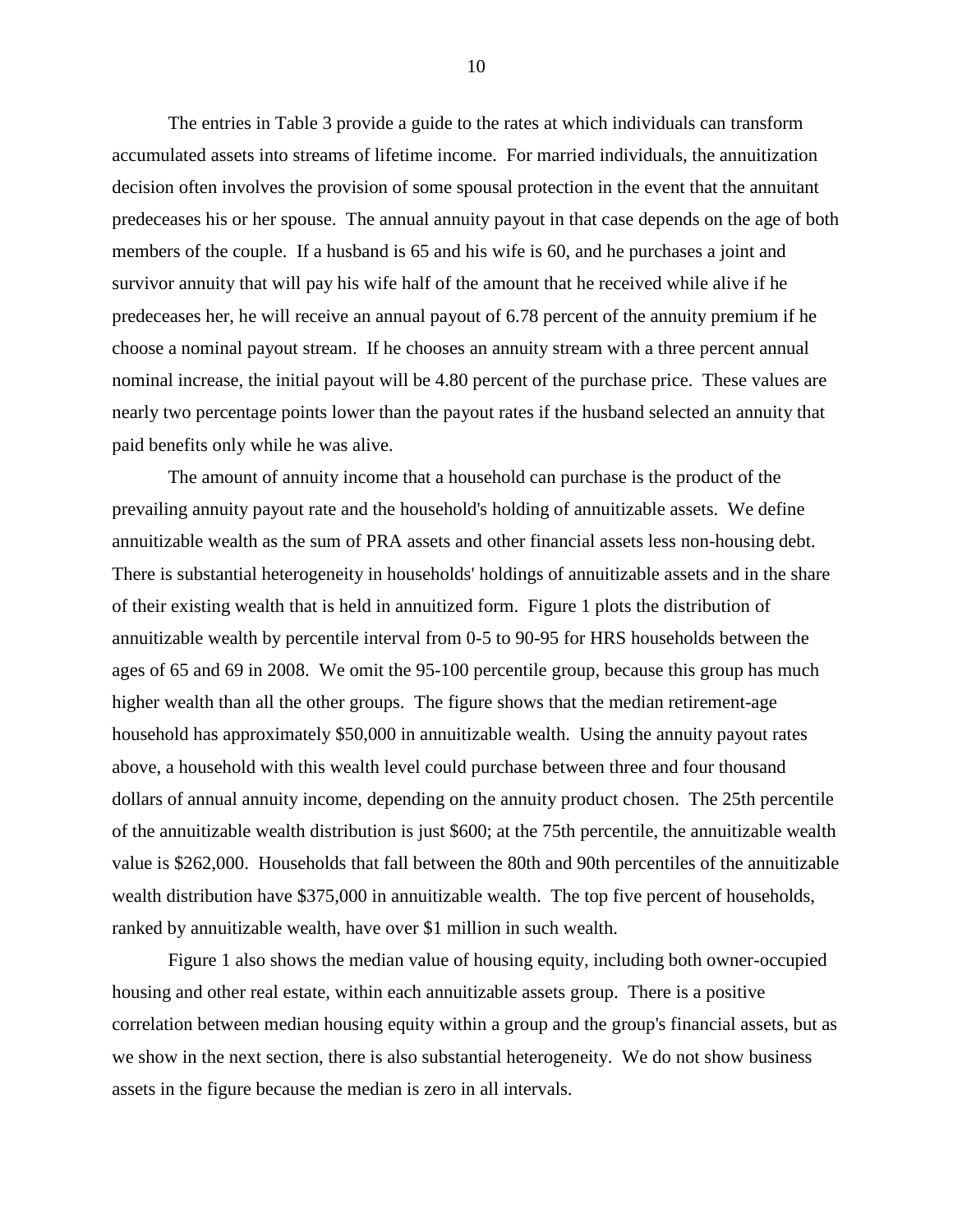Figure 1 aggregates all households, regardless of their current level of annuity income. Yet households differ widely in the amount of annuity income that they receive. There is also great heterogeneity across households in both annuitizable wealth and housing wealth, conditional on current annuity wealth. To illustrate this, Figure 2 shows selected percentiles of the distribution of annuitizable assets for households in each decile of the distribution of current annuity wealth. As in Table 1, annuity wealth is the expected present value of Social Security and DB benefits. We omit the lowest annuity wealth decile because this decile appears to include both households that had very low lifetime earnings with other, possibly much higher earning, households who were not covered by the Social Security system. Summary statistics for this group are consequently very difficult to interpret. The median value of annuitizable wealth is close to zero for households in each of the first deciles of the current annuity wealth distribution. The medians do not capture, of course, the considerable dispersion among households even with the same level of current annuity wealth. For example, the 90th percentile of annuitizable wealth assets is greater than \$200,000 in all of the current annuity wealth deciles, and it exceeds \$1,000,000 for those in the top decile of current annuity wealth.

We turn now to the current and potential additional annuity income from annuitizing financial wealth. Figure 3 shows median levels of current Social Security and pension income received within each five percent interval of the total annuity income distribution. The dispersion of Social Security income is much less pronounced than that of annuitizable assets. Indeed, Social Security income varies very little in the top third of the distribution. The figure also demonstrates that private pension income is only an important component of current annuity income in the top third of the distribution.

 Figure 4 shows the distribution of potential additional annuity income, including both financial assets and PRA balances, for retirement-age households in four current annuity income intervals--less than \$10,000, between \$10,000 and \$20,000, between \$20,000 and \$30,000, and more than \$30,000. The households in each of the annuity income intervals represent approximately one quarter of the population.

 There is substantial variation in households' potential additional annuity income. For a large fraction of households, this amount is quite modest. Roughly one third of the group with the lowest current annuity income has close to zero potential additional annuity income, and another third has less than \$10,000. However, for households in the top decile of potential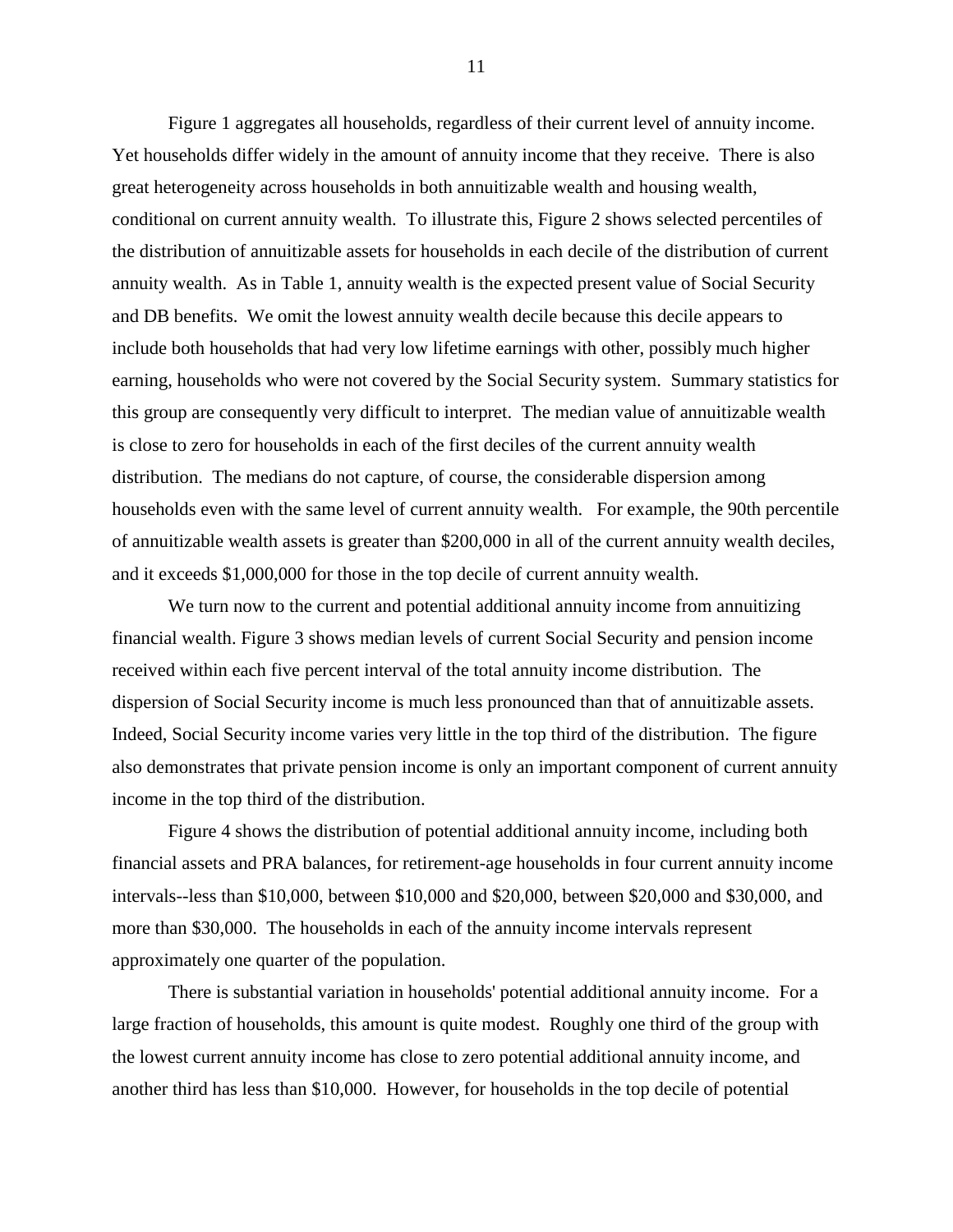additional annuity income, the median value is nearly \$75,000. It is important to remember that the calculations underlying Figure 4 presume that households annuitize all of their financial assets and their full PRA balance. Since it is unlikely that households would choose to relinquish all of their control over liquid financial assets, the entries in the figure represent an upper bound on the amount of additional annuity income that households would receive if they decided to annuitize their non-annuitized wealth. .

 Even among households with more than \$20,000 in current annual annuity income, a large fraction have only modest levels of potential additional annuity income. Less than half of those in the \$20-30,000 current annuity income interval have the potential to purchase an annuity that pays more than \$10,000 per year, and only forty percent of those with current annuity income of more than \$30,000 can increase their annuity income by more than \$10,000.

 Our analysis suggests that only a modest fraction of households of retirement age have the financial wherewithal to purchase substantial annuity streams in addition to those that they receive from Social Security and defined benefit pensions. Among all households, even those with substantial current annuity income, only about one-third could purchase more than \$10,000 of additional annuity income in the private annuity market.

#### 3. Housing Equity and Household Wealth

 For 58 percent of retirement-age households, housing equity (including other real estate) is greater than the sum of financial assets and assets held in PRAs. This is particularly true among households with low levels of total net worth. Table 2 showed that the household at the thirtieth percentile of the housing equity distribution has \$42,000 of such equity, while the household at the eightieth percentile has \$349,200. For married couples, the analogous values are \$90,000 and \$428,000, respectively. Recall from Figure 1 that median housing equity exceeds median annuitizable wealth in each five-percentile interval of the distribution of annuitizable wealth up to the 70th percentile. It is only for households between the 70th and 75th percentile of that distribution, with median annuitizable assets of \$220,000 and median housing equity of \$200,000, that annuitizable assets begin to exceed housing equity for most households in our five-percentile cells. For all higher percentiles, annuitizable assets exceed housing wealth. For households in the top 10 percent of distribution of annuitizable wealth, annuitizable financial assets are typically much greater than housing equity. The ubiquity and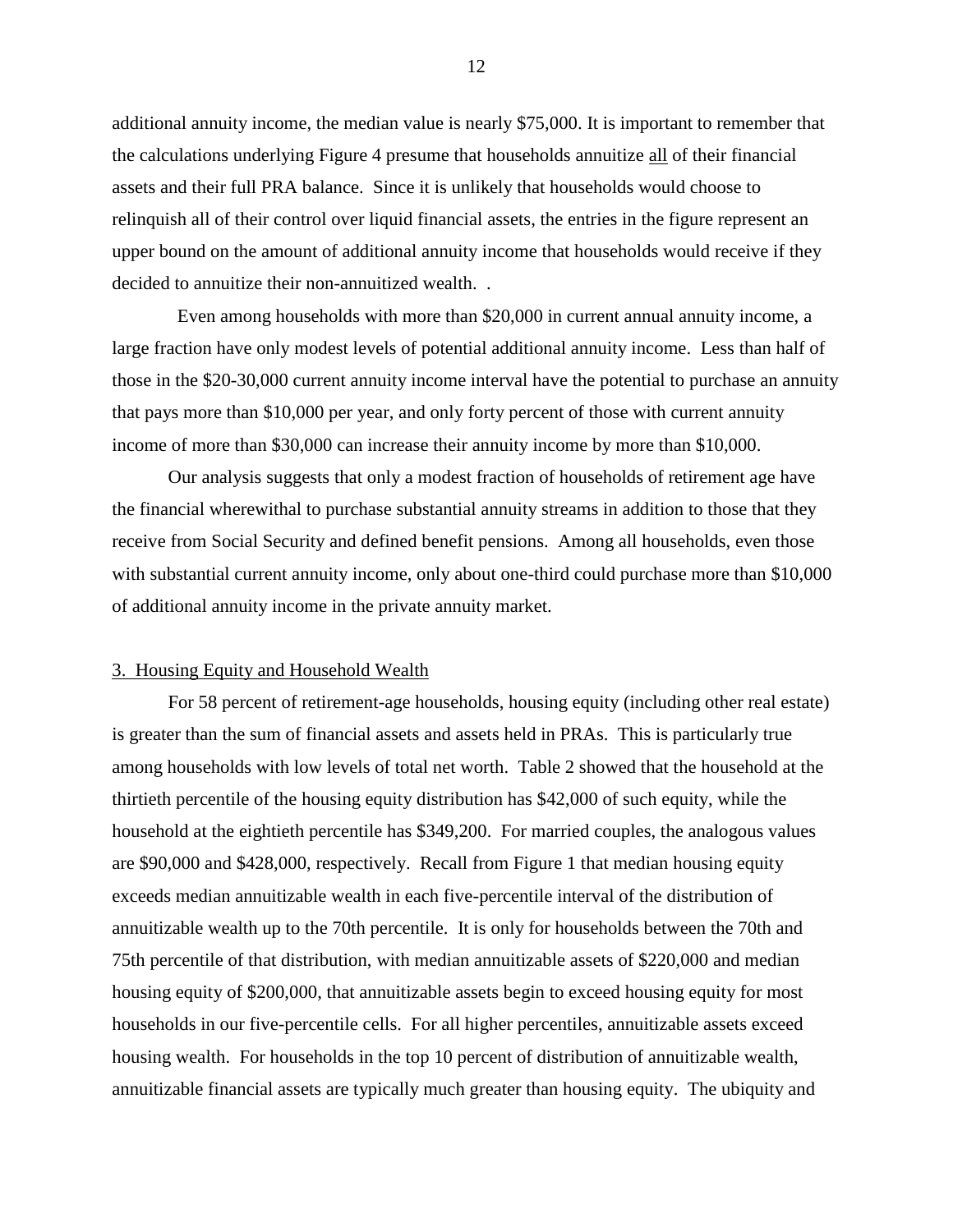size of home equity holdings suggests that the disposition of housing equity in retirement may be a key determinant of late-life financial security.

 To provide some insight on the role of housing wealth in household portfolios, Figure 5 groups households by current annuity wealth as in the last section, and then shows the distribution of housing wealth for each group. There is substantial dispersion within these annuity wealth deciles. For example, among households in the sixth current annuity wealth decile, median housing wealth is \$92,000, but the  $95<sup>th</sup>$  percentile value is \$475,000. Similar degrees of dispersion are found in the other current annuity wealth deciles.

 Figure 6 presents a scatterplot showing the value of housing wealth and the value of potential annuitizable assets for all households that rank in the fifth and sixth deciles of the current annuity wealth distribution. The households that are included in this figure have current annuity wealth between \$197,000 and \$310,000. Even for households in this group with no annuitizable assets, there is large variation in housing wealth. Many have substantial housing equity. Similar variation in housing wealth is seen for all levels of annuitizable assets.

 These results suggest that while there is a positive correlation between housing equity and annuitizable wealth, there are many households with little potentially annuitizable wealth may have the capacity to draw on housing equity in the event of late-life financial needs. The open question is whether housing equity plays a role similar to financial assets in providing latelife financial security.

#### 4. The Draw-Down of Housing Equity and Financial Assets in Retirement

 The balance sheets of retirement-age households provide important insight on the degree to which these households can supplement the income that they receive from Social Security and defined benefit pension plans. A snapshot of wealth holdings when households are in their late sixties, however, does not provide any information on the subsequent evolution of wealth or its components. While a household owns a home, it earns returns in the form of imputed rent plus any capital gains or losses associated with changes in the home's value. The implicit rental value of the specific home that the household has lived in for many years may be especially high for the retired household, as it provides continuing contact with a familiar neighborhood and longstanding friends. But owner-occupied homes can, if necessary, be sold and converted to financial assets. Thus home equity may provide a pool of resources that can be used in the event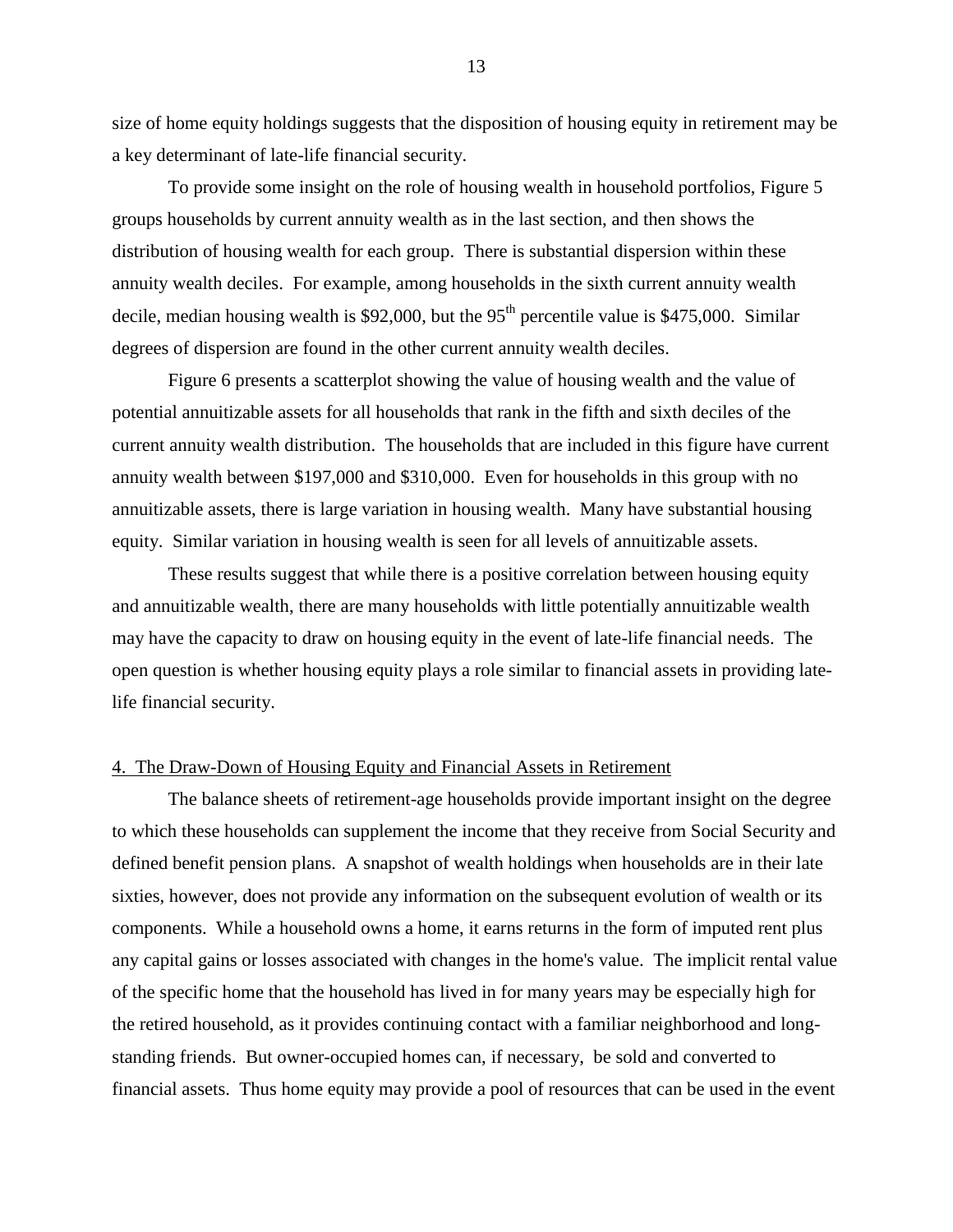of unanticipated expenses, such as medical care needs, or in the event that the household outlives its other resources. In this section, we examine the evolution of housing equity for households in their retirement years. We are particularly interested in the extent to which households "tap" their housing equity and their financial assets at various ages to finance consumption needs and other late-life spending.

 Several previous studies have examined the draw-down of housing assets at advanced ages. Venti and Wise (2004) study the evolution of housing equity in the Health and Retirement Survey (HRS) and find that housing equity tends to be conserved until a shock to family status such as the death of a spouse or entry to a nursing home. Their study looked at HRS households (age 51 to 61 in 1992) between 1992 and 1998 and at Asset and Health Dynamics Among the Oldest Old (AHEAD) households (age 70+ in 1993) between 1993 and 1998. On average, home equity increased by 0.28 percent annually among households that either moved or discontinued ownership in the HRS cohort. For the AHEAD cohort, the average change in home equity was a decline of -1.76 percent per year among households that either moved or discontinued ownership. This is a weighted average of a -0.11 percent decline for two-person households that remain intact, a -1.15 percent decline for one-person households that remain intact and a -7.84 percent decline for households that experience a shock to family status, either through the death of a spouse or divorce. The HRS and AHEAD results thus suggest that households do not tap home equity until well into retirement and that substantial declines in housing wealth are often associated with shocks. Nakajima and Telyukova (2010) find similar results using HRS data through 2006.

 These results are supported by the longer time series of HRS and AHEAD data that are now available through 2008. Figures 7 and 8 present a graphical description of the wave-towave changes in home equity (in 2008 dollars) and home ownership respectively for the HRS cohort between 1992 and 2008. They are organized by family status—married in adjacent waves (continuing two-person households), single in adjacent waves (continuing one-person households), and widowed or divorced in adjacent waves. Figure 7 shows wave-to-wave changes in home equity for households between the ages of 51 to 61 in 1992. For one-person and two-person households that remain intact, the wave-to-wave change in home equity is positive with the exception of the change from 2006 to 2008, a period of nationwide house price decline. However, there is a sharp drop in home equity for households in which a spouse died or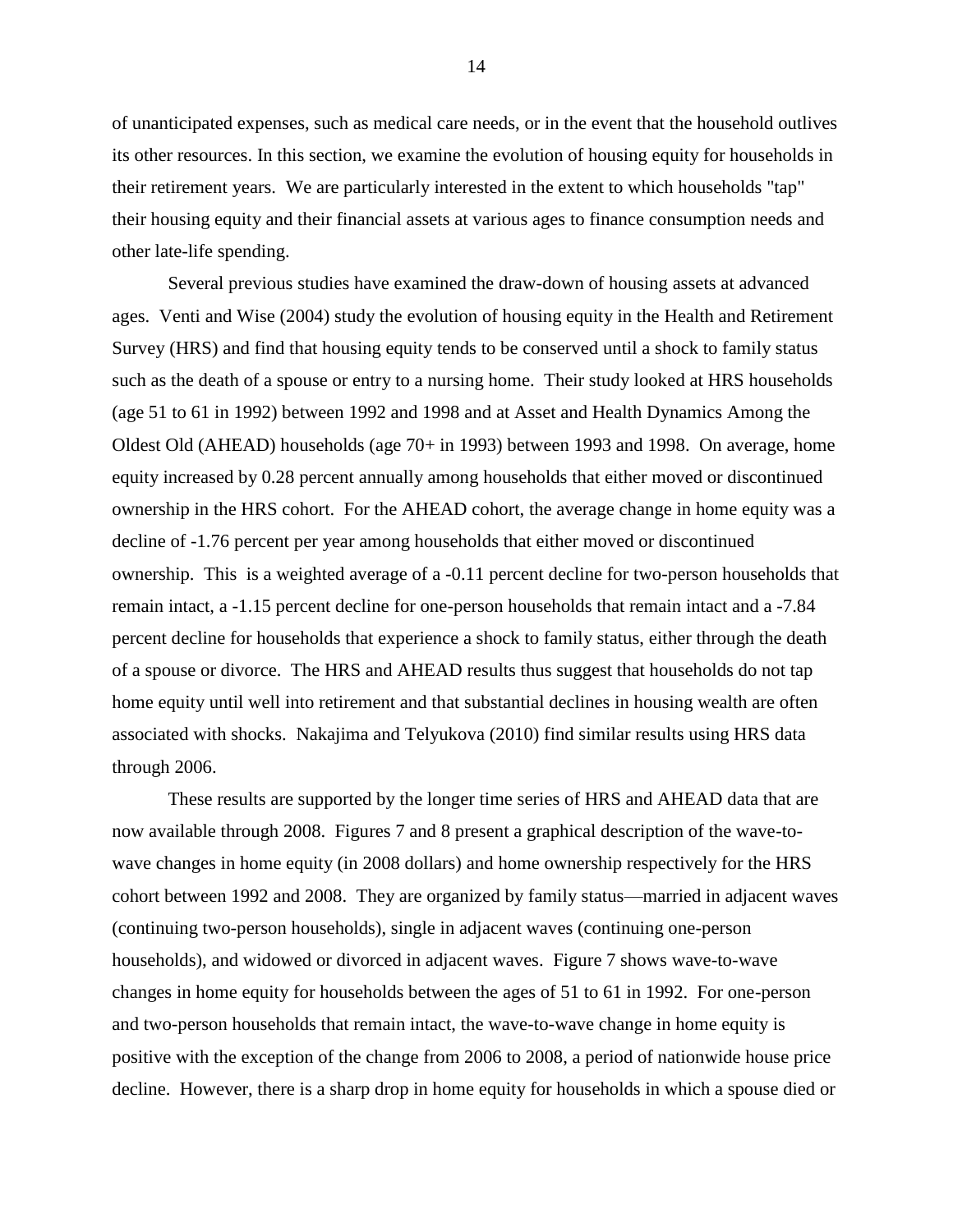the couple was divorced between the waves. Since the period we are studying was one of generally rising house prices, the findings on home equity growth are likely to reflect relatively little change in housing choices for continuing one- or two-person households, but changing values of real estate. This makes the decline in housing equity for dissolving households even more striking.

 Figure 8 shows wave-to-wave changes in home ownership for the same family status groups. As with home equity, the effect of shocks to family status are revealed by the sharp drop in home ownership for the households who began an interval with two people and ended the interval as one-person households. Home equity and home ownership data for the AHEAD households are shown in Figures 9 and 10 respectively. The AHEAD data also show a large drop in the home equity of households that transitioned from a two-person to a one-person household during an interval, compared to the change for continuing two-person households. In the later years there is also a drop in the equity of continuing two-person household in the AHEAD data.

 Further analysis of the data show that these declines are disproportionately accounted for by households that dissolve in the next interval. In other words, at older ages households reduce home equity in the interval preceding the transition from two to one person as well as in the interval when the transition occurs. To illustrate this point, consider continuing two person households in the 2004-2006 interval. The housing equity of households that would dissolve in the 2006-2008 interval declined by 25.6 percent, but the housing equity of households that would not dissolve in the next interval declined by only 7.1 percent. For AHEAD households, Figure 10 suggests that there may be some decline in the home ownership of continuing two-person households by the 2000-2002 interval, when these households were over 80 years old,

Our findings suggest that there is relatively little withdrawal of housing equity to purchase other assets, to buy life annuities, or to support consumption in old age. This finding is broadly consistent with other analyses of homeownership among the elderly, such as Smeeding et al. (2006). It appears that most households do not use housing equity to maintain their preretirement non-housing standard of living after retirement, even though housing equity may serve as a buffer that can be drawn down in low-probability high-cost circumstances, such as a discrete change in household structure. Households are preserving their housing consumption at close to pre-retirement levels. Greenhalgh-Stanley (2010) reports that 59.9 percent of AHEAD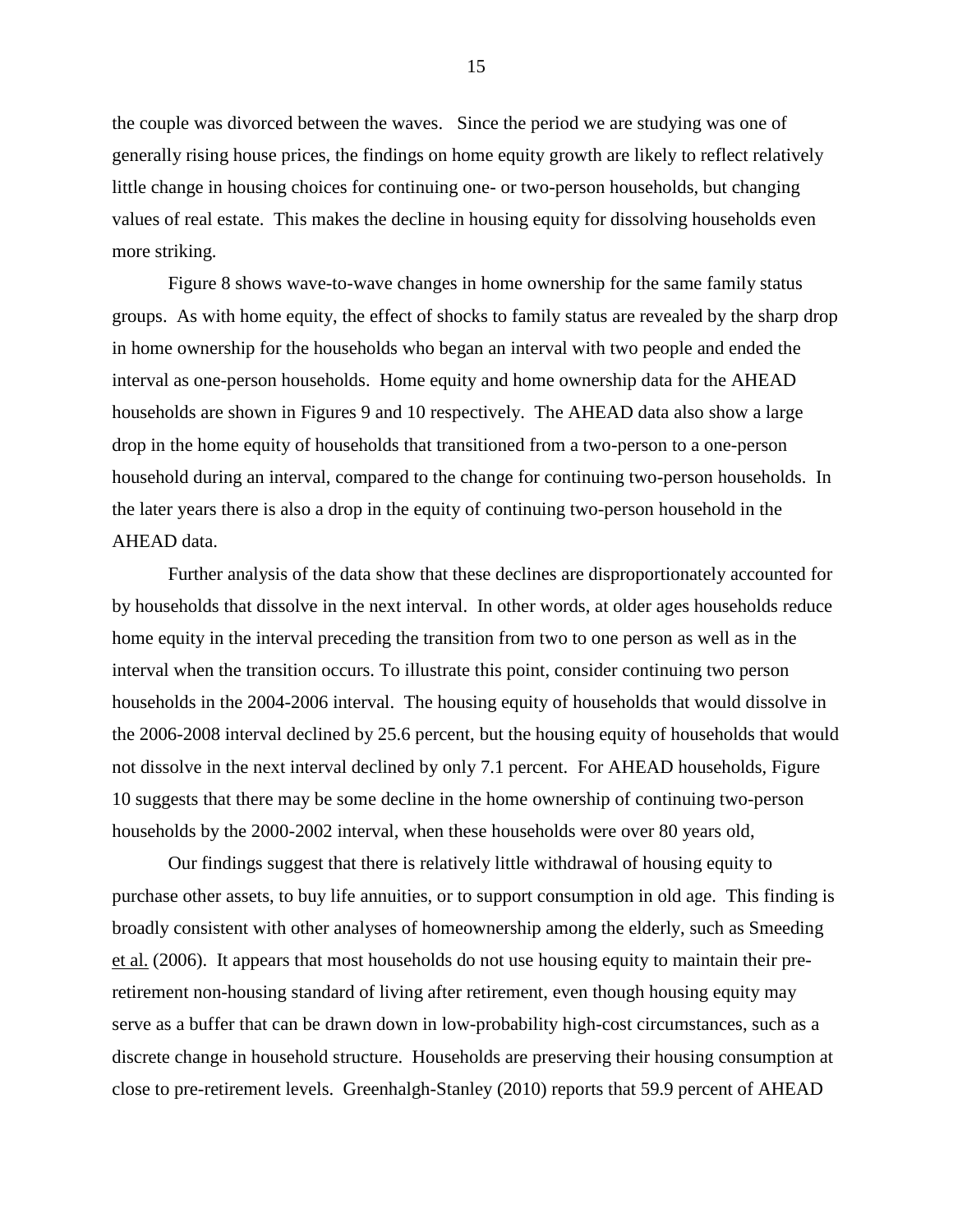respondents who died between 1993 and 2004 were homeowners at the time of death. It is possible, as Davidoff (2009) suggests, that the presence of substantial housing equity on many households' balance sheets helps to explain the limited demand for annuity products. Those who hold housing wealth until very late in life may be less concerned with the need to insure against longevity risk than those who do not have a housing equity buffer.

 The findings on the slow draw-down of housing equity raise the question of how other components of the balance sheet evolve after retirement. There has been voluminous research on this topic, but the longitudinal data collected in the HRS provides some of the strongest information to date. Previous research using the HRS data suggests relatively little decline in financial assets for many households, at least in the early decades of retirement. For example, Smith, Soto, and Penner (2009) combine housing equity with financial assets to construct a measure of net worth. They find that households in the top quintile of the wealth distribution report rising net worth until about age 85, and that those in the middle three quintiles report relatively stable net worth. They find some evidence that those in the lowest quintile draw down their non-annuitized wealth, and to rely in their later years on the payouts from Social Security, DB pensions, and welfare. Love, Palumbo, and Smith (2008), who also analyze the HRS wealth data, create a measure of "annualized comprehensive wealth" which adds to financial and housing wealth a measure of the expected present discounted value of annuities from Social Security and DB pensions. Annuity wealth declines as the household ages, reflecting the declining number of expected remaining years of life. For the median household, annualized comprehensive wealth rises with age. An open research issue is whether these findings can be explained using standard lifecycle models augmented with late-life expense shocks.

 The same techniques that we use to study the draw-down in housing equity can be used to examine the post-retirement evolution of financial assets. We apply methods similar to those that we used to study housing equity to annuitizable financial assets. Figures 11 and 12 show results for HRS and AHEAD households, respectively. We consider all financial assets held in taxable forms, plus IRA and Keogh balances, less non-housing debt, but exclude balances in 401(k) and similar accounts because the HRS data on these balances is incomplete.

 The results in Figure 11 for financial assets resemble those for housing equity. The figure shows the wave-to-wave change in financial assets for households in three family status groups. For example, for persons who remained in two-person households between 1992 and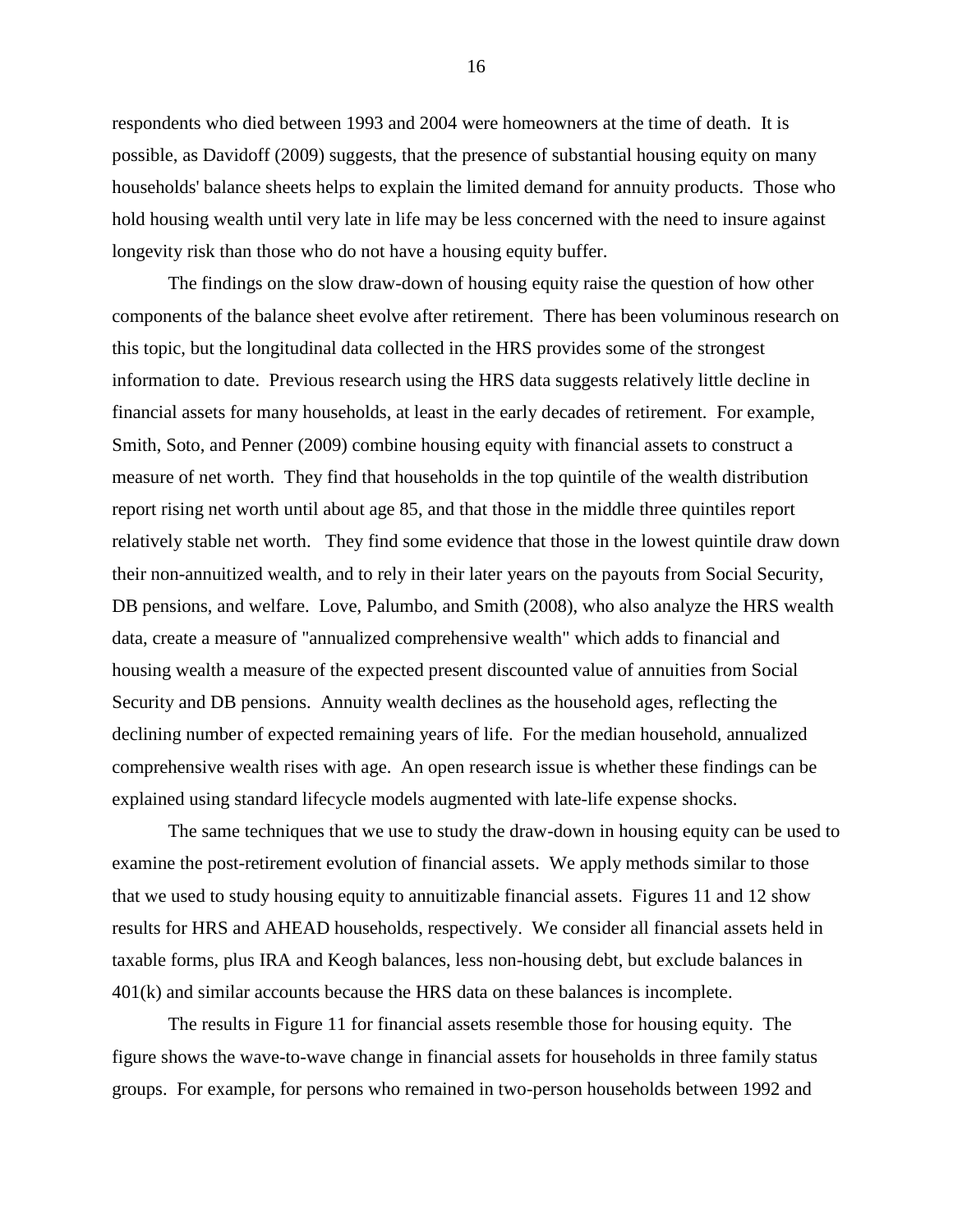1994, median financial assets increased from about \$37,000 to \$51,000. For those who remained in two-person households between 1994 and 1996, median assets declined from about \$53,000 to \$52,000. In most intervals, assets increased for continuing two person households. Especially with financial assets, it is important to distinguish between wave-to-wave changes in assets shown by the line segments in the figure and the effect of differential mortality indicated by the "gaps" between segments. To illustrate this point, note that two-person households present in both the 1996 and 1998 waves had \$57,579 in financial assets in 1998, but that two-person households present in both the 1998 and 2000 waves had \$63,605 in 1998. This difference is circled in Figure 11. The difference between \$63,605 and \$57,579 is the mortality selection effect--two-person households that dissolved, either through either death or divorce, between 1998 and 2000 had lower financial assets at the start of this period than than continuing twoperson households.

 To understand the evolution of assets as households age, as distinct from the selection effect, it is important to focus on the wave-to-wave changes (segment slopes). For two-person households between the ages of 51 and 61 in 1992, the wave-to-wave changes are positive in most years. The increase in assets for continuing two-person households can be seen by tracking the assets in the first year of each interval. An important component of this increase is due to the progressive selection of households with greater financial assets. For one-person households assets increased in some wave-to-wave intervals and decreased in others, with declines most notable in the last two intervals. The death selection effects are not so apparent for single-person households, largely because a large fraction of one-person households had financial assets less than \$10,000 in 1992. The figure shows that the financial assets of two-person households that dissolve between waves declined substantially in all but the last interval. The decline in financial assets may be due in large part to divorce, with half of the financial assets going to each spouse for example. The assets of the two- to one-person households were also much lower at the beginning of an interval than the assets of continuing two-person households.

 Figure 12 shows the evolution of financial assets for AHEAD households. The data for 1993 are omitted from the figure because, as Rohwedder, Haider, and Hurd (2006) explain, financial assets were under-reported in AHEAD in that year. For the AHEAD households, the mortality selection effects are extremely important. Persons who continued in two-person households from one interval to the next typically held much greater balances in financial assets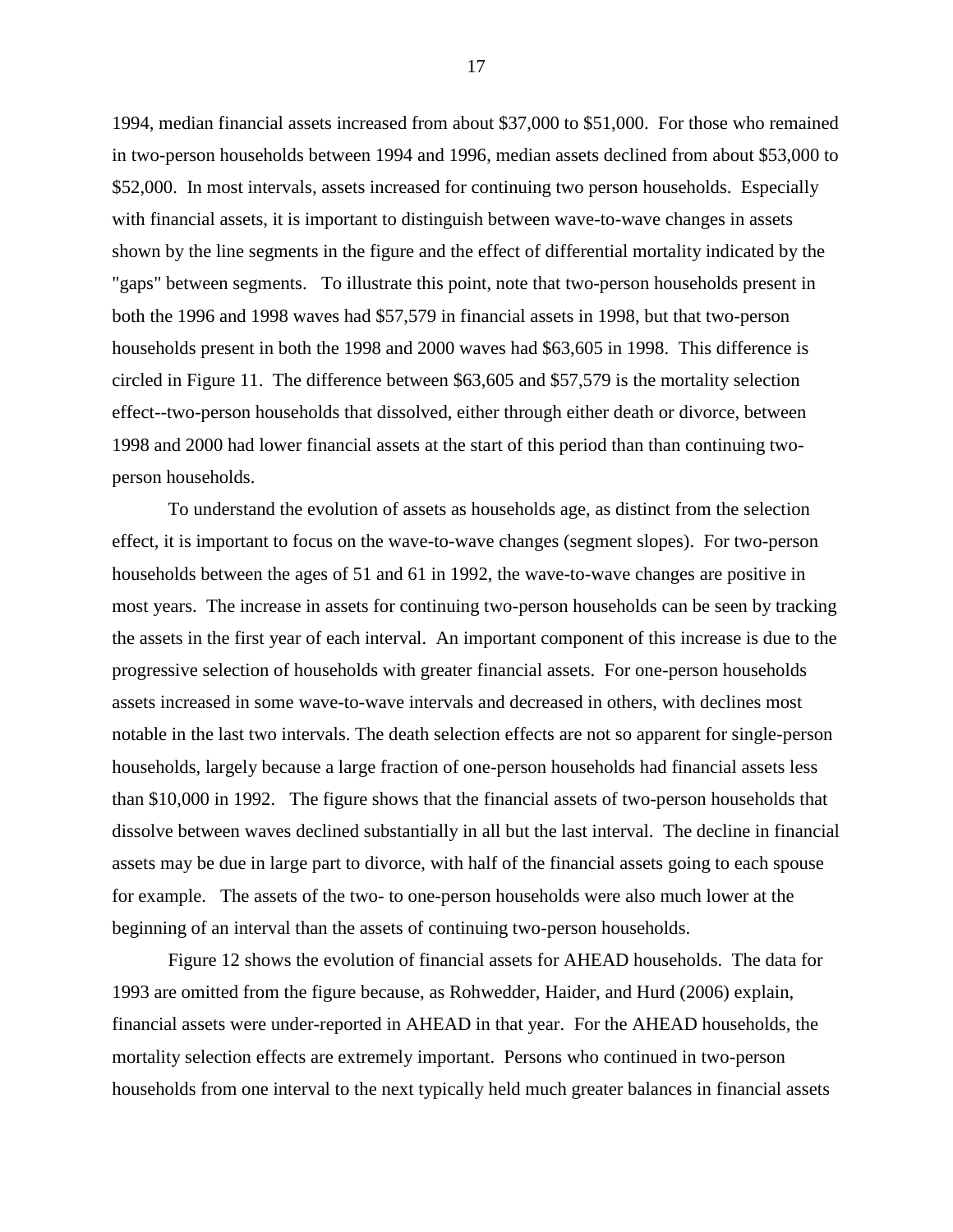than those who did not. The within-interval increase in financial assets for continuing twoperson households was positive in some intervals and negative in others. The decline in the 2004-2006 interval is especially large. Additional data show that on balance, however, assets of two-person households increased, with those with the largest asset holdings in 1995 remaining in the sample longer. The assets of continuing one-person households declined in each period. Unlike the decline in the assets of two-person HRS households that dissolved (often due to divorce) between waves, the data suggest that wealth changes for AHEAD two-person households that dissolved (often due to the death of a spouse) were similar to the within-interval changes observed for continuing two-person households.

## 5. Late-Life Health Risks and Wealth Dynamics

 The importance of changes in family status in the draw-down of both financial and housing wealth suggests that "trigger events," such as death of a spouse or the onset of a medical condition, may play an important role in the evolution of household net worth. This section explores the role of late-life health status in affecting the path of wealth accumulation.

 Potentially expensive health shocks in late life are often cited as a key risk that households may insure against by holding assets in non-annuitized form. Several studies, including Palumbo (1999), DeNardi, French and Jones (2010), and Ameriks, Caplin, Laufer, and Van Nieuwerburgh (forthcoming), have incorporated information on the stochastic process for out-of-pocket health care costs into lifecycle models. In these models, households face multiple risks after retirement. The optimal lifecycle saving and consumption plan generally include both a stock of financial assets, held for precautionary reasons, and a stream of annuity payments. Institutional details, such as those associated with the means-tested Medicaid program that covers nursing home expenses after the household has spent down its own assets, can have an important effect on the optimal level of precautionary wealth holdings, and may be particularly important for those in lower tranches of the wealth distribution. Hurd and Rohwedder (2010) point out that at lower levels of the wealth distribution the fraction of households that are adequately prepared for retirement can drop significantly when households are confronted with the distribution of potential medical outlays, rather than the expected value.

 When facing multiple risks, households need to balance the benefits of insuring against an unexpectedly long life, which comes from purchasing an annuity, with the benefits of holding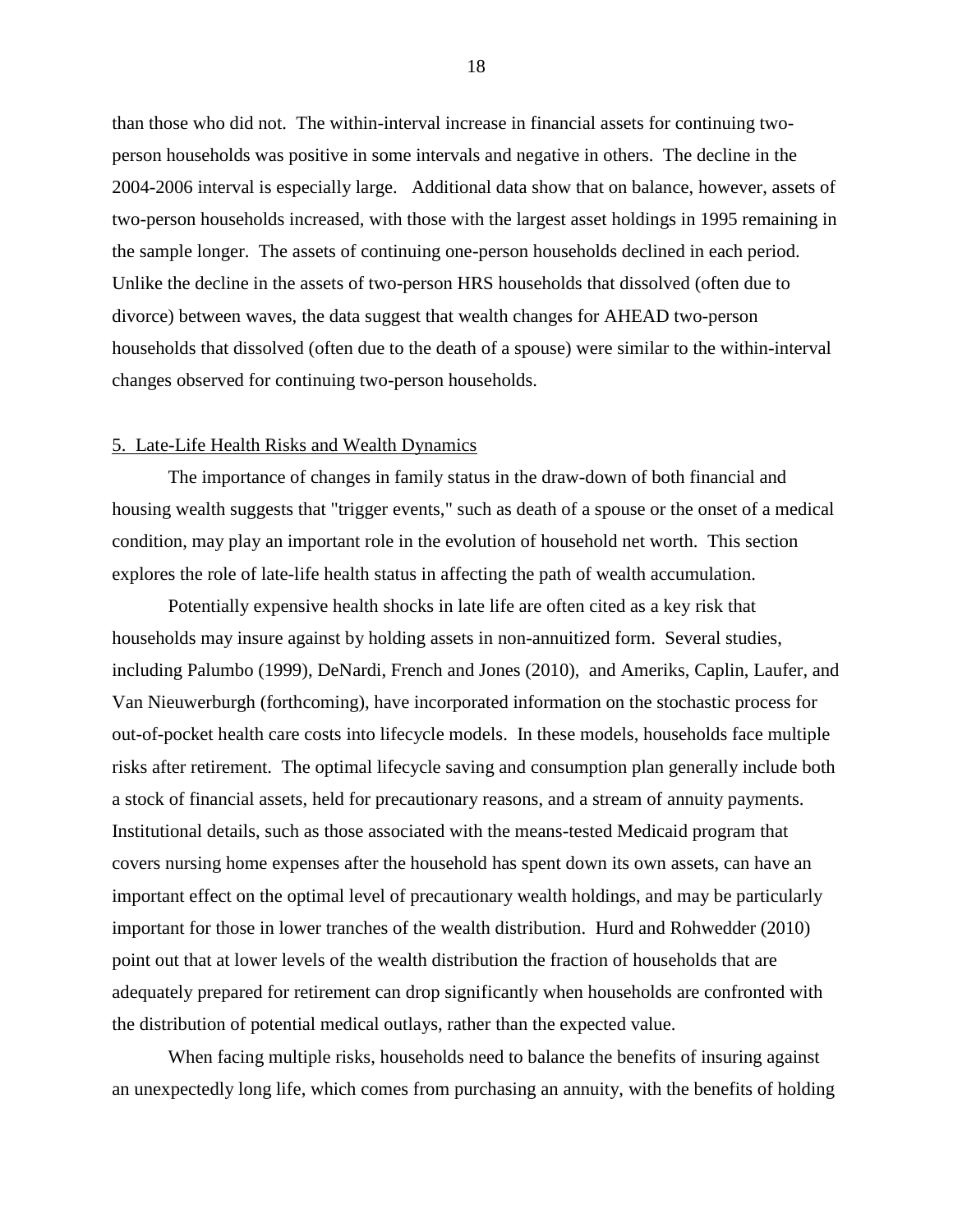a stock of non-annuitized wealth that can be used to cover the cost of unexpected health or other expenses. A substantial and growing literature, including work by Sinclair and Smetters (2004), Turra and Mitchell (2004), Ameriks, Caplin, Laufer, and Van Nieuwerburgh (2008), Davidoff (2009), and Peijnenburg, Nijman, and Werker (2010), provides insights on late-life financial and consumption choices in this setting.

 The level and variance of unpredictable but potentially "necessary" late-life expenditures for health or other needs, and the availability of insurance against such expenditures, is a key input to models of post-retirement consumption behavior. A number of recent studies have tried to calibrate the distribution of out-of-pocket medical expenditures. Marshall, McGarry, and Skinner (2010) consider medical expenditures in the last year of life for HRS participants. For the period 1998-2006, they estimate median outlays of \$5,061, but they also find that outlays at the 90th (95th) percentile are \$29,335 (\$49,907). They also find that out-of-pocket expenditures are strongly positively correlated with both wealth and income. The mean outlay for those in the bottom wealth (income) quintile is \$7,173 (\$9,046). For those in the top quintile, mean outlays are \$18,233 (\$14,269). Hurd and Rohwedder (2009) also examine the HRS-based distribution of health expenditures. They compare the HRS data with information from other surveys, and conclude that particularly in the early years, the HRS may over-state outlays. Their overall distribution of late-life medical expenses, however, is broadly similar to that in Marshall, McGarry, and Skinner (2010).

 DiNardi, French, and Jones (2010) consider medical expenditures at different ages, using AHEAD data, and find that both the mean and the variation in medical expenses rises sharply at very old ages. For individuals between the ages of 95 and 100, for example, they find mean outof-pocket medical spending of \$9,227, with a standard deviation of \$19,988. Given the truncation of the distribution at zero, this points to the presence of a long right tail of high potential outlays. DiNardi, French, and Jones (2010) conclude that when the risk of uninsured late-life medical expenditures is combined with relatively standard models of lifecycle utility maximization, the optimal trajectory of wealth-holdings is relatively flat though much of the retirement period. This is broadly consistent with some of the empirical findings above.

 Late-life medical costs tend to persist, so the appropriate measure of household risk needs to look beyond potential outlays in a single year. Hubbard, Skinner, and Zeldes (1995) estimate a first-order autoregressive model for health outlays using data from the late 1970s, and they find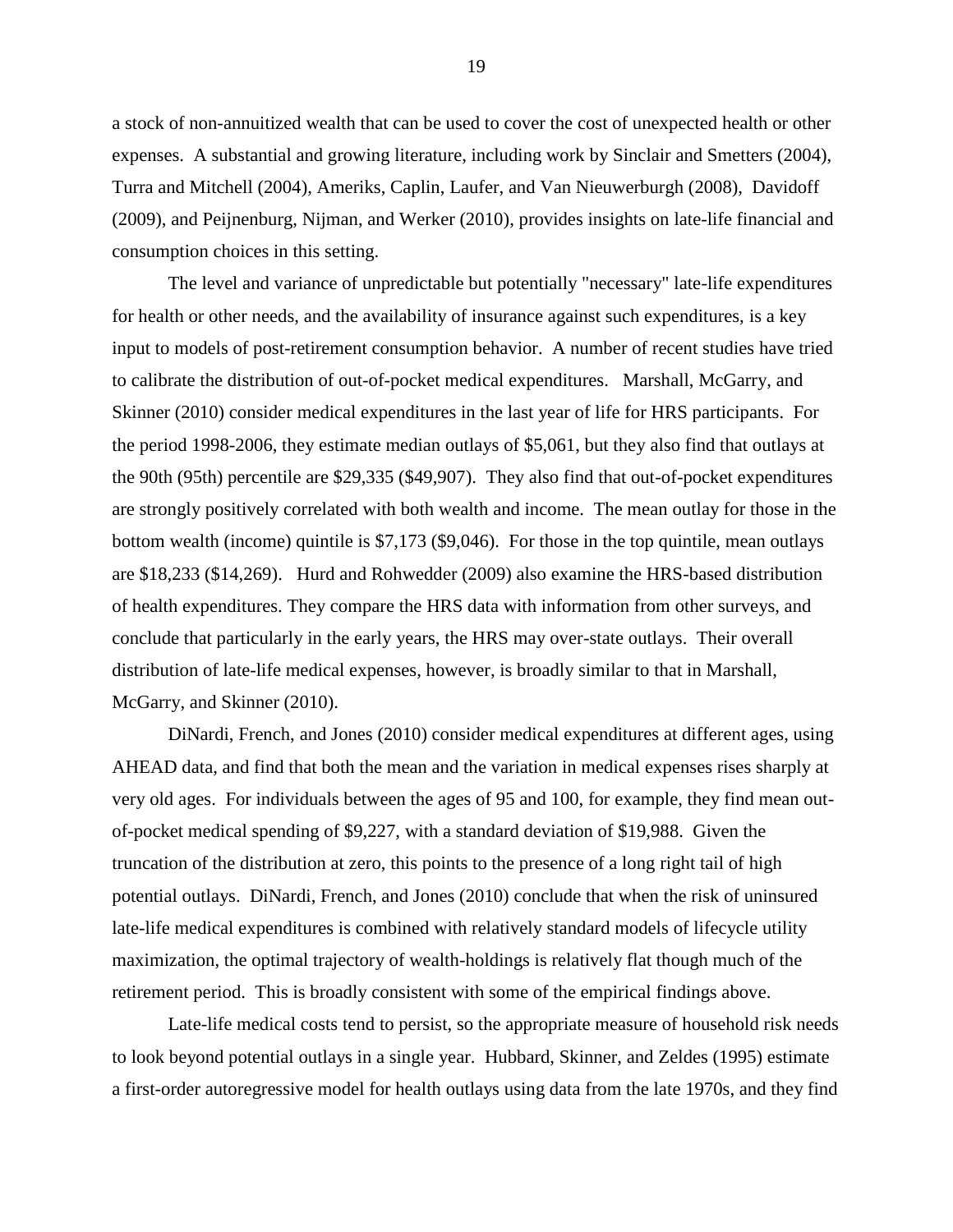an autoregressive coefficient of 0.901. DiNardi, French, and Jones (2010) decompose health care spending into a transitory and a permanent component; the permanent component has an AR(1) coefficient of 0.922. These estimates suggest that a forward-looking household would rationally prepare for a non-trivial probability of substantial and persistent medical care spending at advanced ages.

 One of the key late-life risks is long-term care. Brown and Finkelstein (2011) report that such care accounts for roughly nine percent of total health expenditures in the U.S., and that almost one third of the cost of this care is paid for by the care recipients. They cite data suggesting that between 35 and 50 percent of those who reach age 65 will experience a nursing home stay at some point before they die, with a chance of between 10 and 20 percent of spending more than five years in a nursing home. Although the cost of a nursing home stay averages \$6,000 per month, for several reasons, including the interaction between private long-term care policies and the Medicaid program, the market for private long-term insurance policies is small.

 If households are saving in part to prepare for the costs associated with adverse health shocks, then one would expect to find important wealth changes coincident with health shocks. There is a large literature on the correlation between health and wealth that is broadly supportive of this proposition. Smith (1999) documents both a cross-sectional wealth-health gradient in all age groups using data from the Panel Survey of Income Dynamics. Smith (2004) studies HRS households that experience both major health shocks -- the onset of cancer or a cardio-pulmonary disorder -- and minor health shocks. He finds a substantial cumulative effect of these shocks on income; such income effects are likely in turn to affect wealth. The effect is larger for major health shocks than for minor shocks. Adams, et al. (2003) and Michaud and van Soest (2008) explore possible causation from wealth to health, and from health to wealth, and find that especially for older households the causation from health to wealth appears to be the dominant pathway. Wu (2003) documents substantial declines in wealth following health shocks, and shows that in married couples, the adverse effect beyond the effect of lost earnings is much larger when women become sick than when men experience a health shock. Coile and Milligan (2009) find that health shocks are correlated with changes in portfolio structure for retired households, although the impact on total household wealth is difficult to evaluate.

 In our own recent work, Poterba, Venti, and Wise (2010), we explore health and wealth linkages. We use data on a number of self-reported health attributes in the HRS to construct a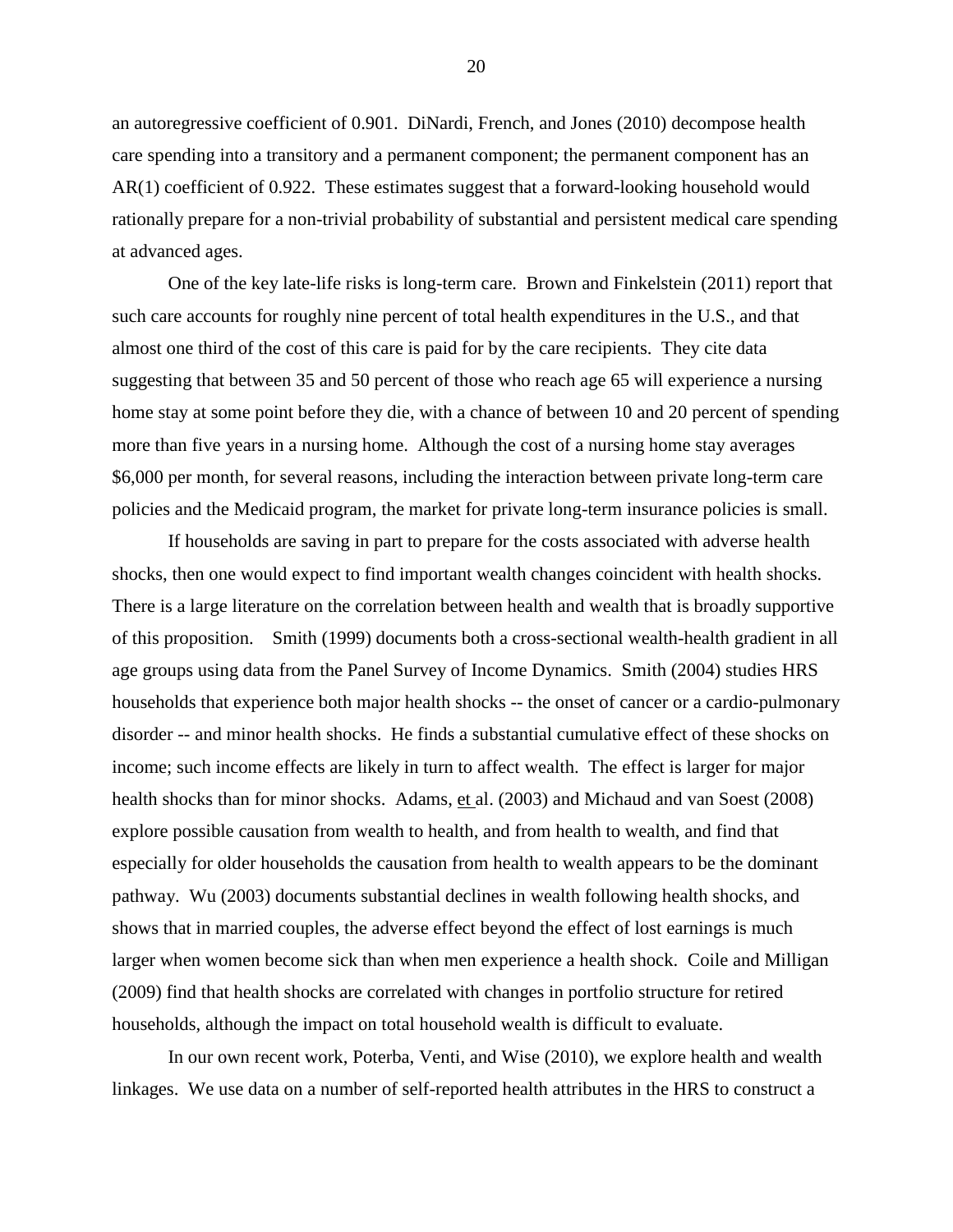latent health index for each individual respondent. This index is highly correlated with various health-related outcomes, such as mortality. We then study the evolution of household net worth, the sum of financial wealth, PRA assets, and housing equity, for households in various quintiles of the latent health distribution.

 Figure 13 shows the evolution of non-annuity wealth for continuing two-person households in each pair of years in the HRS. It suggests, as the voluminous prior literature would lead one to expect, there is a strong correlation between health status and wealth in the cross-section of households. In 1992, when the respondents are between the ages of 51 and 61, the wealth of those in the highest health quintile is more than double that of the lowest quintile. As the HRS cohort ages, the wealth dispersion across health quintiles increases. In 2000, for example, "predicted mean assets," computed as the fitted value from a regression, are roughly \$200,000 for those in the lowest health quintile, but more than \$500,000 for those in the secondhighest quintile and over \$600,000 for those in the healthiest quintile.

 While it is not evident from any of the figures we present, changes in health status are associated with changes in household wealth. For example, in a regression of the level of assets in one wave of the HRS, in this case the 2000 wave, on assets in the previous wave, the household's health status percentile in the previous wave, and the change in health status percentile between the two waves, the estimates imply that for each one percentile drop in a household's health status, its reported wealth drops by \$18,744. While further study is needed, this result suggests that wealth is affected not just by the level of health, but also by its changes.

 Figure 13 suggests another important conclusion. While wealth rises with age for households in the healthiest three quintiles over most of the sixteen years for which we can track them, wealth changes very little for those in the lowest health quintile and rises for several years, but then stabilizes, for those in the second quintile. The wealth change between 2006 and 2008 is negative for all groups, in contrast to the wealth changes between previous survey waves. This reflects economy-wide shocks, notably the drop in housing values and stock prices between 2006 and 2008.

 The summary measures of wealth change in Figure 13 do not explain why wealth rises more rapidly for healthier households than for those in poor health. There are many potential explanations, and the relative importance of each may vary with age. Note that we focus on pathways that explain how health may affect wealth; much of the existing literature has focused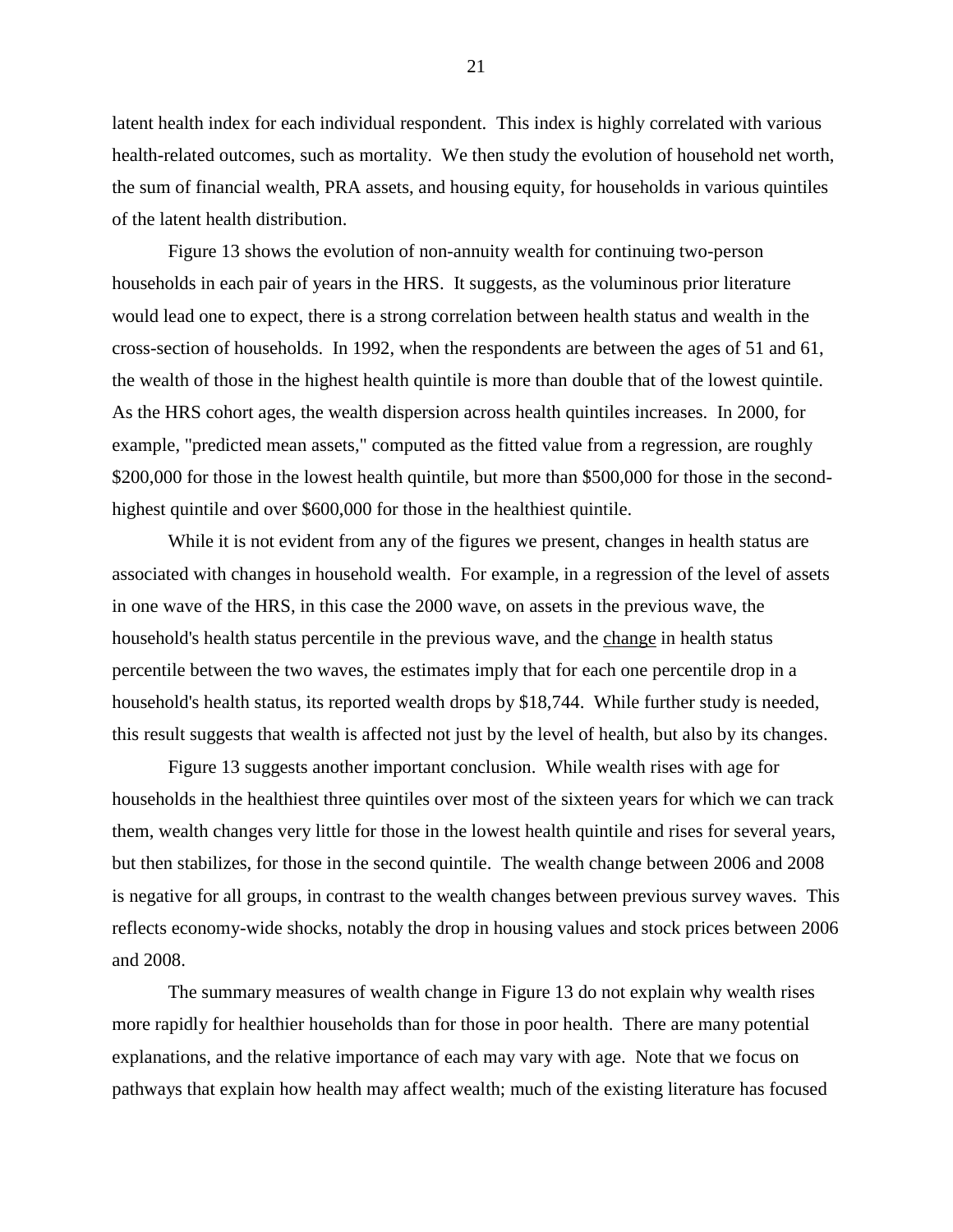on how past and current income, education, and wealth may affect current health. For households in their 50s and 60s, for example, poor health may reduce labor force activity, not just for the unhealthy spouse but also for the other spouse as well if there are care-giving responsibilities. Reduced labor market activity may result in lower income during traditional working years as well as lower levels of annuity benefits from Social Security and DB pension plans in retirement. Out-of-pocket medical expenditures are also likely to be higher for those in poorer health -- that is the linkage between health and wealth that has been the primary focus on many previous studies. It is also possible that poor health may induce a demand for non-medical outlays, such as home remodeling to accommodate activity limitations. We conclude from the patterns of wealth evolution in Figure 13 that if anything, past studies of the cost of poor health in late life under-estimate of the risks that households face from adverse health shocks. This could be important when trying to calibrate models in which households face competing risks and must decide how much wealth to allocate to insure against each.

## 6. Preferences for Annuitized Income Streams and Lump-Sum Payout Payouts

 We have observed that many households do not have the financial capacity to purchase substantial annuitized income streams, but what of those who do? Relatively few households purchase private annuities, and the limited size of that market has been variously attributed to a failure to understand longevity risk, adverse selection, the presence of bequest motives, and precautionary saving considerations. Some information on household preferences can be gleaned from choices that participants in defined benefit pension plans make when they are confronted with a choice between a lump sum payout and an annuitized stream of benefits. In the early part of the last decade, the Bureau of Labor Statistics (2005) reported that 53 percent of retirees from private firms had the option to elect a partial lump-sum payout of their defined benefit pension; 43 percent could elect a full lump-sum payout. Studying choices in plans with such options can provide some insight on the way households balance insuring against longevity risk and other considerations in late-life financial planning. In this section, we briefly summarize several of the leading contributions in this area.

 Warner and Pleeter (2001) examine the choices that military households make when they may select a lump-sum payout or an annuity stream in the context of an early-retirement incentive program. In 1992, a substantial group of military personnel was offered access to two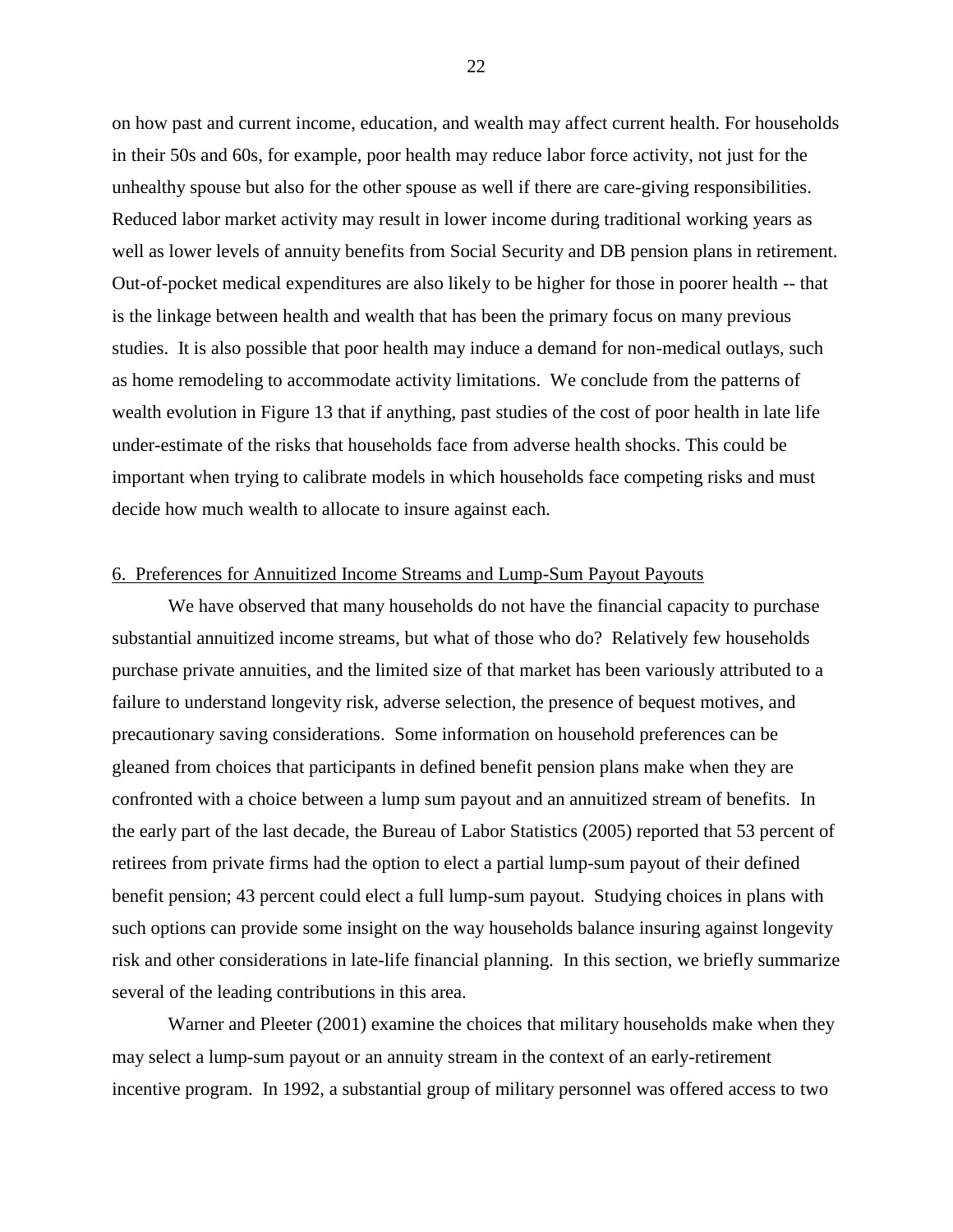benefit programs designed to encourage retirement. Those who were eligible for these programs could choose between a lump-sum and an annuity; the authors estimate that the nominal rate of return that equated the present discounted value of the two was between 17.5 and 19.8 percent. In spite of these high internal rates of return on the annuity option, nearly ninety percent of the enlisted personnel and half of the officers in the study selected the lump-sum payout.

 The authors estimate that the implicit real discount rates for officers were approximately 16 percent, and that those for enlisted men were between 18 and 22 percent. Older individuals, those with more education, and those who were eligible for larger payouts exhibited lower discount rates and were more likely to select the annuity payout. Those who were eligible for larger payouts were more likely to choose the deferred stream of payouts. This may suggest that when larger wealth amounts are at stake, households apply lower discount rates.

 Mottola and Utkus (2007) examine choices between lump-sum and annuity payouts in two large private-sector defined benefit pension plans. After excluding participants with accrued pension values of less than \$5000, whose accounts were automatically cashed out in both plans, they find that only 27 percent of the participants in one plan, and 17 percent of those in the other, chose annuity distributions rather than a lump-sum payout. The probability of choosing the annuity varied substantially with participant characteristics. Men, married individuals, and those with more accumulated net worth were more likely to select the lump-sum payout. Age also helped to predict payout choices: roughly half of the participants who were at least 70 years old chose an annuity rather than a lump sum, but less than 20 percent of those in their late 50s did. This suggests that proximity to retirement age may increase the salience of longevity risk, and the likelihood of choosing an annuity payout. One notable finding in this study is that many married couples actively "de-annuitize," rather than following the default to select an annuity stream. In order to obtain a lump-sum payout, these participants needed to visit a notary public and jointly sign a document indicating their decision to select a lump-sum payout.

 Fitzpatrick (2011) studies another interesting DB plan setting in which households trade off current lump sums and future payout streams. In 1998, teachers in the state of Illinois were offered the opportunity to purchase additional pension benefits at prices that varied with their current salary. This creates a source of price variation that makes it possible to estimate the willingness-to-pay for pension benefits. The findings suggest that for most teachers, receiving \$1.80 in current pay would be preferred to \$10.00 in the present value of future pension benefits.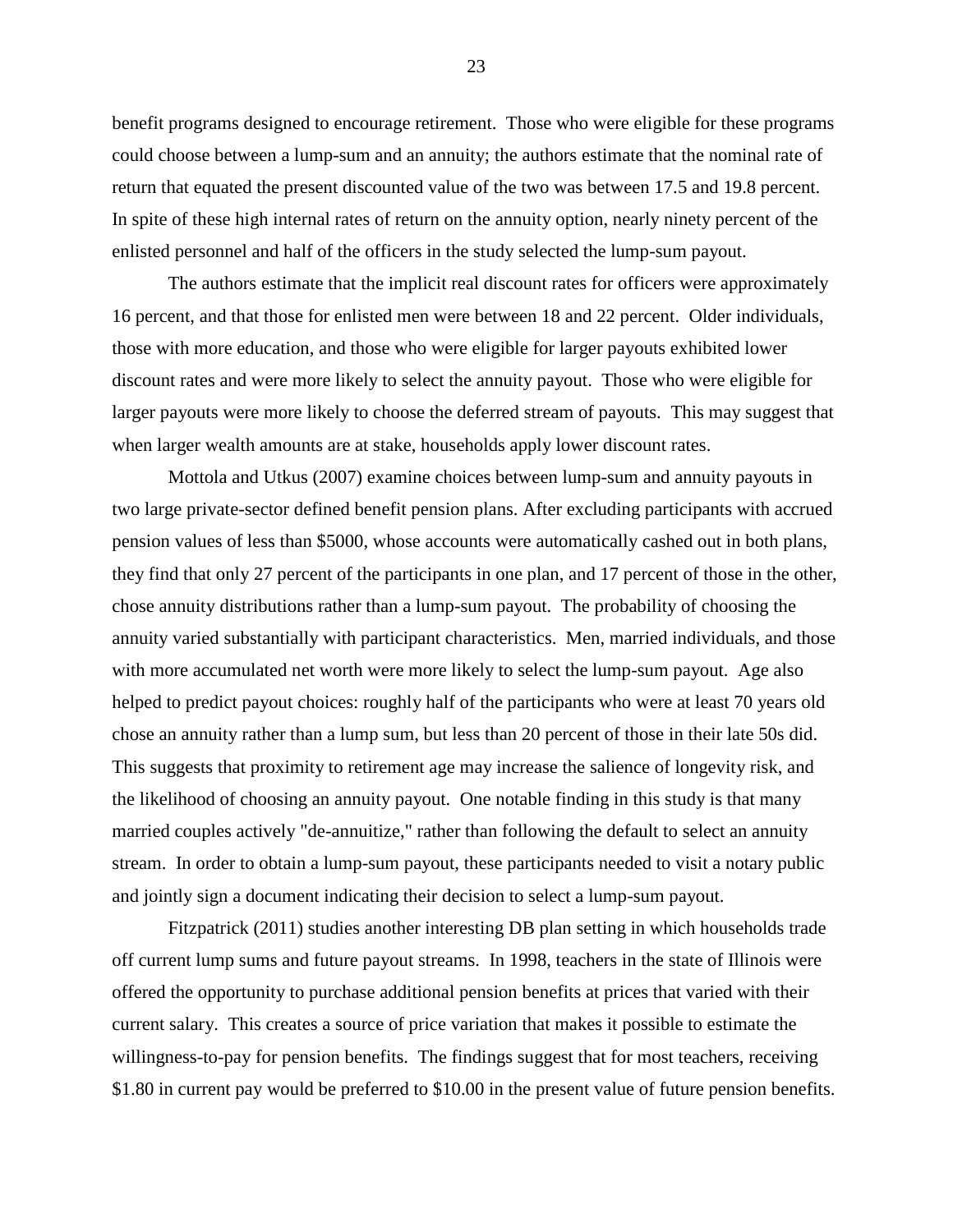This finding, while striking, is consistent with the high implicit discount rates that have been estimated from household choices in other contexts. Frederick, Loewenstein and O'Donoghue (2002) provide an overview of this literature.

 Experience with Social Security in the United States also offers some insight on the relative demand for annuity streams and lump sum payments. Coile, Diamond, Gruber, and Jousten (2002) point out that by delaying the date of claiming Social Security benefits, a potential beneficiary can effectively purchase additional future annuity benefits because the flow of future benefits is adjusted in an actuarially fair manner. Relatively few households, however, take advantage of the opportunity to defer the start date of their benefits. Brown (2008) summarizes the results from a question on the HRS which asked respondents if they would like to reduce their prospective Social Security benefits by 25 percent in return for a current, actuarially fair, lump-sum payment. About sixty percent of respondents would prefer to receive the lump-sum when it is actuarially fair, and many would continue to choose the lump sum even when it the lump-sum has a lower present discounted value than the benefit annuity.

 Defined contribution (DC) plan participants also appear reluctant to choose annuity payout options. Johnson, Burman, and Kobes (2004) report that in early waves of the HRS, only four percent of DC participants who left their jobs after age 55 chose an annuity payout stream. The fraction was somewhat higher, ten percent, for those who left jobs after age 65. An open question, however, is whether some of these retirees might not choose to annuitize at the time of retirement, but convert their account balance to an annuity at a later date. Given the growing importance of defined contribution plan balances and PRA holdings on the balance sheets of retirement-age households, the choices these households make with regard to annuitization of these accounts will play an increasingly important role in determining the level of annuity income for future retirees.

#### 7. Conclusion

 Our analysis of the composition of wealth at retirement, and the draw-down of wealth in the early years of retirement, suggests several conclusions. First, many households reach retirement with relatively little financial wealth to support their retirement needs. Half of all households headed by someone between the ages of 65 and 69 in 2008 had total financial assets, including assets in IRAs and 401(k)s, of less than \$52,000. For these households, discussions of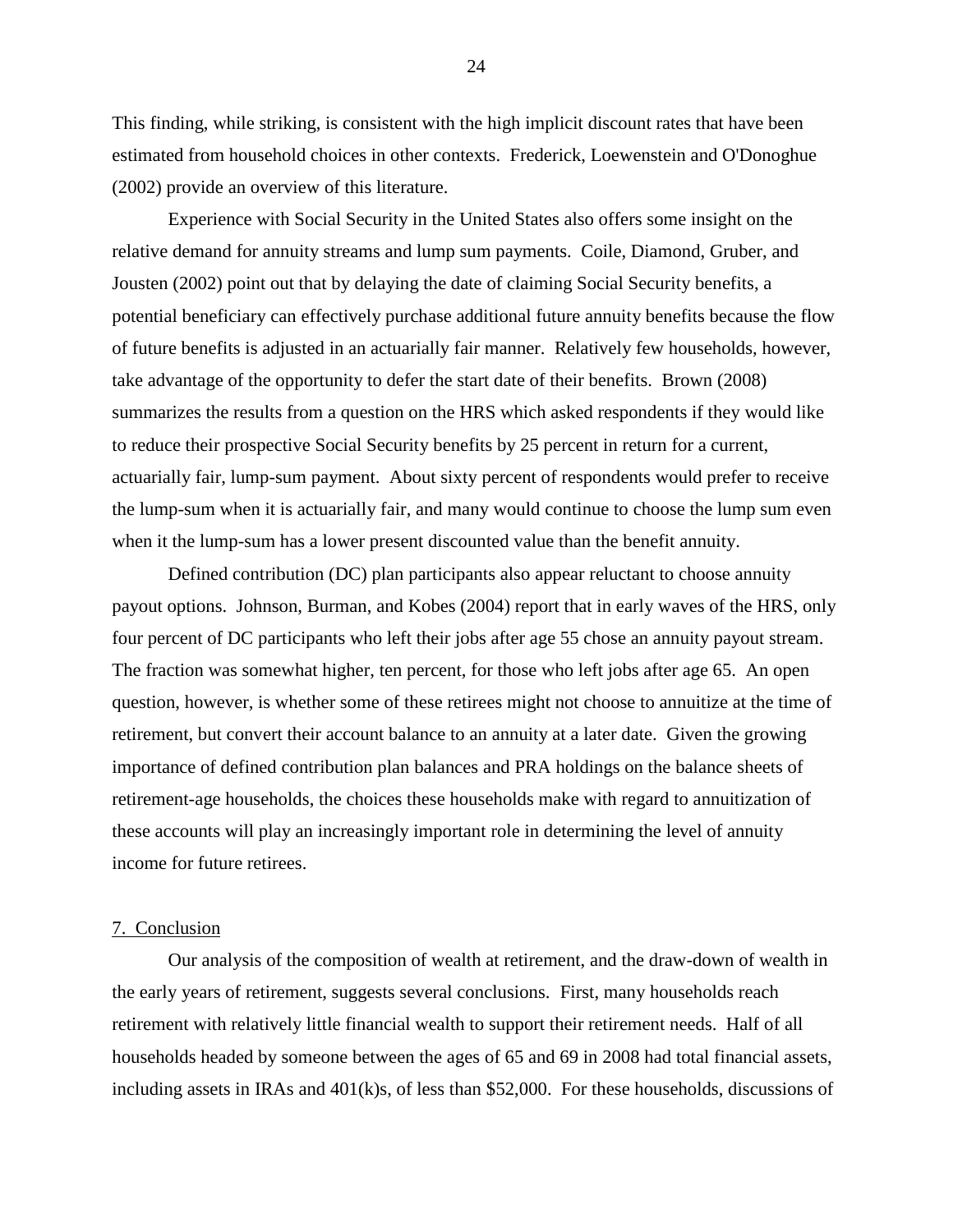whether to purchase an annuity or draw down wealth in another fashion are largely moot; the amount of retirement support that their saving will provide is very limited. The opportunity to annuitize part of their wealth holdings many be limited for many of these households. Many providers of single premium immediate annuities require minimum investments that would effectively require devoting most of the household's resources to the annuity purchase. Fortythree percent of the households aged 65 to 69 would not be able to make a \$25,000 minimum investment if they liquidated all of their financial assets (including PRAs).

 Second, for the minority of households that reach retirement with substantial financial assets, the late-life financial planning problem is multi-faceted. Twenty percent of retirementage households have financial assets greater than \$375,000. For these households, the three most important risks in their retirement years are likely to be longevity risk, the risk of uninsured latelife medical expenses, and the risk of unfavorable returns on their portfolio assets or their housing investments. Most of the households in this wealth strata have sufficient financial resources, or financial plus housing resources, to cover the expected cost of late-life medical expenses. But how they perceive the risk of, and the consequences of, low-probability scenarios with very high out-of-pocket costs may be critical to understanding their financial behavior. There is relatively little evidence that households in the upper half of the wealth distribution spend down financial assets in the early decades of retirement. This suggests that these households have little day-to-day need for additional income beyond that provided by their current annuity income streams and their capital income returns.

 Third, home equity may substitute for other forms of insurance against living longer than expected or facing unanticipated medical costs. For the majority of households, housing equity exceeds financial assets. This suggests that studying the way retired households draw upon their housing wealth is important for understanding retirement finance. The existing evidence suggests that most households are reluctant to sell their homes. They appear to treat their houses as a source of reserve wealth that can be tapped in the event of a substantial expense, for example a health care need. The presence of this reserve stock of housing equity may also help to explain the limited demand for private annuities.

 One important issue that has not been adequately addressed is how households with enough wealth to confront meaningful financial decisions in retirement perceive the array of risks that they face in retirement. The small literature on decision-making by households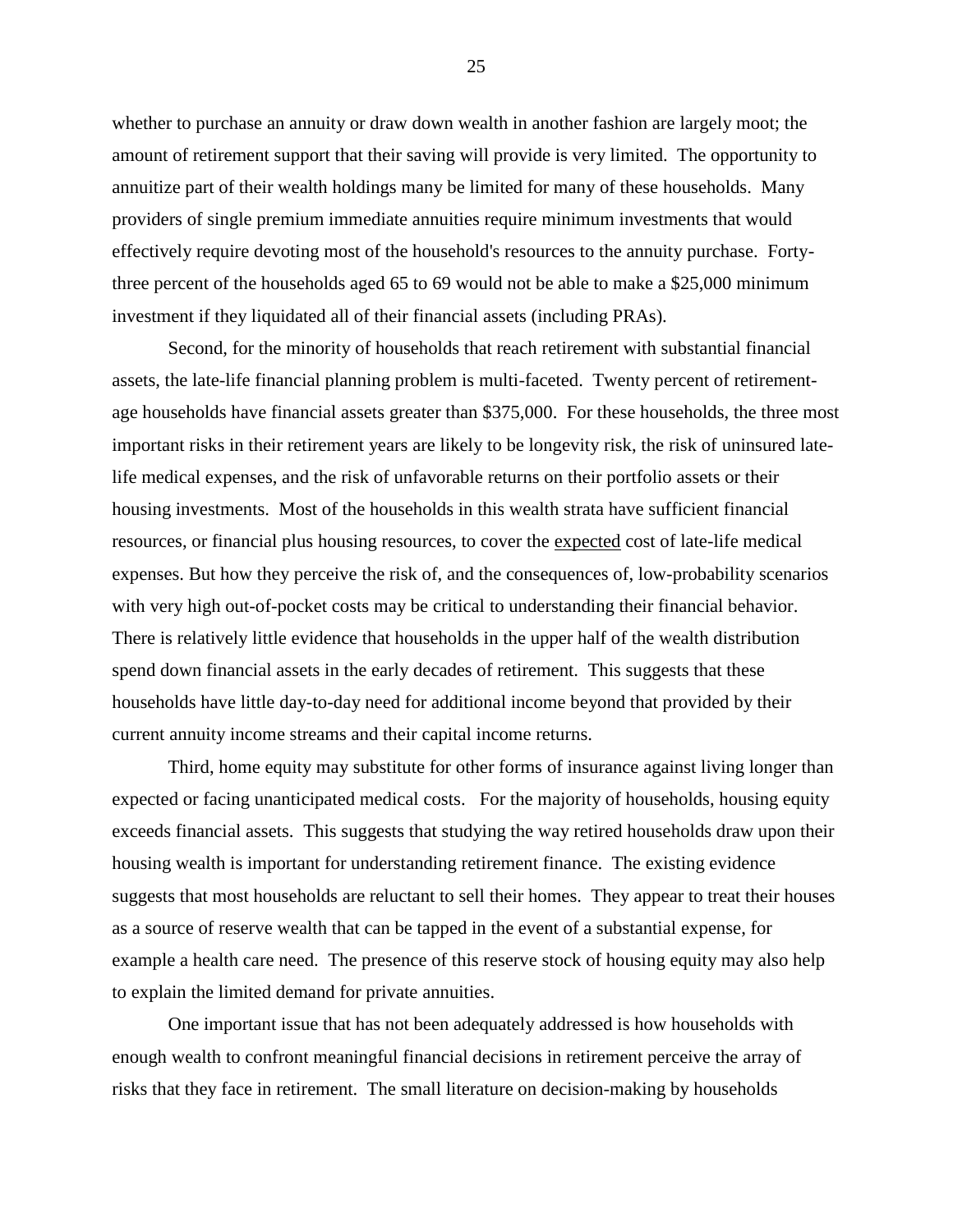confronting annuitization choices suggests both some elements of rational choice and some role for other factors.

 Several studies show that households have at least a rudimentary understanding of the role of annuities in providing longevity insurance. Bütler and Staubli (2010) find that in Switzerland, a nation with a high annuitization rate for pension payouts, variation in the "money's worth" of pension annuities and in the extent to which a pension annuity would reduce the value of means-tested transfer payments is correlated with choices between an annuity and a lump-sum payout. Brown, Casey, and Mitchell (2008) find that variation in health status and in the relative present discounted value of the annuity and lump-sum payout options affects the choice between the two.

 Other studies, however, suggest that annuities are poorly understood and that annuity decisions are excessively sensitive to non-financial considerations. Chalmers and Reuter (2009) study decisions by public sector workers in Oregon and find that households appear to understand how some factors, such as poor health, affect the attractiveness of annuities, but have difficulty valuing life annuities and comparing them with lump sum payouts. Brown, Kling, Mullainathan, and Wrobel (2008) show that households' perceptions of the benefits of annuity products are affected by how the features of an annuity are presented. Many households view annuities as investment products, and consequently see them as risky since they offer low returns in the event of a premature death. When these products are described instead as a form of insurance against outliving ones resources, interest in them increases. Agnew, Anderson, Gerlach, and Szykman (2008) also find that choices between annuitized payouts and lump sum distributions are influenced by the nature of the information that households receive as they approach times when they must make decisions about annuitization or other forms of pension payouts. A lack of understanding of how annuities work and a reluctance or inability to undertake retirement planning may prevent some potentially beneficial annuitization decisions from being made. One important policy question concerns how best to provide education that will enable households to make well-informed choices about their retirement income options.

 Survey evidence provides some information on the way households perceive the various risks that they face in retirement. The Society of Actuaries (2010) collects information on concerns about post-retirement financial circumstances with a biennial telephone survey. The most recent survey contacted 804 households. A number of the survey responses regarding plans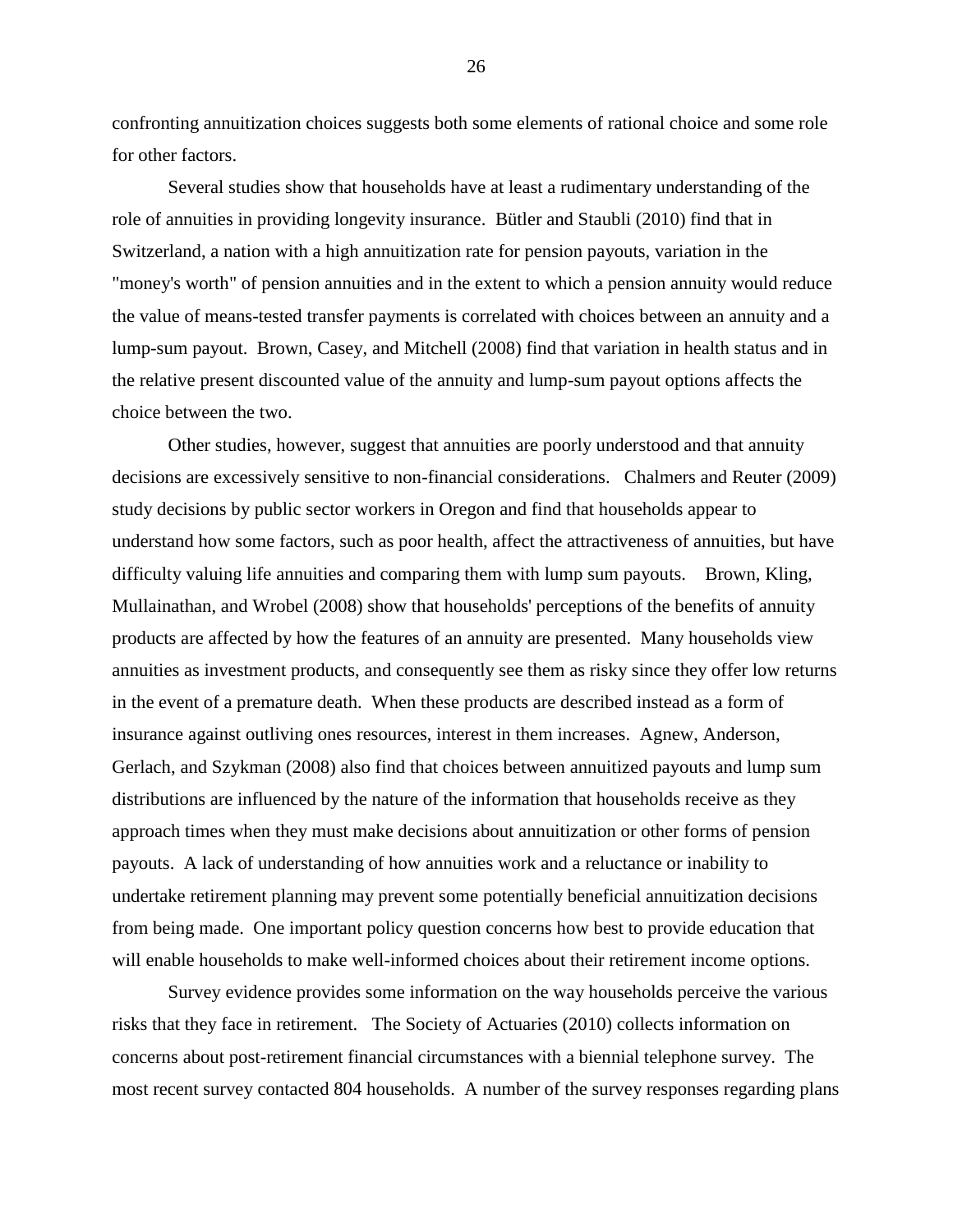for retirement are consistent with what we observe. Only 11 percent of retired respondents, for example, indicated that they were planning to use home equity to finance their retirement. Thirty-six percent of retirees indicated that they did not have a "set plan" for drawing down their savings, but use them "as needed." Twenty-four percent indicated that they viewed their savings as funds to be used to pay for emergencies only. Only four percent planned to never draw down savings because they wanted to pass assets to their heirs. When asked about risks that they were concerned about, 58 percent of retirees indicated that they were worried that they would not be able to preserve the inflation-adjusted value of their savings, 48 percent indicated that they might not have enough money to pay for adequate health care, 46 percent indicated that they might not be able to pay for a stay in a nursing home, and 46 percent indicated that they might deplete all of their savings. Forty-four percent indicated concern that they might not have enough money to maintain a reasonable standard of living for the rest of their life. Twenty-four percent of retirees indicated that they had chosen the lifetime income option from an employee retirement plan, or that they planned to do so. These survey results provide some suggestion for the range of risks that retirement-age households are trying to insure against. The results also suggest that most households are trying to simultaneously deal with multiple sources of risk, and that they may be pursuing several different late-life financial planning strategies to confront these various risks. Choices under such circumstances may depend on the range of public and private insurance options available to address these risks.

 The complexity of financial options in retirement, as well as during the asset accumulation period, is one reason that default options have gained such traction in many areas of retirement planning. Default contribution rates and asset allocations in 401(k) plans have important effects on participant behavior. A number of recent proposals have called for annuity defaults or for mandatory annuitization of balances in 401(k) and other defined contribution plans. Our findings underscore the heterogeneity in household circumstances at retirement and suggest the difficulties of applying a "one-size-fits-all" approach to all retirees. A household's preferences regarding different payout streams may depend on its wealth, its planned future expenditures, and the range of uncertain potential outlays that it faces. For some households, the welfare cost of foregoing the capacity to draw on asset stocks in an emergency may exceed the welfare gain from reduced exposure to longevity risk, while for others, insuring against the risk of outliving their resources will take precedence. One approach to recognizing the heterogeneity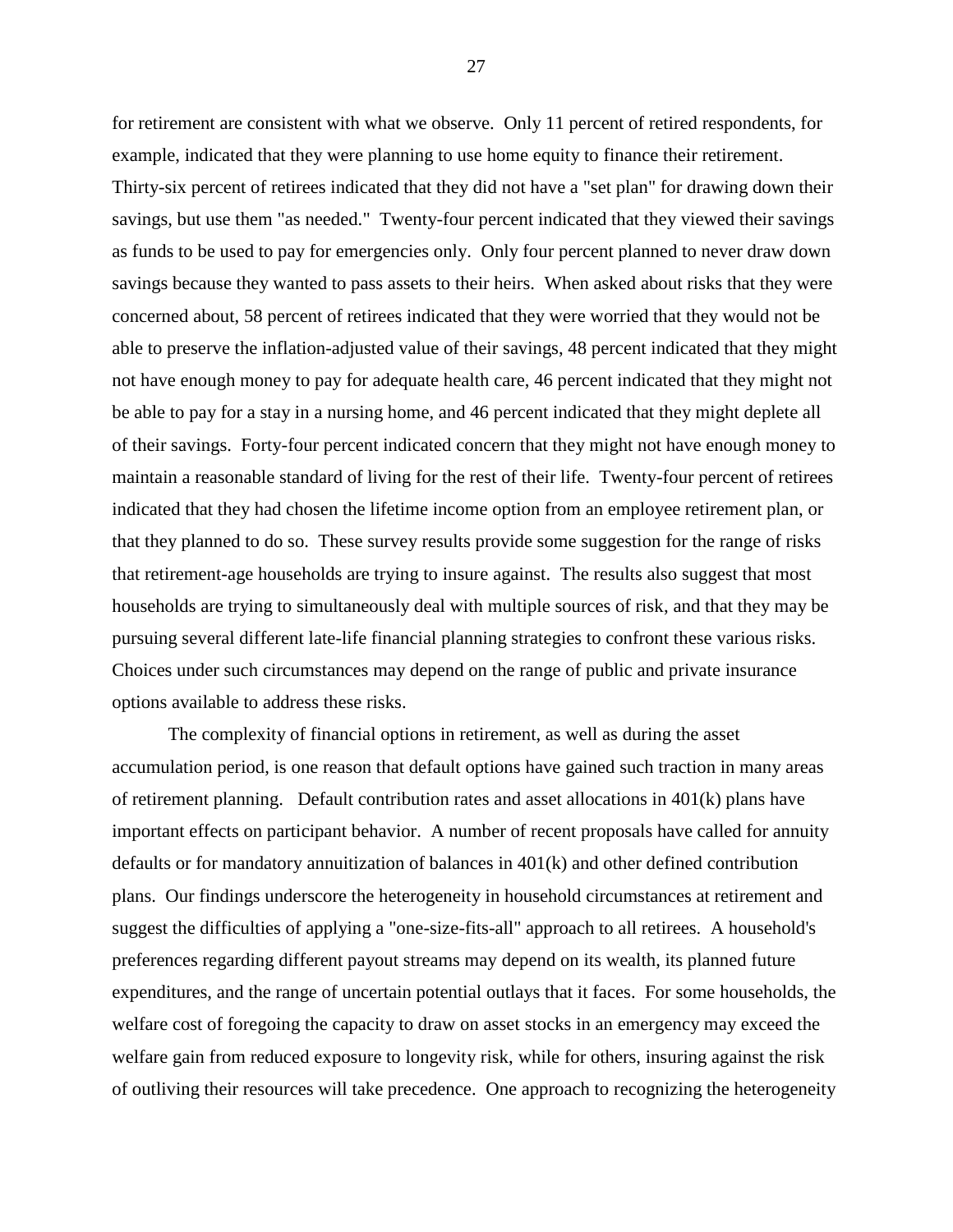of household circumstances would be to condition annuitization proposals or guidelines on household attributes, which might include other financial assets and housing equity. A key research question concerns the welfare effect of changes in the fraction of the household's wealth that is held in annuitized form.

 While our analysis suggests a number of unresolved questions concerning late-life financial planning, there are many reasons to expect the importance of household financial choices at retirement to increase in the years ahead. Financial pressures on entitlement programs such as Social Security and Medicare may place a greater share of late-life risks on households, rather than the government, in the coming decades. An increase in the degree of means-testing in these programs would imply a coarser "safety net" for some households, and correspondingly increase the importance of private insurance of all types. If the cost of medical care continues to increase, the relative balance between longevity risk and late-life health care cost risk may shift toward medical outlays. These considerations highlight one of the most difficult challenges facing retirement-age households who are formulating their financial plans: the need to forecast government policies, as well as key future expenses, for three or four decades into the future.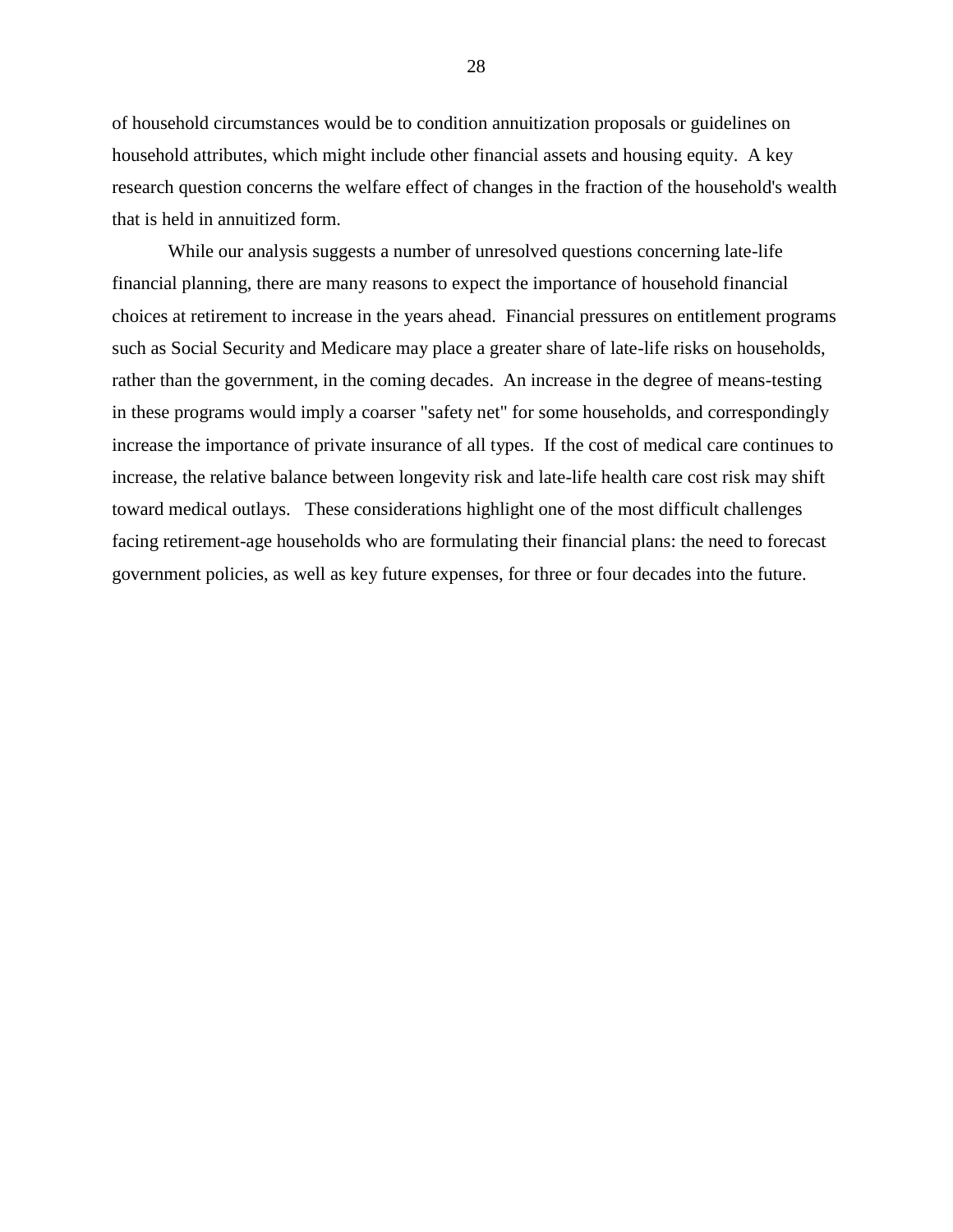- Adams, Peter, Michael Hurd, Daniel McFadden, Angela Merrill, and Tiago Ribeiro. 2003. "Health, Wealthy, and Wise? Tests for Direct Causal Paths Between Health and Socioeconomic Status." *Journal of Econometrics* 112, 3-56.
- Agnew, Julie, Lisa Anderson, Jeffrey Gerlach, and Lisa Szykman. 2008. "The Annuity Puzzle and Negative Framing." Center for Retirement Research Working Paper 8-10, Boston College.
- Ameriks, John, Andrew Caplin, Steven Laufer and Stijn Van Nieuwerburgh. Forthcoming. "The Joy of Giving or Assisted Living? Strategic Surveys and the Bequest Motive, *Journal of Finance.*
- Ameriks, John, Andrew Caplin, Steven Laufer and Stijn Van Nieuwerburgh. 2008. "Annuity Valuation, Long-term Care, and Bequest Motives," in J. Ameriks and O. Mitchell (ed.), *Recalibrating Retirement Spending and Saving.* Oxford University Press.
- Board of Trustees, Federal Old-Age and Survivors Insurance and Federal Disability Insurance Trust Funds. 2008. *2008 Annual Report.* U.S. Congress, House Document 110-104.
- Brown, Charles. 2010. "Post Retirement Adjustments in Defined Benefit Pensions." Working Paper 2010-242, Michigan Retirement Research Center working paper 2010-242.
- Brown, Jeffrey R.. 2008. "Understanding the Role of Annuities in Retirement Planning." In A. Lusardi, ed., Overcoming the Savings Slump: How to Increase the Effectiveness of Financial Education and Saving Programs. Chicago: University of Chicago Press, 178- 206.
- Brown, Jeffrey R., and Amy Finkelstein. 2011. "Long Term CareInsurance and Long Term Care Policy: A Primer." *Journal of Economic Perspectives*.
- Brown, Jeffrey R., Jeffrey R. Kling, Sendhil Mullainathan, and Marian V. Wrobel. 2008. "Why Don't People Insure Late-Life Consumption? A Framing Explanation for the Under-Annuitization Puzzle," *American Economic Review: Papers and Proceedings* 98:2, 304- 309.
- Bütler, Monika and Stefan Staubli. 2010. "Payouts in Switzerland: Explaining Developments in Annuitization." Pension Research Council Working Paper WP2010-23, University of Pennsylvania.
- Butrica, Barbara and Gordon Mermin. 2006. "Annuitized Wealth and Consumption at Older Ages." Urban Institute Retirement Project, Working Paper 06-06.
- Chalmers, John and Jonathan Reuter. 2009. "How Do Retirees Value Life Annuities? Evidence from Public Employees." *NBER Working Paper #15608.*
- Coile, Courtney, Peter Diamond, Jonathan Gruber, and Alain Jousten. 2002. "Delays in Claiming Social Security Benefits." *Journal of Public Economics* 84, 357-385.
- Coile, Courtney, and Kevin Milligan. 2009. "How Household Portfolios Evolve After Retirement: The Effect of Aging and Health Shocks." *Review of Income and Wealth* 55, 226-248.
- Davidoff, Thomas. 2009. "Housing, Health, and Annuities." *Journal of Risk and Insurance*, 76, 31-52.
- Davidoff, Thomas, Jeffrey Brown and Peter Diamond. 2005. "Annuities and Individual Welfare." *American Economic Review*, 95, 1573-1590.
- DeNardi, Mariacristina, Eric French, and John Jones. 2010. "Why do the Elderly Save? The Role of Medical Expenses." *Journal of Political Economy* 116, 39-75.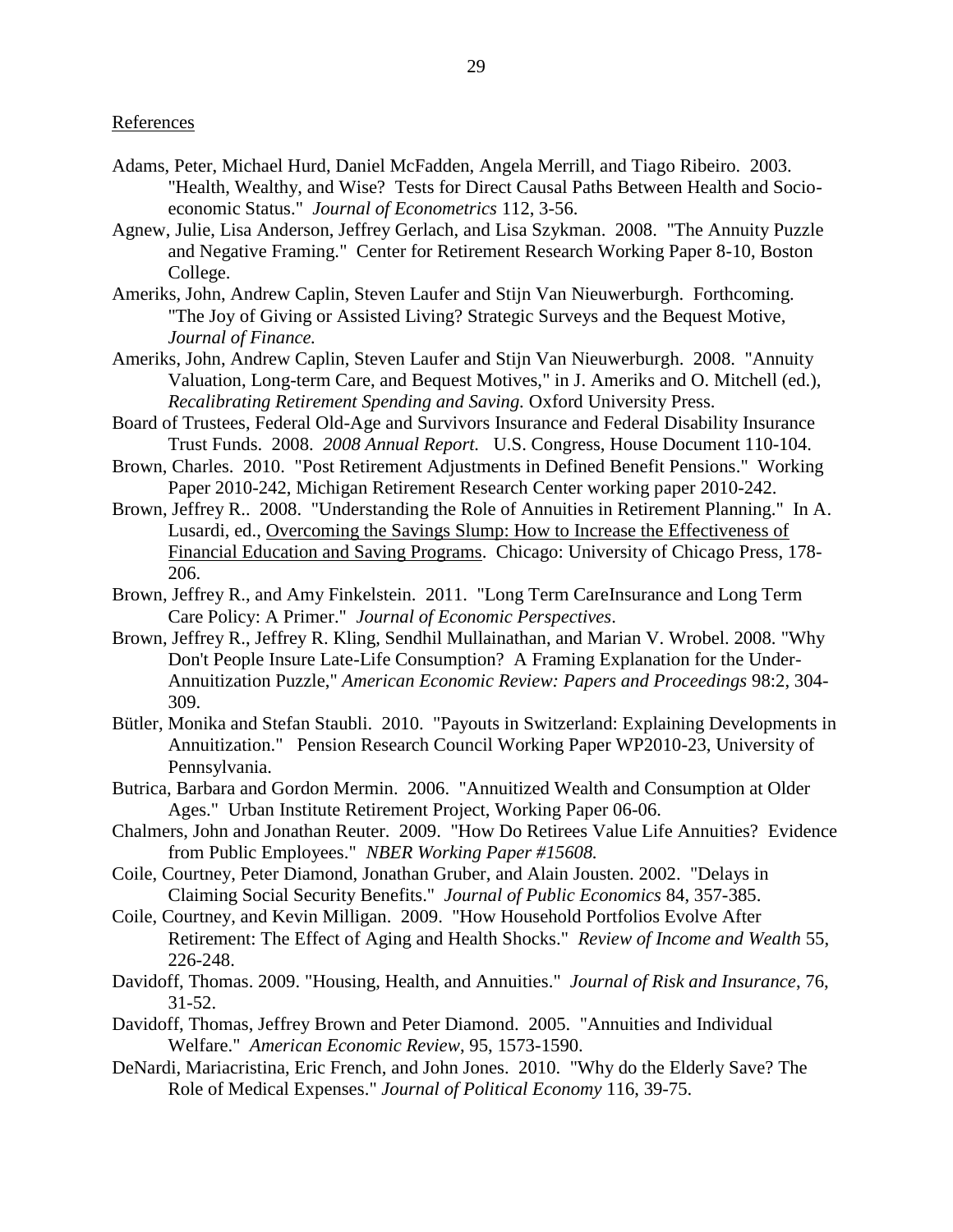- Fitzpatrick, Maria D. 2011. "How Much Do Public School Teachers Value Their Retirement Benefits?" mimeo, Stanford Institute for Economic Policy Research.
- Frederick, Shane, George Loewenstein, and Ted O'Donoghue. 2002. "Time Discounting and Time Preferences: A Critical Review." *Journal of Economic Literature* 40, 351-401.
- Greenhalgh-Stanley, Nadia. 2010. "Medicaid and the Housing and Asset Decisions of the Elderly: Evidence from Estate Recovery Programs." Mimeo, Kent State University Department of Economics.
- Hubbard, R. Glenn, Jonathan Skinner, and Stephen Zeldes. 1995. "Precautionary Saving and Social Insurance," *Journal of Political Economy*, 103, 360-399.
- Hurd, Michael and Susann Rohwedder. 2009. "The Level and Risk of Out-of-Pocket Health Care Spending." Michigan Retirement Research Center Working Paper No. 2009-218.
- Hurd, Michael and Susann Rohwedder. 2010. "The Effect of the Risk of Out-of-Pocket Spending for Health Care on Economic Preparation for Retirement." University of Michigan: Michigan Retirement Research Center Working Paper 2010-232.
- Johnson, Richard, Leonard Burman, and Deborah Kobes. 2004. *Annuitized Wealth at Older Ages: Evidence from the Health and Retirement Survey.* Washington, DC: Urban Institute.
- Love, David A., Michael G. Palumbo, and Paul A. Smith. 2008. "The Trajectory of Wealth in Retirement." Boston College: Center for Retirement Research Working Paper 2008-7.
- Marshall, Samuel, Kathleen McGarry and Jonathan Skinner. 2010. "The Risk of Out-of-Pocket Health Care Expenditure at the End of Life." *NBER Working Paper #16170*.
- Michaud, Pierre-Carl and Arthur van Soest. 2008. "Health and Wealth of Elderly Couples: Causality Tests Uisng Dynamic Panel Data Models." *Journal of Health Economics* 27, 1312-1325.
- Mottola, Gary R. and Stephen P. Utkus. 2007, *Lump Sum or Annuity? An Analysis of Choice in DB Pension Payouts*. Vanguard: Vanguard Retirement Research Center, Volume 30.
- Nakajima, Makoto and Irina Telyukova. 2010. "Home Equity Withdrawal in Retirement," working paper, University of California-San Diego.
- Palumbo, Michael. 1999. "Uncertain Medical Expenditures and Precautionary Saving Near the End of the Life Cycle." *Review of Economic Studies* 66, 395-421.
- Peijnenburg, Kim, Theo Nijman, and Bas J.M. Werker. 2010. "Health Cost Risk and Optimal Retirement Provision: A Simple Rule for Annuity Demand," Pension Research Council Working Paper No. WPS 2010-08.
- Poterba, James, Steven F. Venti and David A. Wise. 2010. "The Asset Cost of Poor Health." NBER Working Paper 16389.
- Poterba, James, Steven F. Venti and David A. Wise. 2011. "The Drawdown of Personal Retirement Assets." NBER Working Paper 16675.
- Rohwedder, Susann, Steven Haider, and Michael Hurd. 2006. "Increases in Wealth Among the Elderly in the Early 1990s: How Much is Due to Survey Design?" *Review of Income and Wealth* 52, 509-524.
- Sinclair, Sven H. and Kent A. Smetters. 2004. "Health Shocks and the Demand for Annuities." U.S. Congress, Congressional Budget Office, Technical Paper Series.
- Smeeding, Timothy, Barbara Boyle Torrey, Jonathan Fisher, David S. Johnson, and Joseph Marchand. 2006. "No Place Like Home: Older Adults and Their Housing." Boston College: Center for Retirement Research Working Paper 2006-16.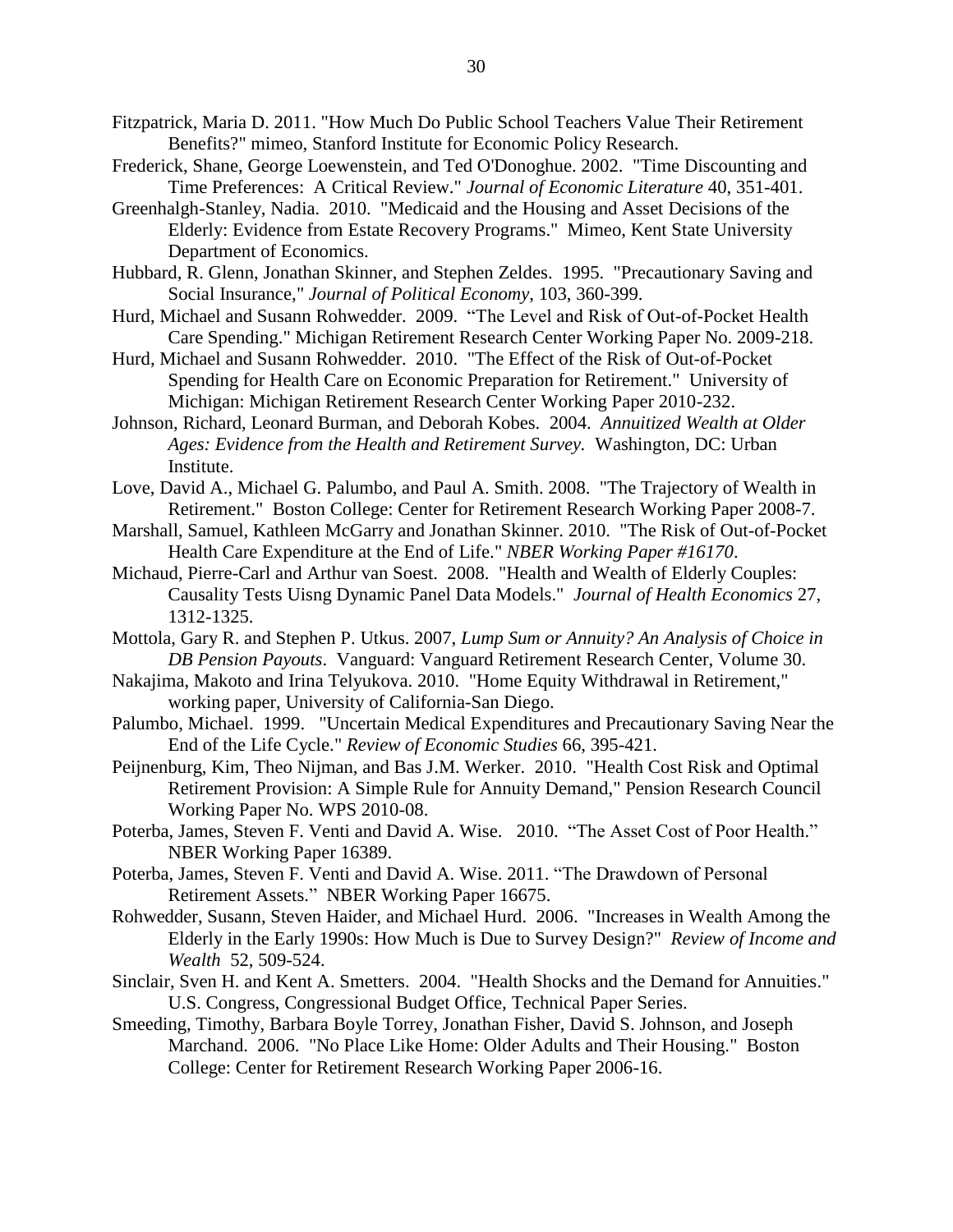- Smith, James P. 1999. "Healthy Bodies and Thick Wallets: The Dual Relation Between Health and Economic Status." *Journal of Economic Perspectives* 13, 145-166.
- Smith, James P. 2004. "Unraveling the SES-Health Connection." *Population and Development Review Supplement: Aging, Health, and Public Policy* 30, 108-132.
- Smith, Karen, Mauricio Soto, and Rudolph G. Penner. 2009. "How Seniors Change Their Asset Holdings During Retirement." Boston College: Center for Retirement Research Working Paper 2009-31.
- Society of Actuaries. 2010. *2009 Risks and Process of Retirement Survey: Report of Findings.* Society of Actuaries: Schaumberg, IL.
- Turra, Cassio and Olivia Mitchell. 2004. "The Impact of Health Status and Out-of-Pocket Health Expenditures on Annuity Valuation." *Population Aging Research Paper 04-02*.
- U.S. Bureau of Labor Statistics. 2005. *National Compensation Survey: Employee Benefits in Private Industry in the U.S., 2005*. Bulletin 2589. U.S. Bureau of Labor Statistics: Washington, D.C.
- Venti, Steven F. and David A. Wise. 2004. "Aging and Housing Equity: Another Look," in D.A. Wise, (ed.), *Perspectives on the Economics of Aging*, University of Chicago Press.
- Venti, Steven F. Forthcoming. "Economic Measurement in the Health and Retirement Study," *Forum for Health Economics & Policy.*
- Warner, John T. and Saul Pleeter. 2001. "The Personal Discount Rate: Evidence from Military Downsizing Programs." American Economic Review 91, 33-53.
- Wu, Stepehn. 2003. "The Effects of Health Status Events on the Economic Status of Married Couples." *Journal of Human Resources* 38, 219-230.
- Yaari, Menahem. 1965. "Uncertain Lifetime, Life Insurance, and the Theory of the Consumer." *Review of Economic Studies*, 32, 157-150.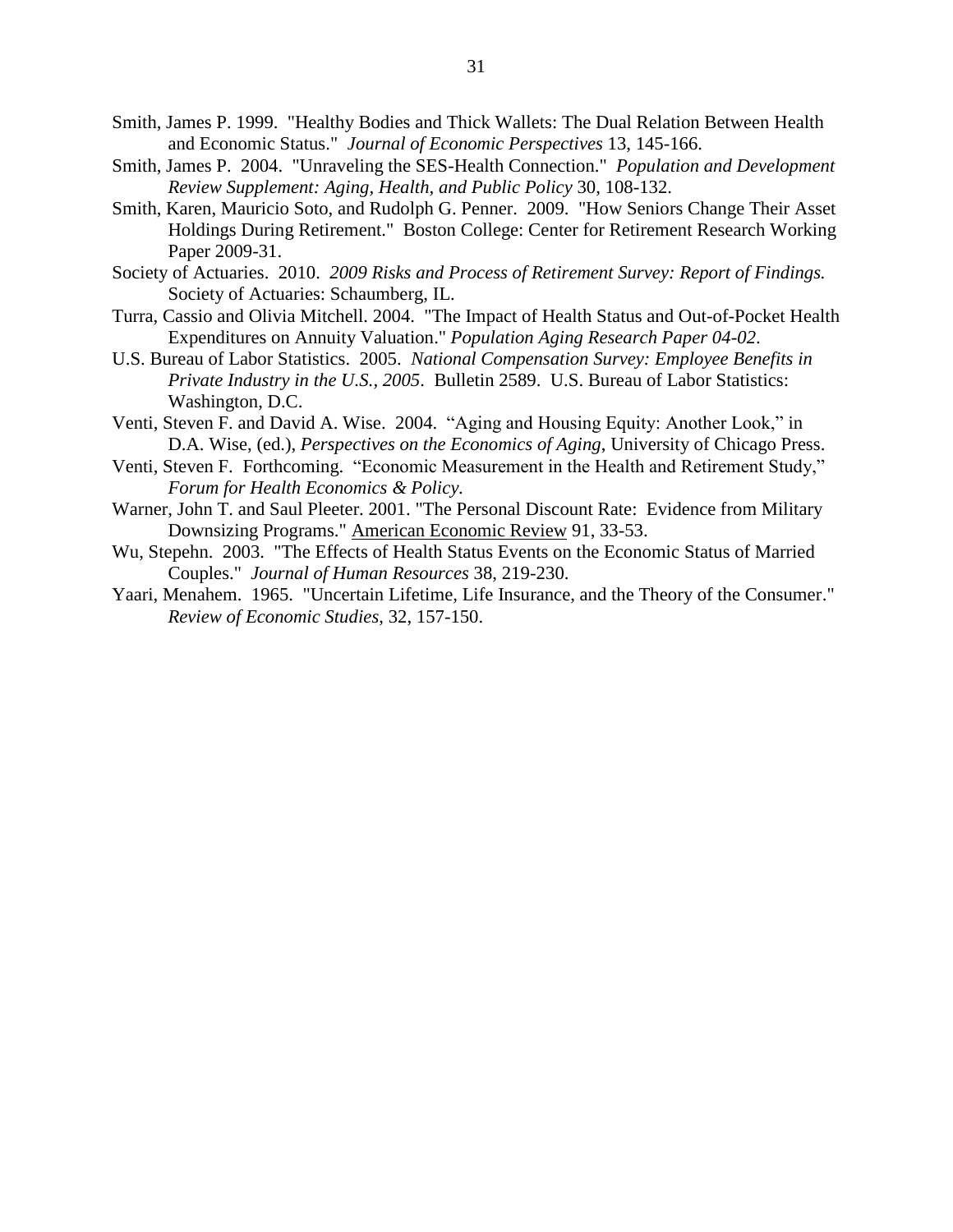| Table 1. Balance sheets for households aged 65-69 in 2008                       |            |                                 |                     |                                                  |         |
|---------------------------------------------------------------------------------|------------|---------------------------------|---------------------|--------------------------------------------------|---------|
| <b>Asset Category</b>                                                           | Percent of | Mean                            | Share of            | Values Conditional on<br>Holding Asset (dollars) |         |
|                                                                                 | Households | Holding                         | <b>Total Wealth</b> |                                                  |         |
|                                                                                 | with Asset | (dollars)                       | (percent)           | Mean                                             | Median  |
|                                                                                 |            | <b>All Households</b>           |                     |                                                  |         |
| <b>Financial Assets</b>                                                         | 86.7       | 132,484                         | 15.2                | 152,805                                          | 25,000  |
| Non-Mortgage Debt                                                               | 36.2       | 3,697                           | 0.4                 | 10,225                                           | 5,000   |
| Home Equity (primary home)                                                      | 79.8       | 176,188                         | 20.2                | 222,546                                          | 145,000 |
| Home Equity (second home)                                                       | 15.8       | 26,280                          | 3.0                 | 166,423                                          | 50,000  |
| Other Real Estate                                                               | 14.8       | 69,137                          | 7.9                 | 466,416                                          | 125,000 |
| <b>Business Assets</b>                                                          | 9.7        | 45,966                          | 5.3                 | 473,289                                          | 200,000 |
| <b>Personal Retirement Accounts</b>                                             | 52.2       | 121,137                         | 13.9                | 231,910                                          | 100,000 |
| - IRAs & Keoghs                                                                 | 41.5       | 75,299                          | 8.6                 | 181,577                                          | 80,000  |
| - 401(k)s and Similar Plans                                                     | 26.1       | 45,839                          | 5.3                 | 175,670                                          | 50,000  |
| Social Security                                                                 | 88.2       | 204,264                         | 23.5                | 231,558                                          | 209,359 |
| Defined Benefit Pension                                                         | 42.1       | 99,147                          | 11.4                | 235,416                                          | 163,745 |
| Non-Annuity Net Worth                                                           | 90.8       | 567,496                         | 65.2                | 626,768                                          | 269,800 |
| Net Worth                                                                       | 99.2       | 870,908                         | 100.0               | 878,444                                          | 554,840 |
|                                                                                 |            | <b>Single-Person Households</b> |                     |                                                  |         |
| <b>Financial Assets</b>                                                         | 82.3       | 83,082                          | 15.7                | 100,941                                          | 12,000  |
| Non-Mortgage Debt                                                               | 34.8       | 3,042                           | 0.6                 | 8,734                                            | 4,000   |
| Home Equity (primary home)                                                      | 65.9       | 107,483                         | 20.3                | 165,712                                          | 110,000 |
| Home Equity (second home)                                                       | 9.4        | 7,969                           | 1.5                 | 86,894                                           | 20,000  |
| Other Real Estate                                                               | 8.7        | 73,361                          | 13.8                | 845,335                                          | 150,000 |
| <b>Business Assets</b>                                                          | 6.1        | 18,069                          | 3.4                 | 297,513                                          | 100,000 |
| <b>Personal Retirement Accounts</b>                                             | 36.4       | 47,074                          | 8.9                 | 129,148                                          | 64,000  |
| - IRAs & Keoghs                                                                 | 27.9       | 32,206                          | 6.1                 | 115,385                                          | 52,000  |
| - 401(k)s and Similar Plans                                                     | 15.6       | 14,869                          | 2.8                 | 95,604                                           | 30,000  |
| Social Security                                                                 | 86.6       | 134,006                         | 25.3                | 154,802                                          | 152,222 |
| Defined Benefit Pension                                                         | 38         | 62,555                          | 11.8                | 164,617                                          | 133,396 |
| Non-Annuity Net Worth                                                           | 84.4       | 333,996                         | 63.0                | 398,690                                          | 150,000 |
| Net Worth                                                                       | 98.8       | 530,556                         | 100.0               | 537,524                                          | 301,958 |
|                                                                                 |            | <b>Married Couples</b>          |                     |                                                  |         |
| <b>Financial Assets</b>                                                         | 90.3       | 172,830                         | 15.0                | 191,419                                          | 39,000  |
| Non-Mortgage Debt                                                               | 37.2       | 4,232                           | 0.4                 | 11,364                                           | 5,000   |
| Home Equity (primary home)                                                      | 91.1       | 232,300                         | 20.2                | 256,111                                          | 160,000 |
| Home Equity (second home)                                                       | 21.1       | 41,235                          | 3.6                 | 195,369                                          | 70,000  |
| Other Real Estate                                                               | 19.8       | 65,688                          | 5.7                 | 331,062                                          | 120,000 |
| <b>Business Assets</b>                                                          | 12.7       | 68,750                          | 6.0                 | 542,028                                          | 250,000 |
| <b>Personal Retirement Accounts</b>                                             | 65.1       | 181,625                         | 15.8                | 278,881                                          | 122,000 |
| - IRAs & Keoghs                                                                 | 52.5       | 110,493                         | 9.6                 | 210,295                                          | 100,000 |
| - 401(k)s and Similar Plans                                                     | 34.7       | 71,132                          | 6.2                 | 204,975                                          | 59,600  |
| Social Security                                                                 | 89.6       | 261,645                         | 22.8                | 292,151                                          | 295,739 |
| Defined Benefit Pension                                                         | 45.5       | 129,033                         | 11.2                | 283,730                                          | 192,834 |
| Non-Annuity Net Worth                                                           | 96         | 758,196                         | 66.0                | 790,385                                          | 385,000 |
| Net Worth                                                                       | 99.5       | 1,148,873                       | 100.0               | 1,155,048                                        | 770,853 |
| Source: Authors' tabulations using Health and Retirement Survey, Wave 9 (2008). |            |                                 |                     |                                                  |         |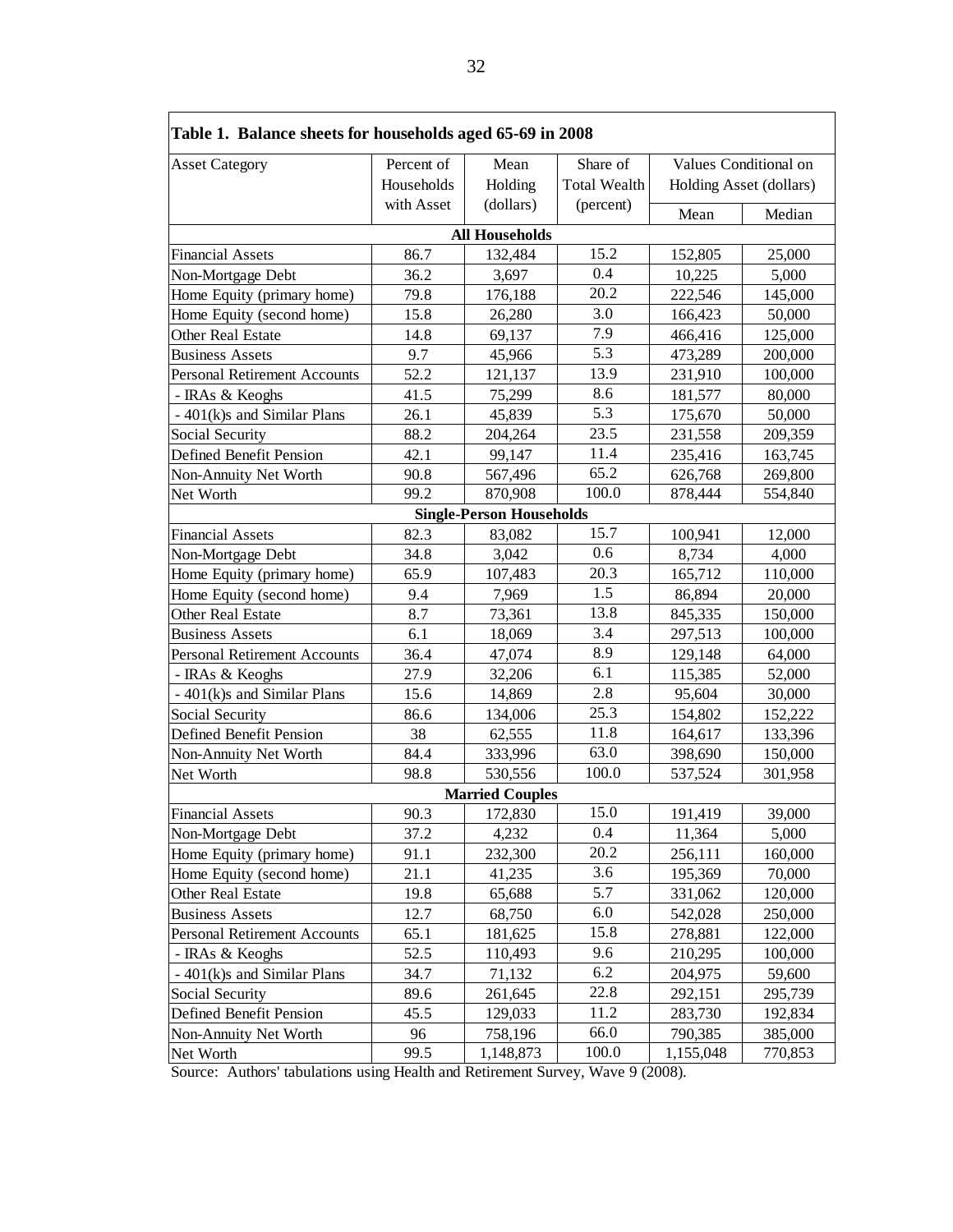| Percentile                | Financial<br>Assets             | <b>PRA</b><br>Assets | Financial + $H \text{ousing}$<br><b>PRA</b> | Equity | $DB$<br>Pension | Social<br>Security | Net Worth |
|---------------------------|---------------------------------|----------------------|---------------------------------------------|--------|-----------------|--------------------|-----------|
|                           |                                 |                      |                                             |        |                 |                    |           |
| <b>All Households</b>     |                                 |                      |                                             |        |                 |                    |           |
| 10                        | 0.0                             | 0.0                  | 0.0                                         | 0.0    | 0.0             | 0.0                | 127.3     |
| 20                        | 0.3                             | 0.0                  | 0.8                                         | 5.0    | 0.0             | 91.2               | 201.8     |
| 30                        | 2.0                             | 0.0                  | 5.5                                         | 42.0   | 0.0             | 126.8              | 289.3     |
| 40                        | 6.0                             | 0.0                  | 20.0                                        | 80.0   | 0.0             | 160.3              | 409.4     |
| 50                        | 15.0                            | 5.0                  | 52.0                                        | 120.0  | 0.0             | 187.4              | 548.2     |
| 60                        | 32.0                            | 28.8                 | 104.0                                       | 162.0  | 18.2            | 225.7              | 696.9     |
| 70                        | 70.0                            | 75.0                 | 195.0                                       | 229.5  | 83.0            | 277.8              | 911.9     |
| 80                        | 145.0                           | 142.0                | 375.0                                       | 349.2  | 169.4           | 327.6              | 1,233.5   |
| 90                        | 358.0                           | 347.0                | 711.0                                       | 585.0  | 329.6           | 384.8              | 1,826.4   |
|                           | <b>Single Person Households</b> |                      |                                             |        |                 |                    |           |
| 10                        | 0.0                             | 0.0                  | 0.0                                         | 0.0    | 0.0             | 0.0                | 97.4      |
| 20                        | 0.0                             | 0.0                  | 0.1                                         | 0.0    | 0.0             | 76.3               | 132.4     |
| 30                        | 0.4                             | 0.0                  | 0.8                                         | 0.0    | 0.0             | 98.2               | 176.2     |
| 40                        | 1.8                             | 0.0                  | 3.4                                         | 25.0   | 0.0             | 118.2              | 225.4     |
| 50                        | 5.0                             | 0.0                  | 12.5                                        | 60.0   | 0.0             | 136.7              | 295.8     |
| 60                        | 13.5                            | 0.0                  | 39.0                                        | 100.0  | 0.0             | 159.2              | 399.7     |
| 70                        | 34.0                            | 10.1                 | 90.0                                        | 150.0  | 51.2            | 177.2              | 544.1     |
| 80                        | 79.0                            | 50.0                 | 150.0                                       | 204.0  | 123.6           | 193.3              | 733.9     |
| 90                        | 240.0                           | 124.0                | 380.0                                       | 392.0  | 206.2           | 230.1              | 1,094.1   |
| <b>Married Households</b> |                                 |                      |                                             |        |                 |                    |           |
| 10                        | 0.0                             | 0.0                  | 0.3                                         | 12.0   | 0.0             | 0.0                | 240.9     |
| 20                        | 2.0                             | 0.0                  | 6.0                                         | 50.0   | 0.0             | 140.2              | 358.6     |
| 30                        | 6.0                             | 0.0                  | 24.0                                        | 90.0   | 0.0             | 195.3              | 509.2     |
| 40                        | 13.0                            | 10.0                 | 55.5                                        | 125.0  | 0.0             | 243.0              | 638.4     |
| 50                        | 27.8                            | 35.0                 | 111.6                                       | 170.0  | 0.0             | 284.0              | 769.1     |
| 60                        | 58.0                            | 80.0                 | 190.0                                       | 230.0  | 35.8            | 311.3              | 959.3     |
| 70                        | 107.0                           | 137.0                | 332.4                                       | 300.0  | 116.1           | 342.6              | 1,234.1   |
| 80                        | 220.0                           | 260.0                | 518.0                                       | 428.0  | 235.2           | 376.7              | 1,584.3   |
| 90                        | 459.2                           | 464.0                | 878.0                                       | 725.0  | 440.5           | 425.5              | 2,224.2   |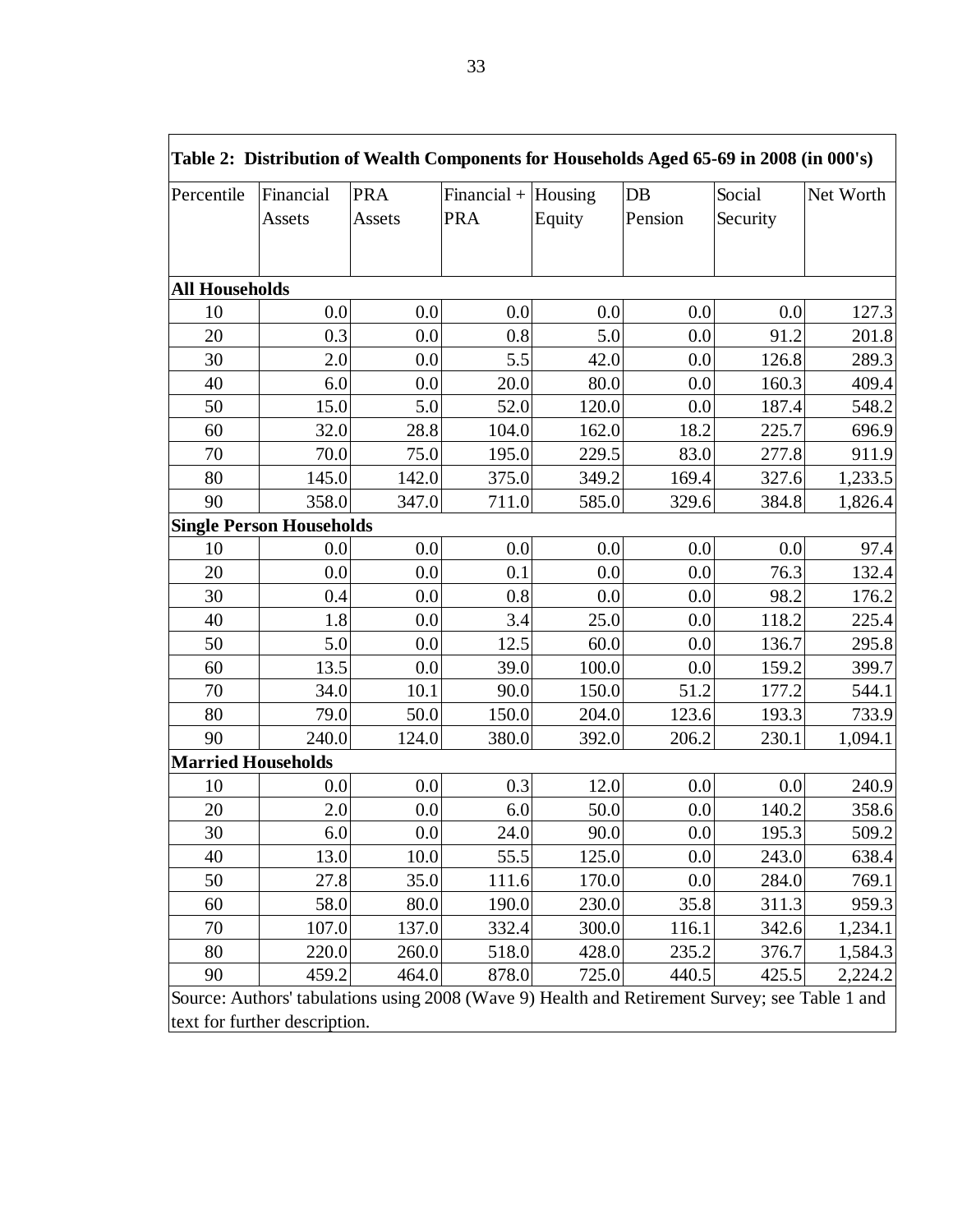|                                             | Men               |                  | Women             |               |  |
|---------------------------------------------|-------------------|------------------|-------------------|---------------|--|
| Age of Annuitant                            | Nominal<br>Payout | 3%<br>Escalating | Nominal<br>Payout | 3% Escalating |  |
| <b>AnnuityShopper Prices</b>                |                   |                  |                   |               |  |
| 65                                          | 8.46%             | 6.47%            | 7.86%             | 5.90%         |  |
| 70                                          | 9.53              | 7.57             | 8.73              | 6.83          |  |
| 75                                          | 11.05             | 9.09             | 10.07             | 8.16          |  |
| <b>Actuarially Fair (Using</b><br>SSA Data) |                   |                  |                   |               |  |
| 65                                          | 9.95              | 7.94             | 8.92              | 6.91          |  |
| 70                                          | 11.56             | 9.57             | 10.19             | 8.21          |  |
| 75                                          | 13.85             | 11.88            | 12.03             | 10.08         |  |

**Table 3: Annuity Payout Per \$100.000 Annuity Purchase, Single Life** 

Source: AnnuityShopper data were collected from AnnuityShoppper.com website and represent averages of the payout as a fraction of annuity premium for all of the companies offering policies of a particular type. Prices are reported in July 2008 and correspond to price quotes in the few weeks prior to that date.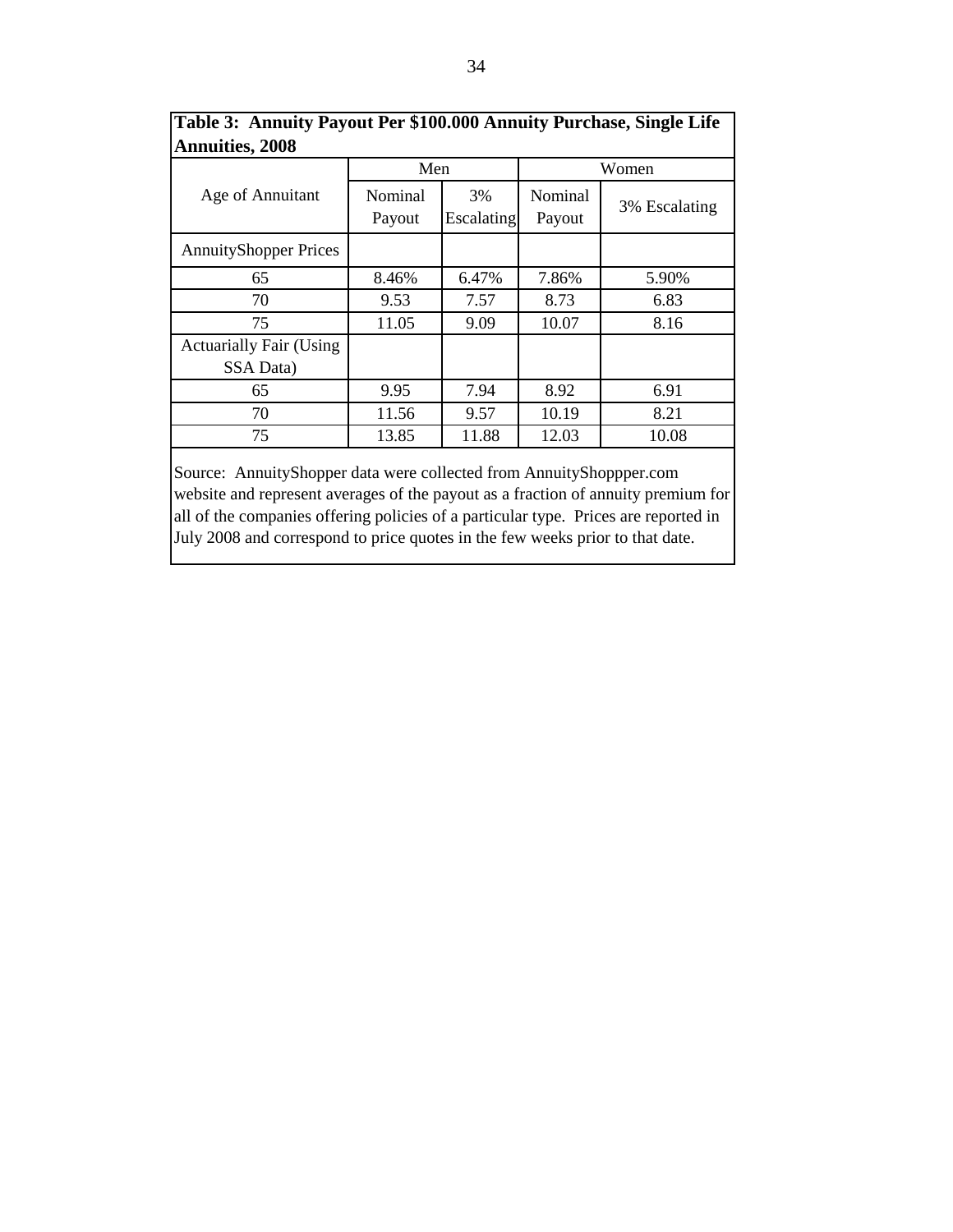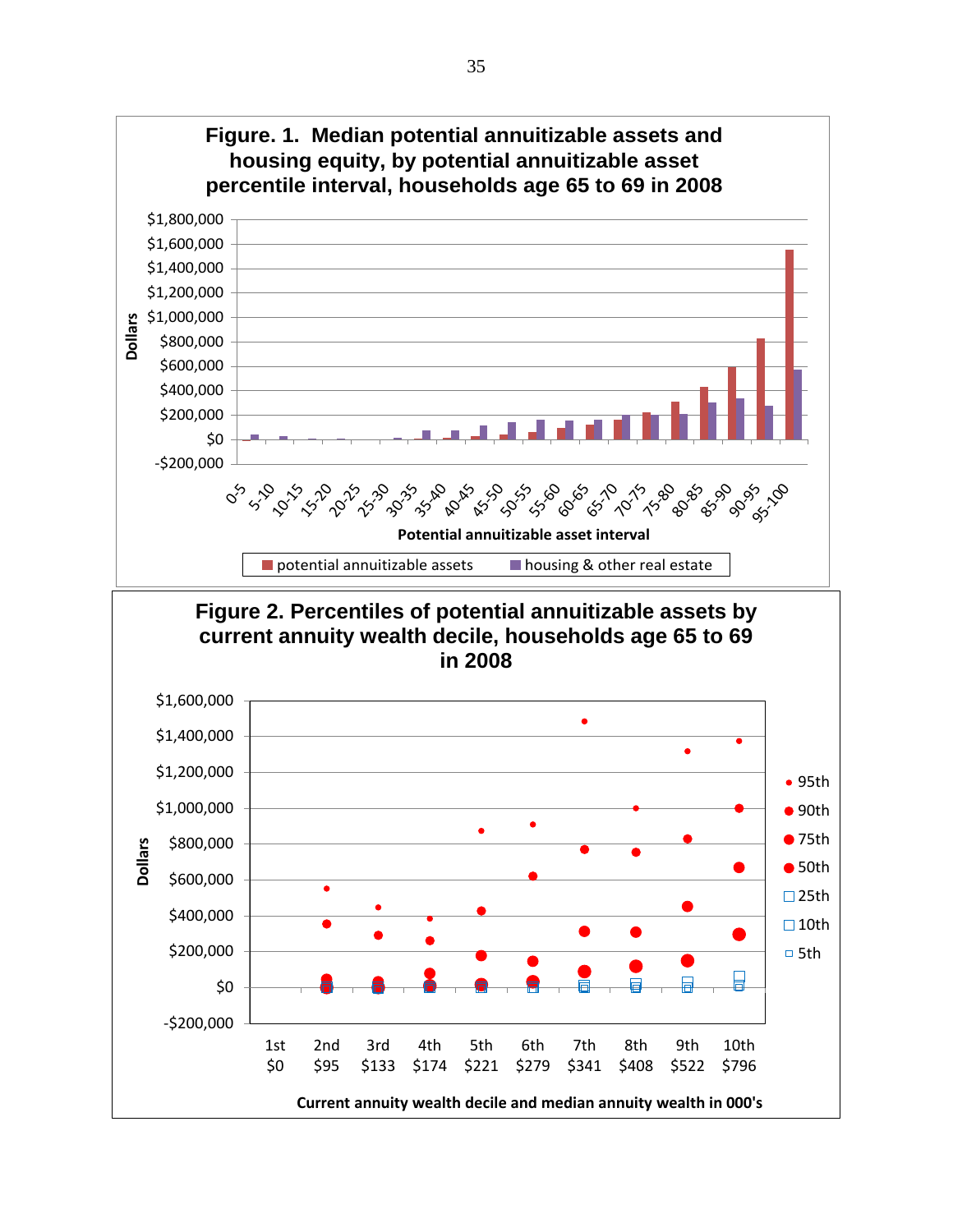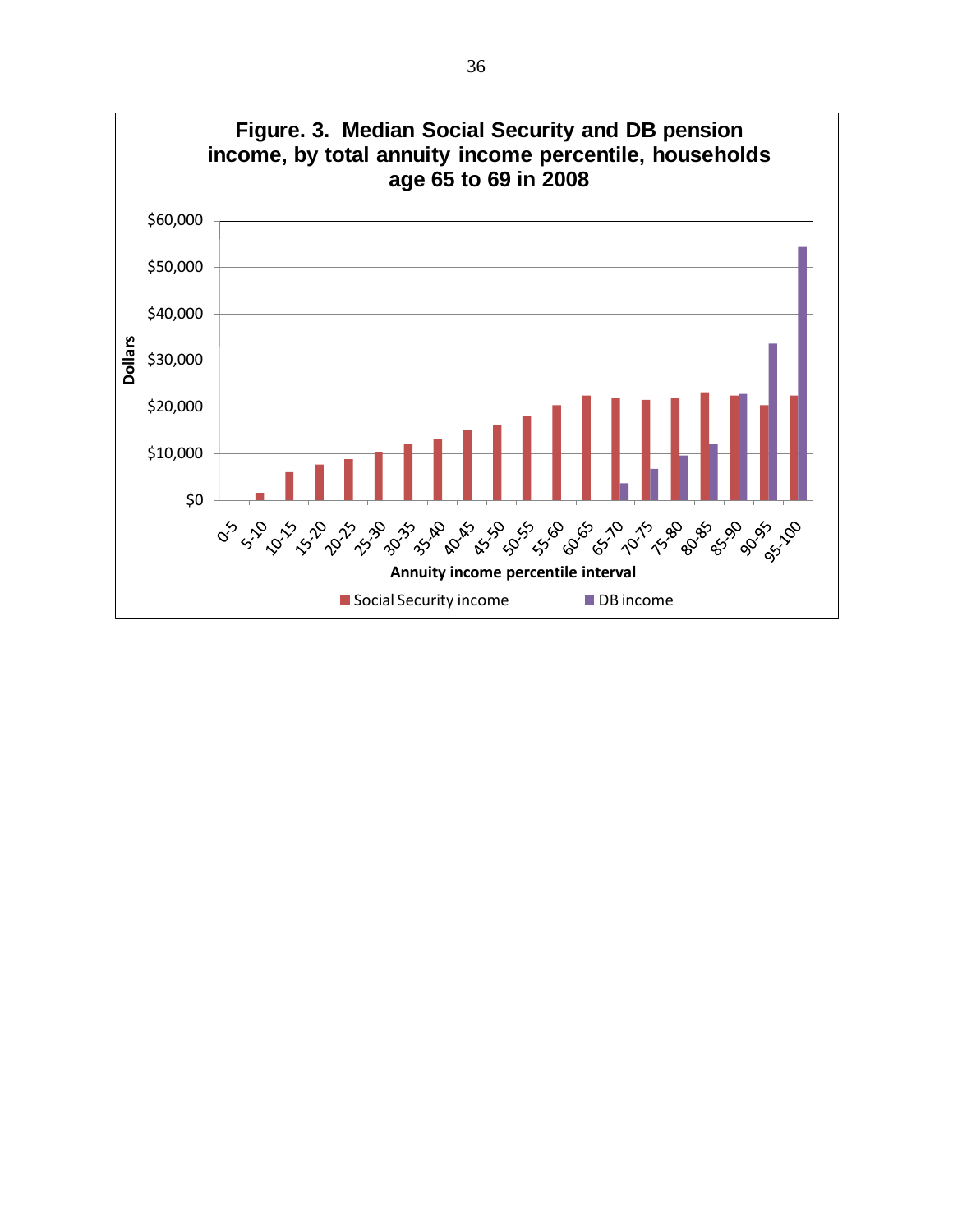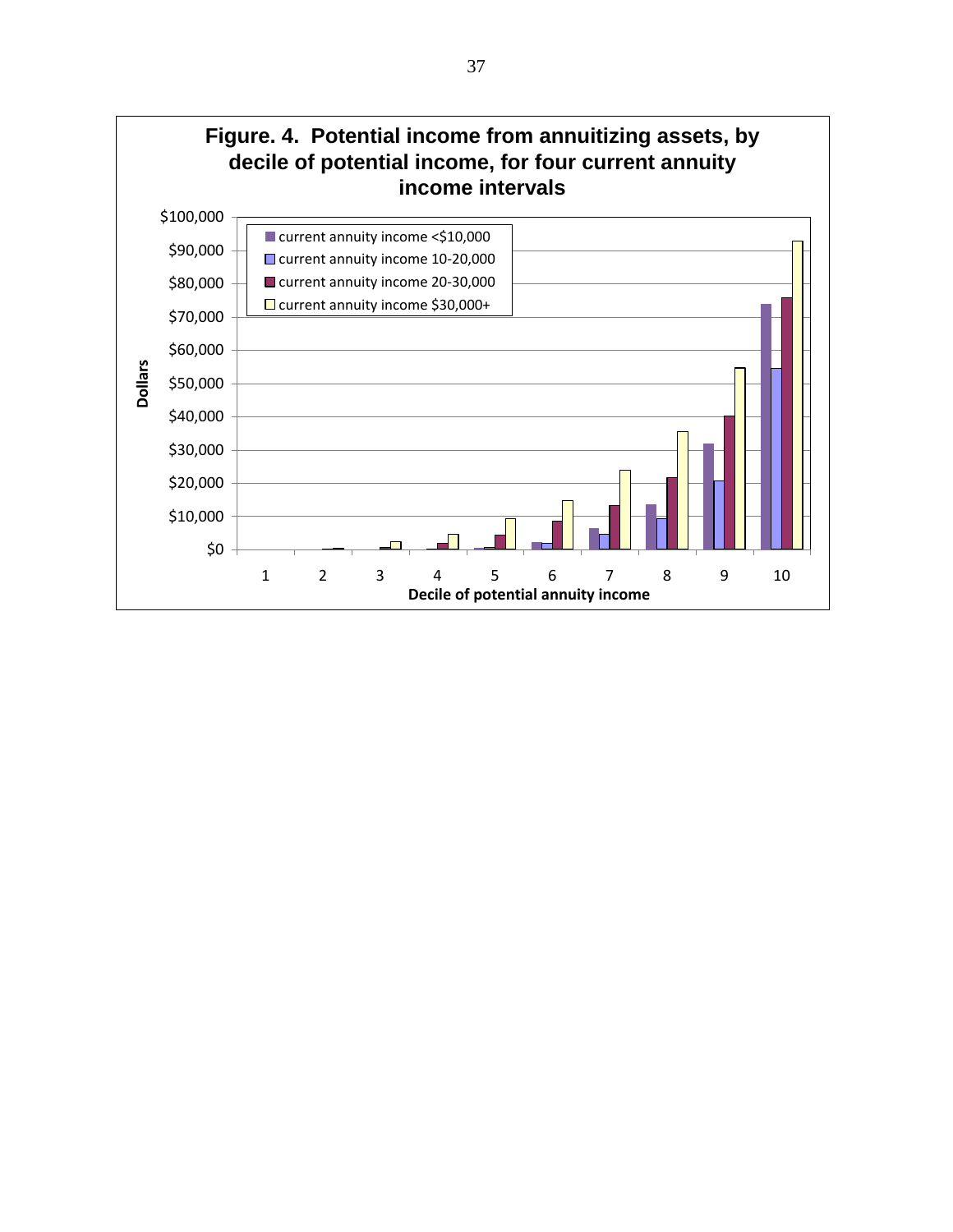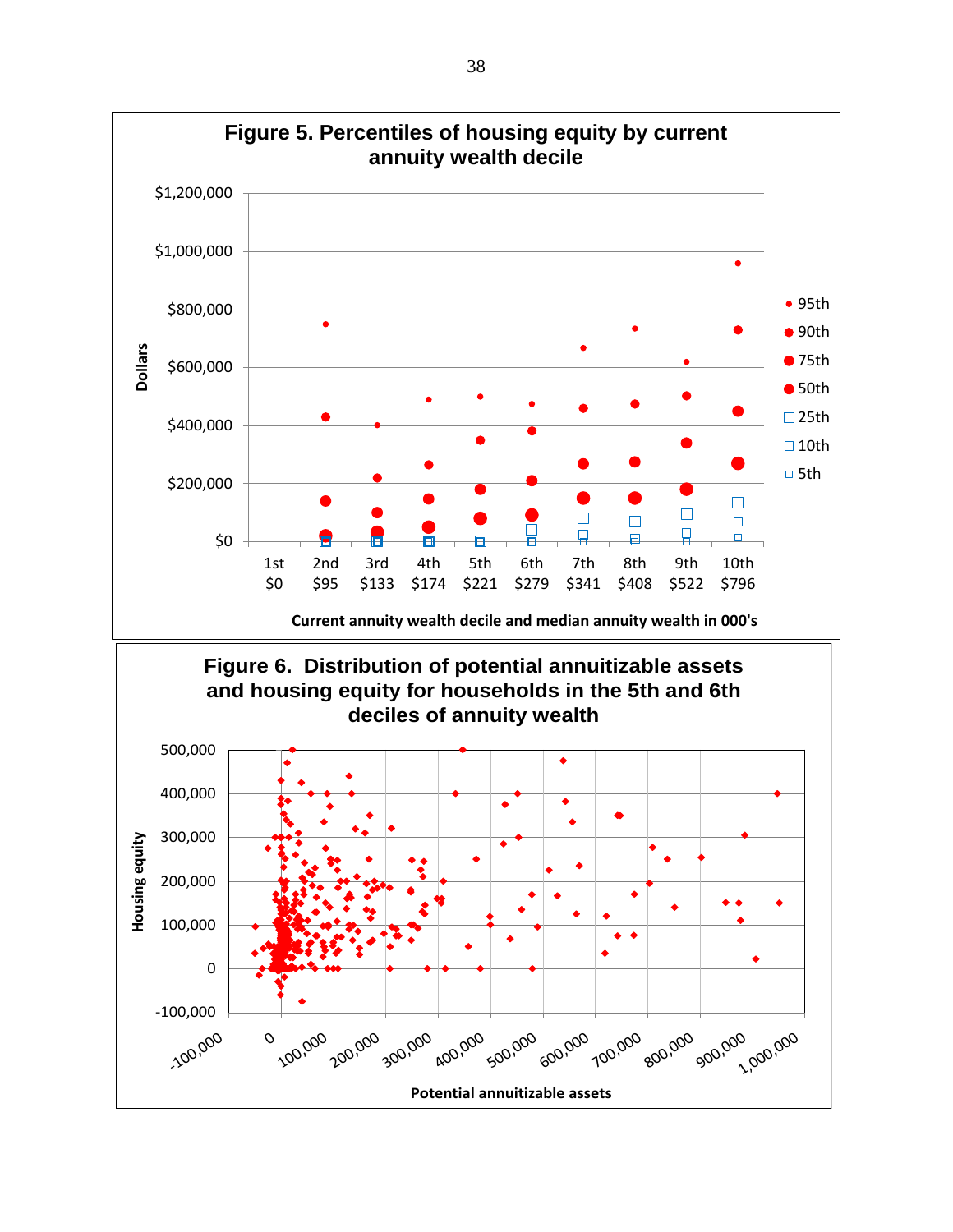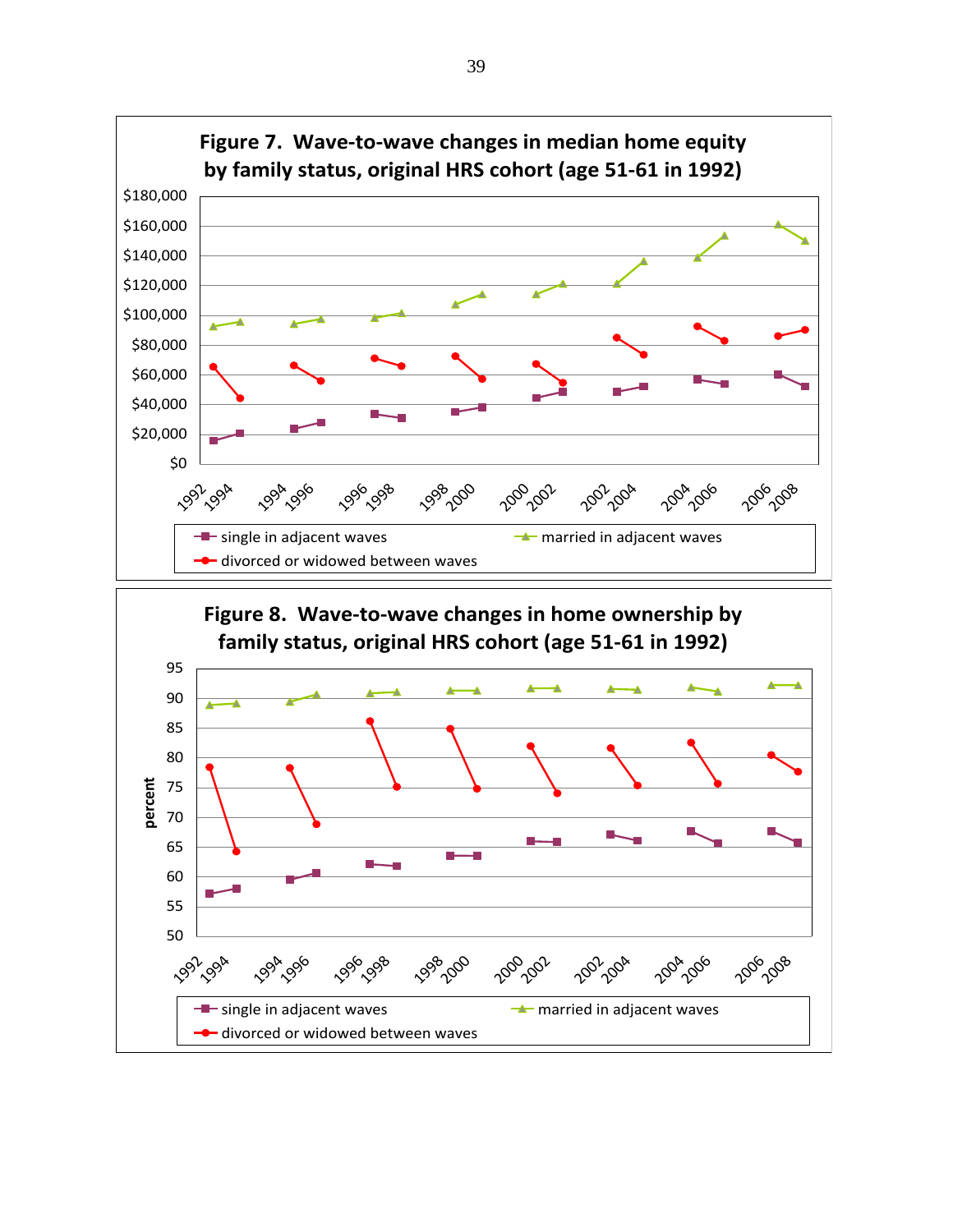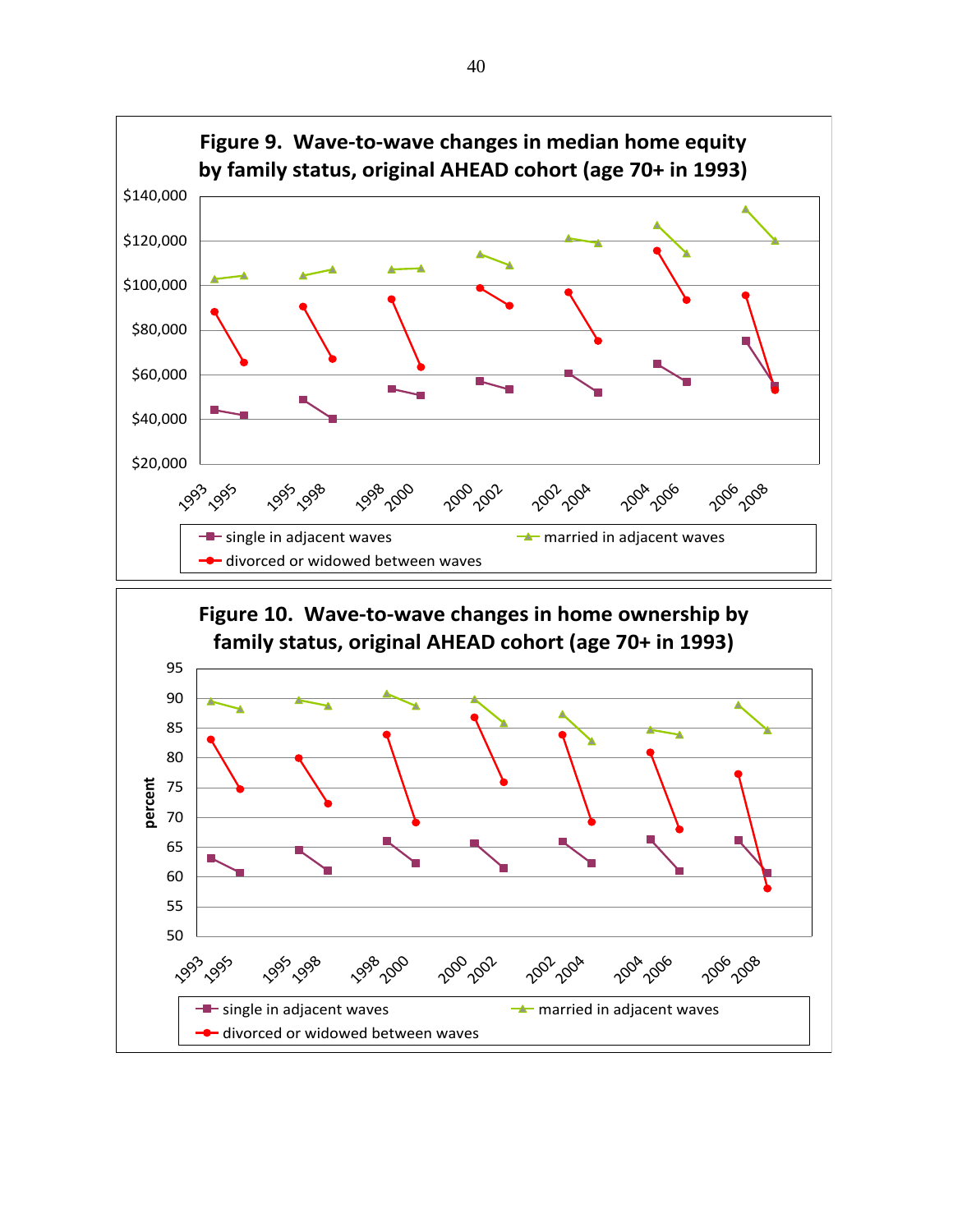